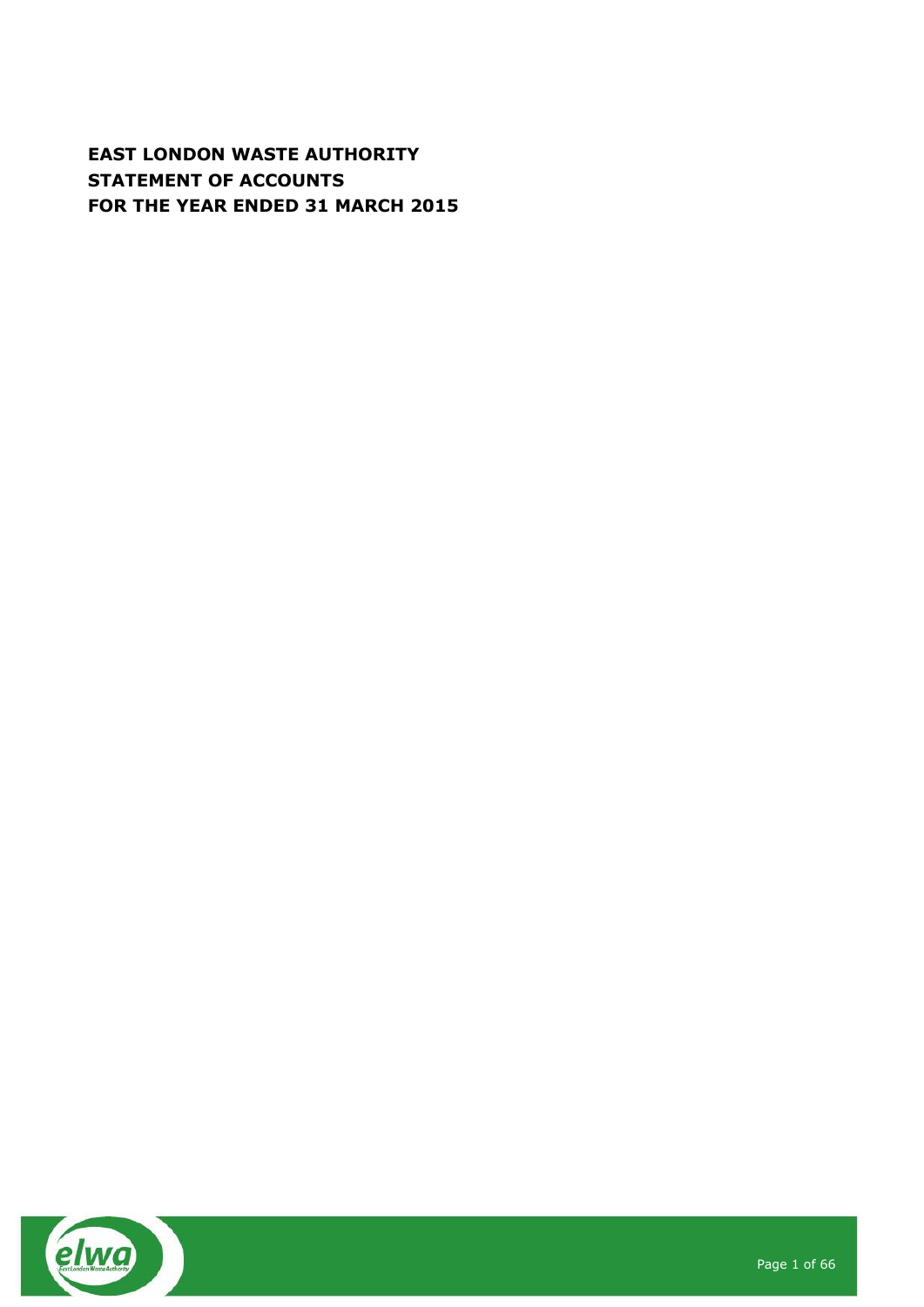# **EAST LONDON WASTE AUTHORITY STATEMENT OF ACCOUNTS FOR THE YEAR ENDED 31 MARCH 2015**

**Contents** 

| Independent auditors' report to the Members of the East London Waste Authority9 |  |
|---------------------------------------------------------------------------------|--|
|                                                                                 |  |
|                                                                                 |  |
|                                                                                 |  |
|                                                                                 |  |
|                                                                                 |  |
|                                                                                 |  |
|                                                                                 |  |
|                                                                                 |  |
|                                                                                 |  |

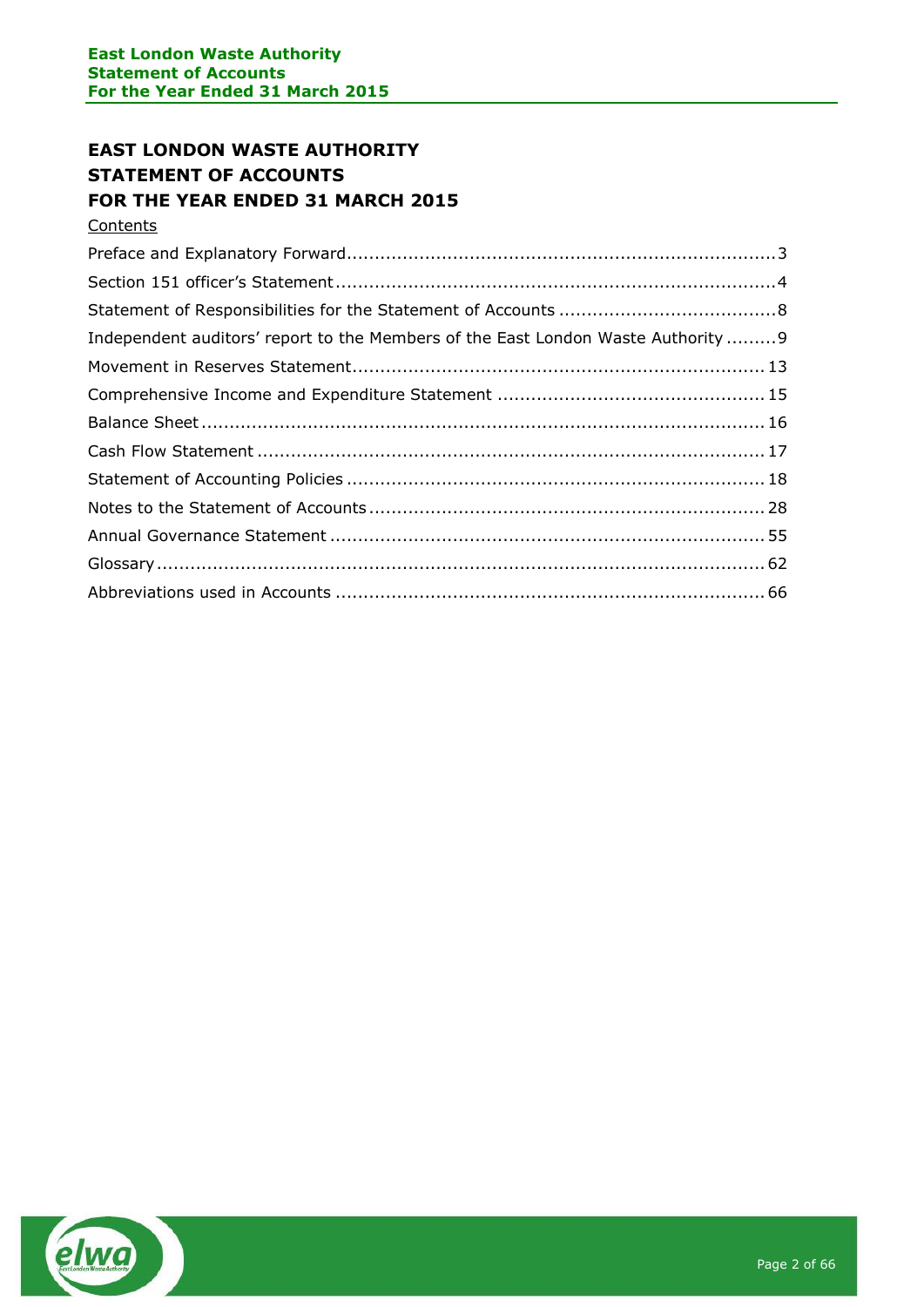# <span id="page-2-0"></span>**PREFACE AND EXPLANATORY FORWARD**

# **1. Preface**

- 1.1 This publication presents the Authority's Accounts for the year ended 31 March 2015. Its purpose is to give clear and concise information about the financial affairs of the Authority to both Members of the Authority and the Public.
- 1.2 Any enquiries about the Accounts or requests for further financial information should be addressed to the Section 151 Officer, Finance Service, Lynton House, 255-259 High Road, Ilford, Essex, IG1 1NN.

# **2. Explanatory Foreword**

2.1 The Accounts for 2014/15 are set out on the following pages and consist of:

- a) The Movement in Reserves Statement (MiRS) This Statement sets out the movement on the different reserves held by the Authority. It analyses the increase or decrease in net worth of the Authority as a result of incurring expenses, gathering income and from movements in the fair value of the assets. It also analyses the movement between reserves in accordance with statutory provisions.
- b) The Comprehensive Income and Expenditure Statement (CIES) This Statement summarises the costs of the services provided by the Authority and how they are met from resources such as service income, government grants and the levy income.
- c) The Balance Sheet This records the Authority's year-end financial position. It shows the Authority's reserves, and its long and short term assets and liabilities.
- d) The Cash Flow Statement This summarises the flows of cash that have taken place into and out of the Authority's bank accounts over the financial year. It shows cash flow movement as a result of the Authority's operations, investing activities and financing decisions.
- e) Notes to the Financial Statements The notes provide more detail about the items contained in the key financial statements, the Authority's Accounting Policies and other information to aid the understanding of the financial statements.
- 2.2 The Statement of Accounts for 2014/15 has been prepared on an International Financial Reporting Standards (IFRS) basis. The framework within which these Accounts are prepared and published is regulated by the Chartered Institute of Public Finance and Accountancy (CIPFA), the Financial Reporting Advisory Board and the Government.
- 2.3 The Section 151 Officer's Statement starting on page 4 identifies the more significant matters included within the Authority's Accounts and provides a summary of the Authority's overall financial position.

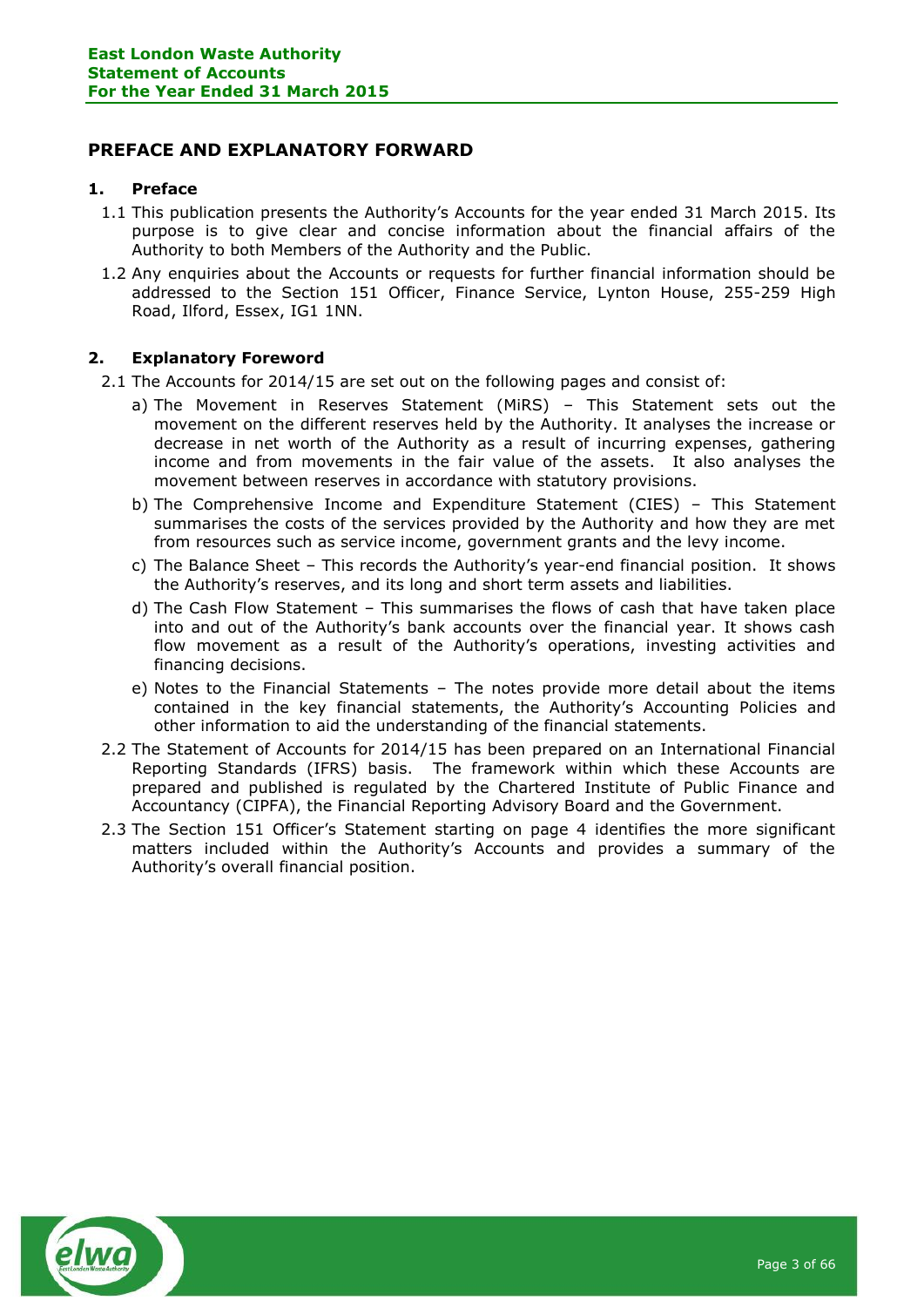# <span id="page-3-0"></span>**SECTION 151 OFFICER'S STATEMENT**

# **1. Introduction**

- 1.1 The East London Waste Authority (ELWA) was created by Regulations made under the Local Government Act 1985. From 1 April 1986, ELWA assumed responsibility for the disposal of waste arising in the area covered by the London Boroughs of Barking and Dagenham, Havering, Newham and Redbridge.
- 1.2 The Statement of Accounts on the following pages sets out the Authority's financial position for the year to 31 March 2015. Further information on the nature and purposes of the Authority's expenditure is contained in the annual Revenue and Capital Budgets.

# **2. Income and Expenditure Account**

- 2.1 The Authority's budget for 2014/15 projected that there would be a net deficit of £4.414 million which would require the use of Revenue reserves and the PFI contract reserve in order to ensure that a balanced budget was achieved. The Authority's final outturn position shows an adverse movement from this budget owing mainly to higher than budgeted waste tonnages. This has had an impact on the final net revenue expenditure position. This is summarised in the table below.
- 2.2 The net revenue outturn figure assumes insurance recoveries of £476,000 relating to the fire at the Authority's Mechanical Biological Treatment (MBT) facility on Frog Island.

|                                                    | <b>Budget</b> | Actual    |
|----------------------------------------------------|---------------|-----------|
|                                                    | £'000         | £'000     |
| Net Revenue Expenditure (inc. Contingency)         | 52,474        | 52,793    |
| Provision - Aveley Methane                         | 0             | 250       |
| Levy Raised                                        | $-48,060$     | $-48,060$ |
| Net revenue outturn before accountancy adjustments | 4,414         | 4,983     |

2.3 As a result of the accounting adjustments that are required to be made under IFRS, the outturn for the year as shown in the Comprehensive Income and Expenditure Statement is a deficit of £5.969 million. The table on page 5 provides a reconciliation between this net deficit figure and the final outturn position shown above of a £4.983 million deficit. Further detailed analysis can be seen in Note 19.

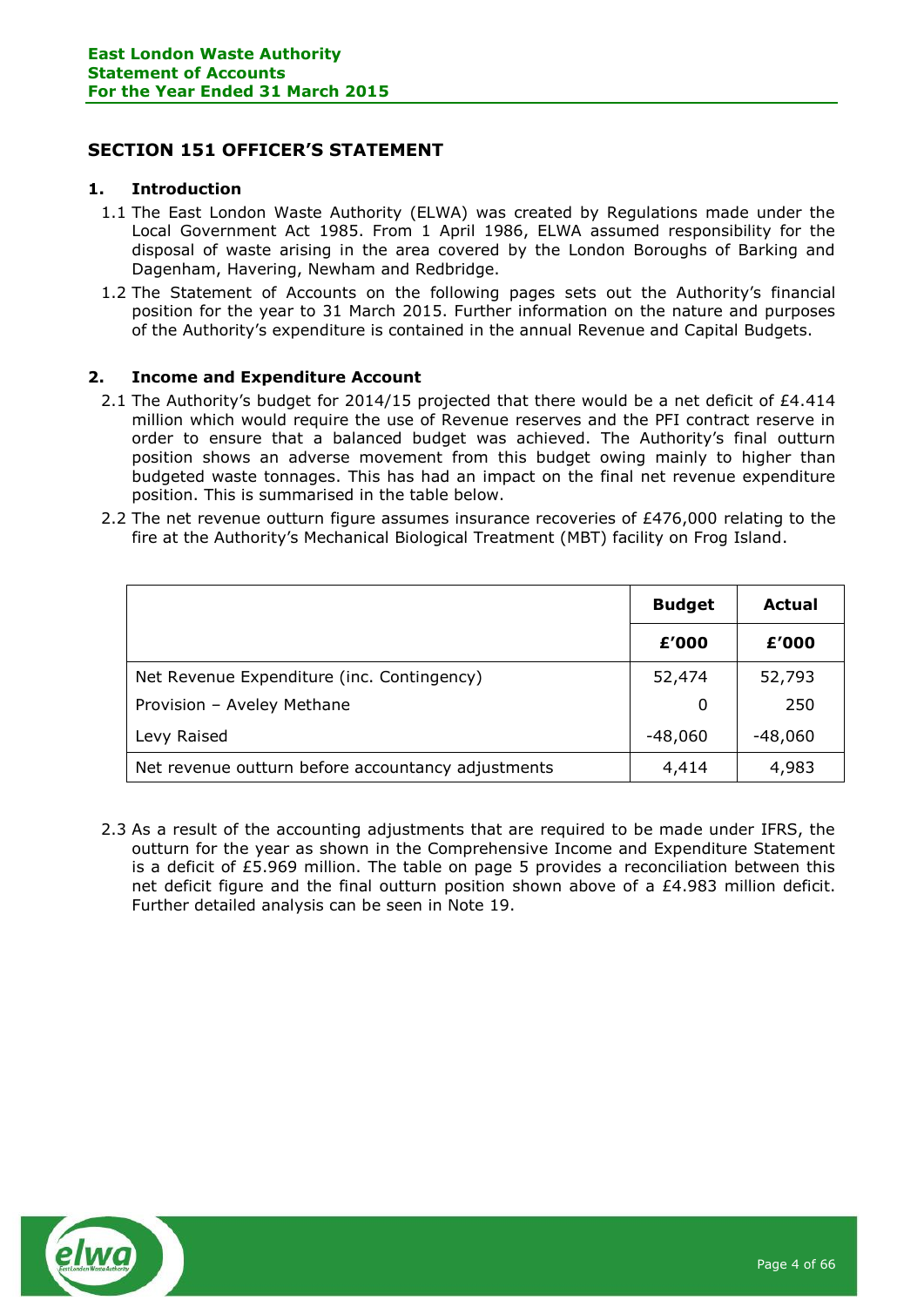# Reconciliation of the Accounting Adjustments required under IFRS

|                                                             | <b>Actual</b> | <b>Actual</b> |
|-------------------------------------------------------------|---------------|---------------|
|                                                             | £'000         | £'000         |
| <b>Balance before accountancy adjustments</b> (see Note 19) |               | 4,983         |
| Accountancy adjustments                                     |               | $-467$        |
| Balance of net expenditure to be financed by reserves       |               | 4,516         |
| <b>PFI contract accountancy adjustments</b> (see Note 26):  |               |               |
| Service Charge                                              | $-5,311$      |               |
| Lifecycle Asset Addition                                    | $-290$        |               |
| Contingent Rent                                             | $-4,197$      |               |
| Depreciation and Impairment of PFI assets                   | 6,129         |               |
| Interest Payable on Finance Leases                          | 5,122         | 1,453         |
| Deficit for the year after PFI adjustments                  |               | 5,969         |
| <b>Movement between Revenue Reserve and Other Reserves</b>  |               |               |
| Net Transfer from PFI Contract Reserve                      | $-1,945$      |               |
| Transfer from Capital Adjustment Account                    | $-1,391$      |               |
| <b>Accumulated Absences Account</b>                         | 3             |               |
| Transfer to Pensions Reserve                                | $-36$         | $-3,369$      |
| <b>Net Effect on Revenue Reserve</b>                        |               | 2,600         |
| Revenue Reserves Brought Forward                            |               | $-5,567$      |
| <b>Revenue Reserves Carried Forward</b>                     |               | -2,967        |

2.4 The adjustments arising from IFRS compliant accounting treatment have had no impact on overall net expenditure and movements on reserves.

# **3. Capital Programme/Borrowing Facilities**

- 3.1 Since the introduction of the Prudential Code in 2004, the Authority can set its own capital spending limit as long as it is affordable, sustainable and prudent. The Local Government and Housing Act 1989 specifies that all new capital receipts generated from the sale of non-housing land, buildings and other assets are available to finance capital expenditure.
- 3.2 ELWA can borrow for any purpose for which it is legally entitled to incur expenditure. Loans can be raised for new capital requirements, to replace maturing debt and also to meet short-term revenue cash flow deficits. No capital expenditure or financing was incurred during 2014/15.

# **4. ELWA Operations**

4.1 ELWA transferred its principal operations and contracts to Shanks Waste Management Limited as part of the 25-year Integrated Waste Management Strategy (IWMS) Contract partly backed by PFI funding in December 2002. Since then ELWA's limited direct operational responsibilities have been in relation to its four closed landfill sites.

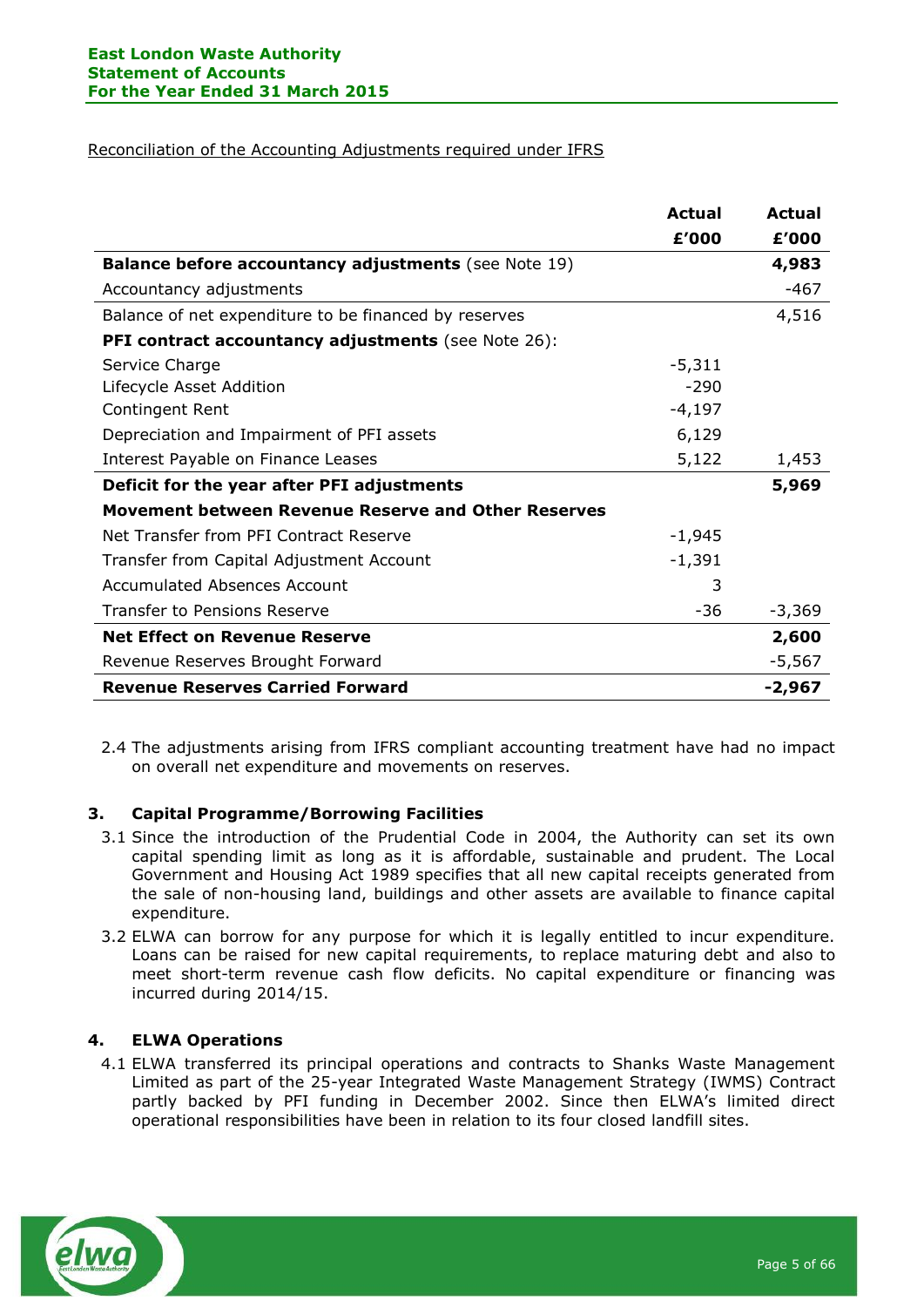# **5. Local Government Pension Scheme (LGPS)**

- 5.1 The Authority is legally obliged to offer guaranteed pension benefits to its employees. The statutory pension fund provider for the Authority is the London Pensions Fund Authority (LPFA). The LPFA Fund is maintained at a level to eventually meet the Authority's long-term liabilities for pension benefits, with the Authority's contributions fixed accordingly.
- 5.2 The results of the 2013 triennial actuarial valuation were used as part of the calculations for these accounts. The next valuation is due as at 31 March 2016.
- 5.3 As at 31 March 2015 the Authority's estimated liability for retirement benefits exceeded the value of assets by £1,539,000 (as at 31 March 2014 £1,111,000) when valued in accordance with the accounting standards. The increase in liability was due to the fair value of scheme assets not increasing in line with the funds obligation.
- 5.4 Under the Public Pensions Services Act 2013 changes have been made to the LGPS which have come into effect from 2014/15 onwards. From 1 April 2014, the scheme has moved from a 'final salary scheme' to a 'career average revalued earnings (CARE) scheme' with new contribution bands and rates.

# **6. The Chief Financial Officer (CFO)**

6.1 Following the departure of the Finance Director in January 2015, the Chief Financial Officer role was taken over by the Interim Finance Director, with the statutory requirements of the Local Government Act 1972 met by the Section 151 Officer. The Authority fully complies with the requirements and principles as set out in the CIPFA Statement on the Role of the Chief Financial Officer.

# **7. Fire at Frog Island**

- 7.1 On 4th August there was a fire at the Authority's Mechanical Biological Treatment (MBT) facility on Frog Island. The main damage was to the refinement section with a loss of all conveyors and most of the attached machines.
- 7.2 The loss of operations due to the fire initially resulted in more waste being sent to Landfill. This meant that the Authority incurred landfill tax on tonnage that otherwise would have been diverted. An additional impact of the fire was that waste was directed to all available sites which consequently were working to full capacity between August and November. This meant that the sites were unable to process additional non-contract waste which resulted in the loss of royalty income for this period.
- 7.3 There has been a significant claim from the insurers for the replacement of the asset and the business losses resulting. This has mitigated the revenue impact of the fire as shown in the Statement of Accounts.

# **8. Future Outlook**

- 8.1 The future outlook for the Authority depends heavily on the pattern of waste tonnage growth across the four constituent councils. The effects of this on the levy were mitigated in 2014/15 by the use of reserves. This approach is not sustainable and in 2015/16 the Authority increased the levy by 11.1%, of which 8.2% reflected a reduction in the use of reserves.
- 8.2 The levy will continue to experience an underlying level of growth arising from increases in waste tonnage, given the structure of the PFI contract. While officers will seek to achieve savings in the contract through negotiation with the contractor, measures to minimise waste are imperative if constituent councils are to avoid levy increases, which will be difficult to absorb given the continued expenditure constraints that they face over the next 5 years.

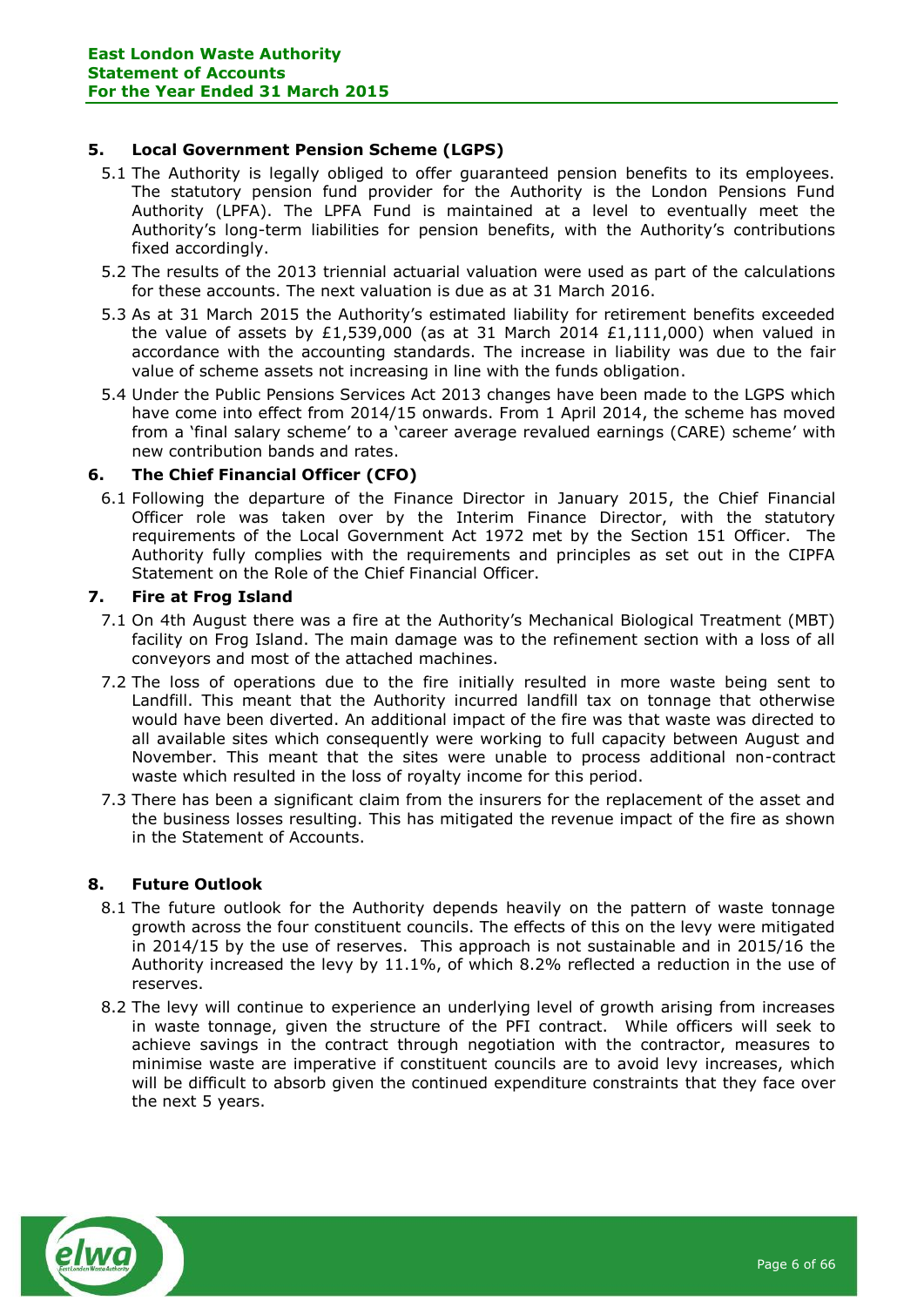# **9. Conclusion**

- 9.1 The Statement of Accounts provides a detailed and comprehensive picture of the Authority's performance for 2014/15, as required by statute. Many thanks are due to ELWA staff and to the relevant staff and colleagues in the four Constituent Councils who have helped to prepare this document.
- 9.2 A thorough understanding of the Authority's financial position is essential in the light of the financial challenges that it faces. I hope that Members of the Authority, residents of the constituent boroughs and other readers find this document useful.

M Green, CPFA Section 151 Officer 30 September 2015

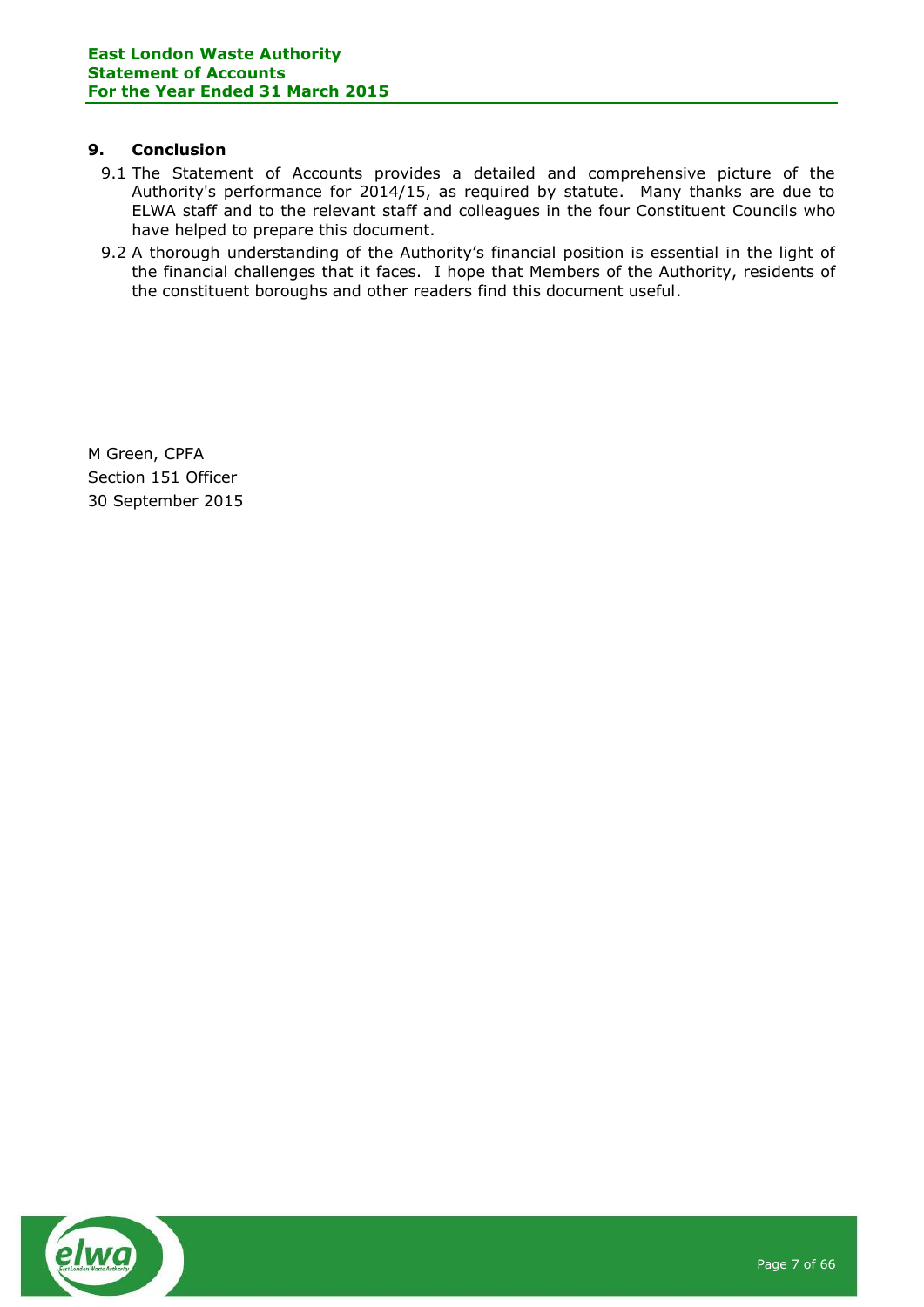# <span id="page-7-0"></span>**STATEMENT OF RESPONSIBILITIES FOR THE STATEMENT OF ACCOUNTS**

# **1. The Authority's Responsibilities**

- 1.1 The Authority is required:
	- a) To make arrangements for the proper administration of its financial affairs and to ensure that one of its officers has the responsibility for the administration of those affairs. In this Authority, that officer is the Section 151 Officer.
	- b) To manage its affairs to secure economic, efficient and effective use of resources and safeguard its assets.
	- c) To approve the Statement of Accounts.

# **2. The Managing Director's Responsibilities**

- 2.1 The Managing Director is responsible for:
	- a) Maintaining effective financial controls and for securing the accuracy and integrity of financial information and systems operating within their department.
	- b) Complying with any procedural instructions issued by the Section 151 Officer.
	- c) Preparing the Annual Governance Statement.

# **3. The Section 151 Officer's Responsibilities**

- 3.1 The Section 151 Officer is responsible for the preparation of the Authority's Statement of Accounts which, in terms of the CIPFA/LASAAC Code of Practice on Local Authority Accounting in United Kingdom, is required to give a true and fair view of the financial position of the Authority as at the 31 March 2015 and its income and expenditure for the year ending 31 March 2015.
- 3.2 In preparing this Statement of Accounts, the Section 151 Officer has:
	- a) Selected suitable accounting policies and then applied them consistently;
	- b) Made judgements and estimates that were reasonable and prudent;
	- c) Complied with the Code of Practice.
- 3.3 The Section 151 Officer has also:
	- a) Kept proper accounting records which were up to date;
	- b) Taken reasonable steps for the prevention and detection of fraud and other irregularities.

# **4. Statement of the Section 151 Officer**

I certify that the Statement of Accounts presents a true and fair view of the Authority's income and expenditure for the year ending 31 March 2015 and the Authority's financial position as at 31 March 2015.

M Green, CPFA Section 151 Officer 30 September 2015

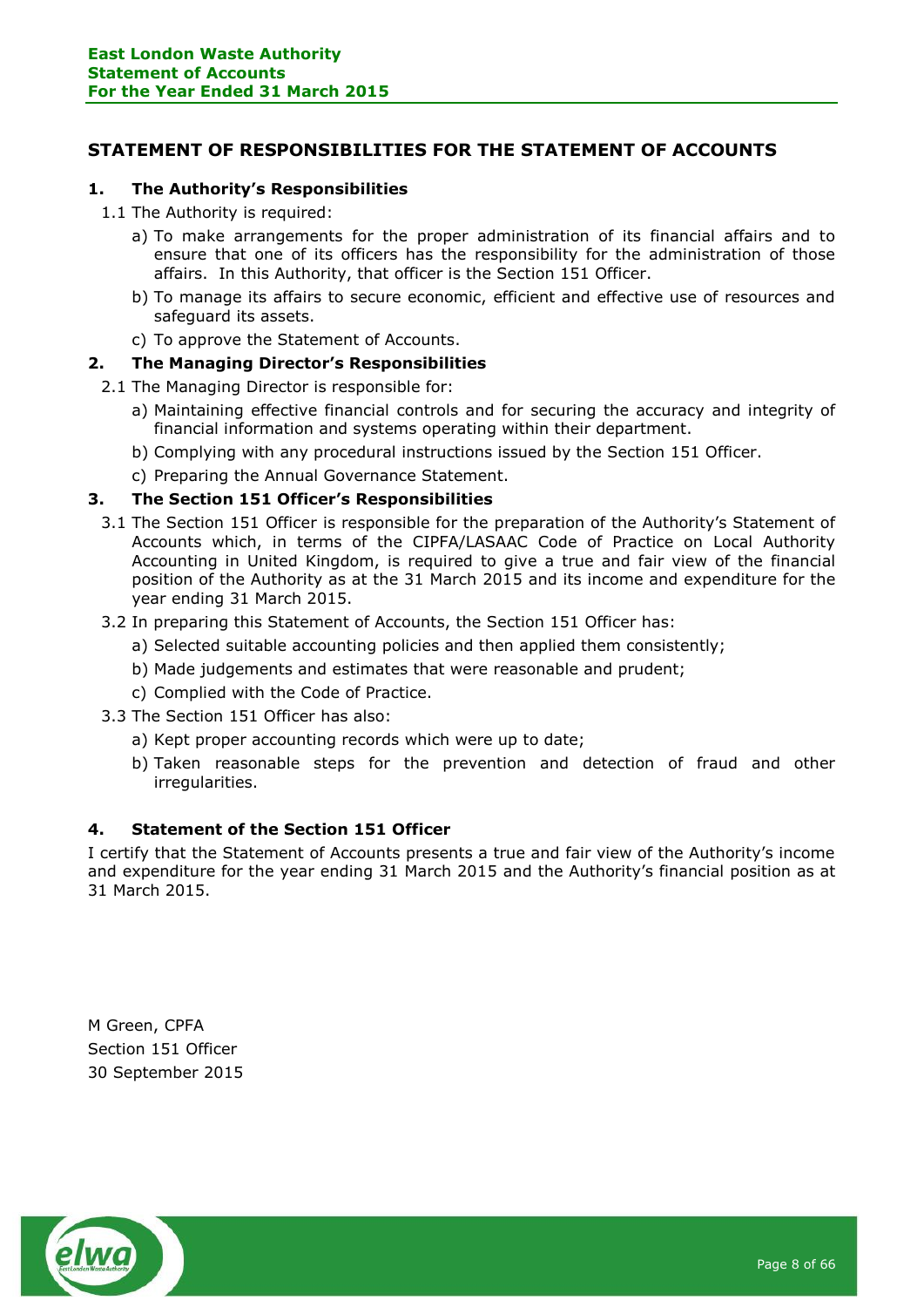# <span id="page-8-0"></span>**INDEPENDENT AUDITORS' REPORT TO THE MEMBERS OF THE EAST LONDON WASTE AUTHORITY**

# **1. Report on the financial statements**

Our opinion

- 1.1 In our opinion, East London Waste Authority's financial statements (the "financial statements"):
	- a) give a true and fair view of the state of the Authority's affairs as at 31 March 2015 and of the Authority's income and expenditure and cash flows for the year then ended; and
	- b) have been properly prepared in accordance with the requirements of the CIPFA/LASAAC Code of Practice on Local Authority Accounting in the United Kingdom 2014/15 and the CIPFA Service Reporting Code of Practice for Local Authorities 2014/15.

# **2. What we have audited**

- 2.1 The financial statements comprise:
	- a) the Balance Sheet as at 31 March 2015;
	- b) the Comprehensive Income and Expenditure Statement for the year then ended;
	- c) the Movement in Reserves Statement for the year then ended;
	- d) the Statement of Cash Flows for the year then ended;
	- e) the accounting policies; and
	- f) the notes to the financial statements, which include other explanatory information.
- 2.2 The financial reporting framework that has been applied in the preparation of the financial statements is the CIPFA/LASAAC Code of Practice on Local Authority Accounting in the United Kingdom 2014/15 supported by the CIPFA Service Reporting Code of Practice for Local Authorities 2014/15.
- 2.3 In applying the financial reporting framework, the Section 151 Officer has made a number of subjective judgements, for example in respect of significant accounting estimates. In making such estimates, they have made assumptions and considered future events.

# **3. Opinion on other matter prescribed by the Code of Audit Practice**

3.1 In our opinion, the information given in the explanatory foreword for the financial year for which the financial statements are prepared is consistent with the financial statements.

# **4. Other matters on which we are required to report by exception**

- 4.1 We have nothing to report in respect of the following matters where the Code of Audit Practice issued by the Audit Commission requires us to report to you if:
	- a) in our opinion, the Annual Governance Statement does not comply with 'Delivering Good Governance in Local Government: a Framework' published by CIPFA/SOLACE in June 2007 (updated as at December 2012) or is misleading or inconsistent with information of which we are aware from our audit; or
	- b) we issue a report in the public interest under section 8 of the Audit Commission Act 1998; or
	- c) we make any recommendations under section 11 of the Audit Commission Act 1998 that requires the Authority to consider it at a public meeting and to decide what action to take in response ; or
	- d) we exercise any other special powers of the auditor under the Audit Commission Act 1998.

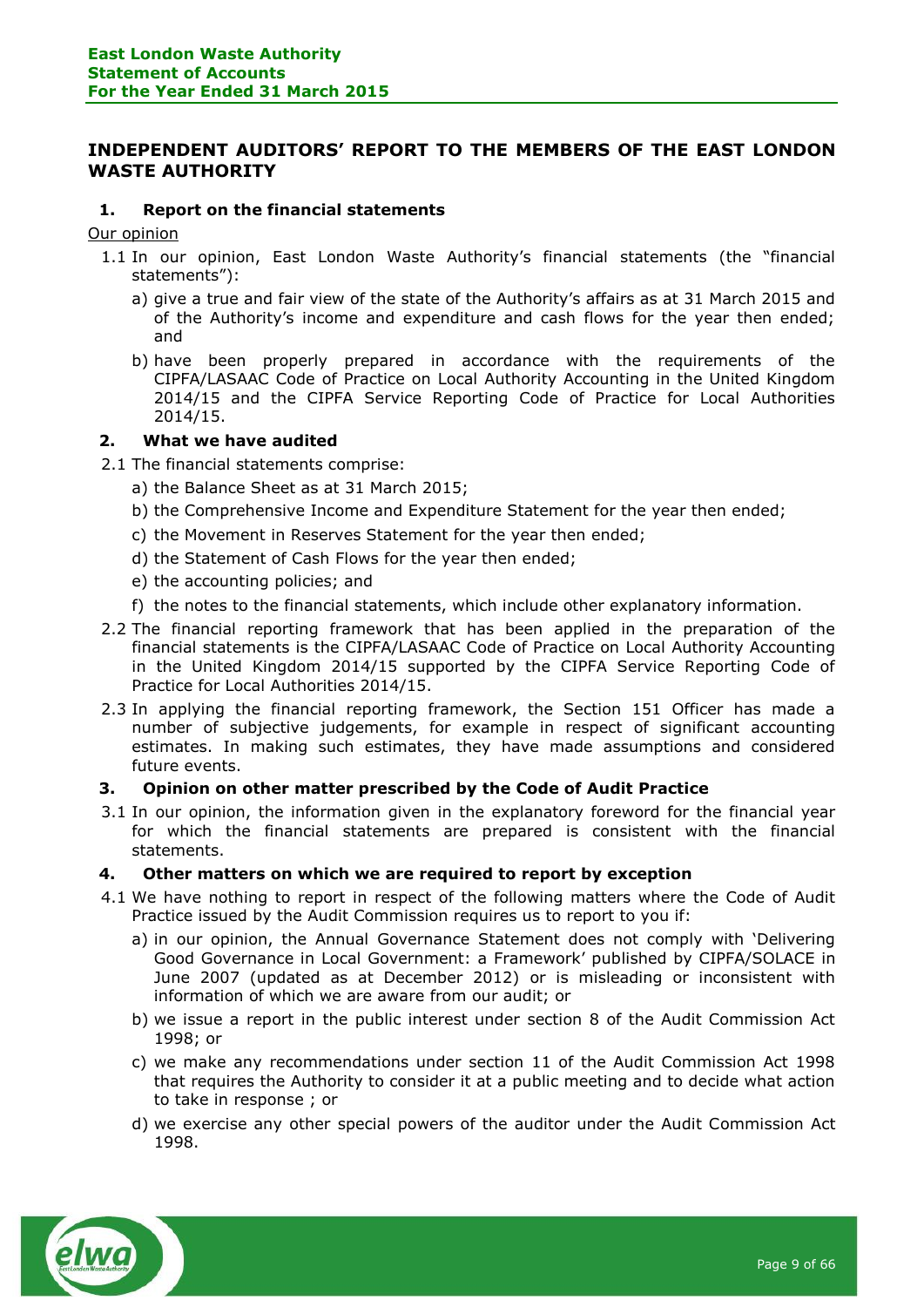# **5. Responsibilities for the financial statements and the audit**

Our responsibilities and those of the Section 151 Officer

- 5.1 As explained more fully in the Statement of Responsibilities set out on page 8 the Section 151 Officer is responsible for the preparation of the financial statements and for being satisfied that they give a true and fair view in accordance with the CIPFA/LASAAC Code of Practice on Local Authority Accounting in the United Kingdom 2014/15 and the CIPFA Service Reporting Code of Practice for Local Authorities 2014/15.
- 5.2 Our responsibility is to audit and express an opinion on the financial statements in accordance with Part II of the Audit Commission Act 1998, the Code of Audit Practice 2010 – Local Government Bodies issued by the Audit Commission and ISAs (UK & Ireland). Those standards require us to comply with the Auditing Practices Board's Ethical Standards for Auditors.
- 5.3 This report, including the opinions, has been prepared for and only for the Authority's members as a body in accordance with Part II of the Audit Commission Act 1998 and for no other purpose, as set out in paragraph 48 of the Statement of Responsibilities of Auditors and of Audited Bodies – Local Government, published by the Audit Commission in March 2010. We do not, in giving these opinions, accept or assume responsibility for any other purpose or to any other person to whom this report is shown or into whose hands it may come save where expressly agreed by our prior consent in writing.

# **6. What an audit of financial statements involves**

- 6.1 We conducted our audit in accordance with International Standards on Auditing (UK and Ireland) ("ISAs (UK & Ireland)"). An audit involves obtaining evidence about the amounts and disclosures in the financial statements sufficient to give reasonable assurance that the financial statements are free from material misstatement, whether caused by fraud or error. This includes an assessment of:
	- a) whether the accounting policies are appropriate to the Authority's circumstances and have been consistently applied and adequately disclosed;
	- b) the reasonableness of significant accounting estimates made by the Section 151 Officer; and
	- c) the overall presentation of the financial statements.
- 6.2 We primarily focus our work in these areas by assessing the Section 151 Officer's judgements against available evidence, forming our own judgements, and evaluating the disclosures in the financial statements.
- 6.3 We test and examine information, using sampling and other auditing techniques, to the extent we consider necessary to provide a reasonable basis for us to draw conclusions. We obtain audit evidence through testing the effectiveness of controls, substantive procedures or a combination of both.
- 6.4 In addition, we read all the financial and non-financial information in the Statement of Accounts to identify material inconsistencies with the audited financial statements and to identify any information that is apparently materially incorrect based on, or materially inconsistent with, the knowledge acquired by us in the course of performing the audit. If we become aware of any apparent material misstatements or inconsistencies we consider the implications for our report.
- 6.5 The financial reporting framework that has been applied in the preparation of the financial statements is the CIPFA/LASAAC Code of Practice on Local Authority Accounting in the United Kingdom 2014/15.
- 6.6 In applying the financial reporting framework, the Section 151 Officer has made a number of subjective judgements, for example in respect of significant accounting estimates. In making such estimates, they have made assumptions and considered future events.

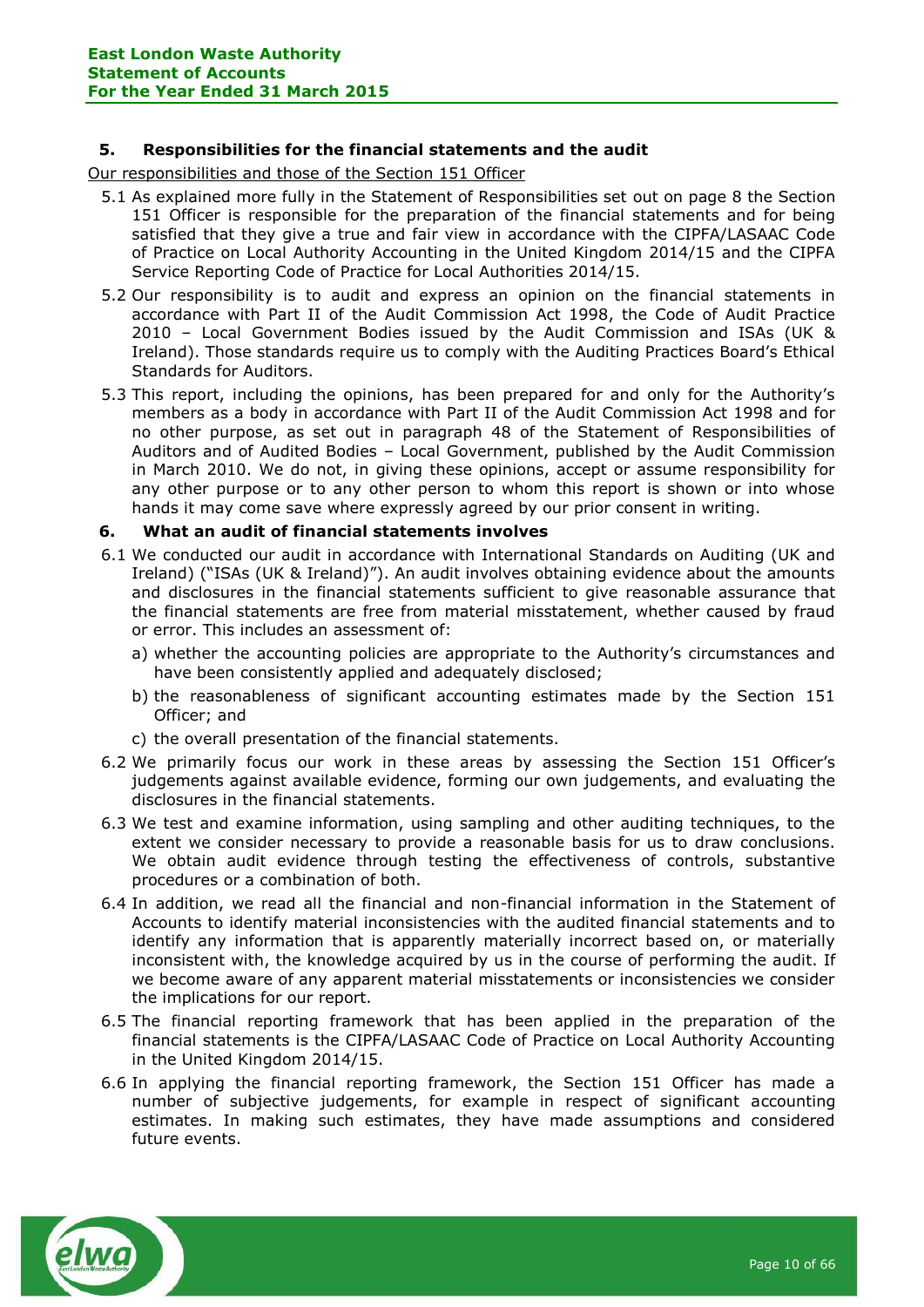# **7. Opinion on other matter prescribed by the Code of Audit Practice**

- 7.1 In our opinion, the information given in the explanatory foreword for the financial year for which the pension fund accounts are prepared is consistent with the pension fund accounts.
- 7.2 Conclusion on the Authority's arrangements for securing economy, efficiency and effectiveness in the use of resources

# **8. Conclusion**

- 8.1 On the basis of our work, having regard to the guidance on the specified criteria published by the Audit Commission on 13 October 2014, we are satisfied that, in all significant respects, East London Waste Authority put in place proper arrangements to secure economy, efficiency and effectiveness in its use of resources for the year ending 31 March 2015.
- **9. What a review of the arrangements for securing economy, efficiency and effectiveness in the use of resources involves**
- 9.1 We have undertaken our audit in accordance with the Code of Audit Practice, having regard to the guidance on the specified criteria, published by the Audit Commission on 13 October 2014. We have considered the results of the following:
	- a) our review of the Annual Governance Statement;
	- b) the work of the Commission and other relevant regulatory bodies or inspectorates, to the extent that the results of this work impact on our responsibilities at the Local Authority; and
	- c) our locally determined risk-based work or any work mandated by the Commission.
- 9.2 We planned our work in accordance with the Code of Audit Practice. Based on our risk assessment, we undertook such work as we considered necessary to form a view on whether, in all significant respects, the Authority had put in place proper arrangements to secure economy, efficiency and effectiveness in its use of resources.

# **10. Our responsibilities and those of the Authority**

- 10.1 The Authority is responsible for putting in place proper arrangements to secure economy, efficiency and effectiveness in its use of resources, to ensure proper stewardship and governance, and to review regularly the adequacy and effectiveness of these arrangements.
- 10.2 We are required under Section 5 of the Audit Commission Act 1998 to satisfy ourselves that the Authority has made proper arrangements for securing economy, efficiency and effectiveness in its use of resources. The Code of Audit Practice issued by the Audit Commission requires us to report to you our conclusion relating to proper arrangements, having regard to relevant criteria specified by the Audit Commission.
- 10.3 We report if significant matters have come to our attention which prevent us from concluding that the Authority has put in place proper arrangements for securing economy, efficiency and effectiveness in its use of resources. We are not required to consider, nor have we considered, whether all aspects of the Authority's arrangements for securing economy, efficiency and effectiveness in its use of resources are operating effectively.

# **11. Certificate**

11.1 We certify that we have completed the audit of the financial statements of East London Waste Authority in accordance with the requirements of Part II of the Audit Commission Act 1998 and the Code of Practice issued by the Audit Commission.

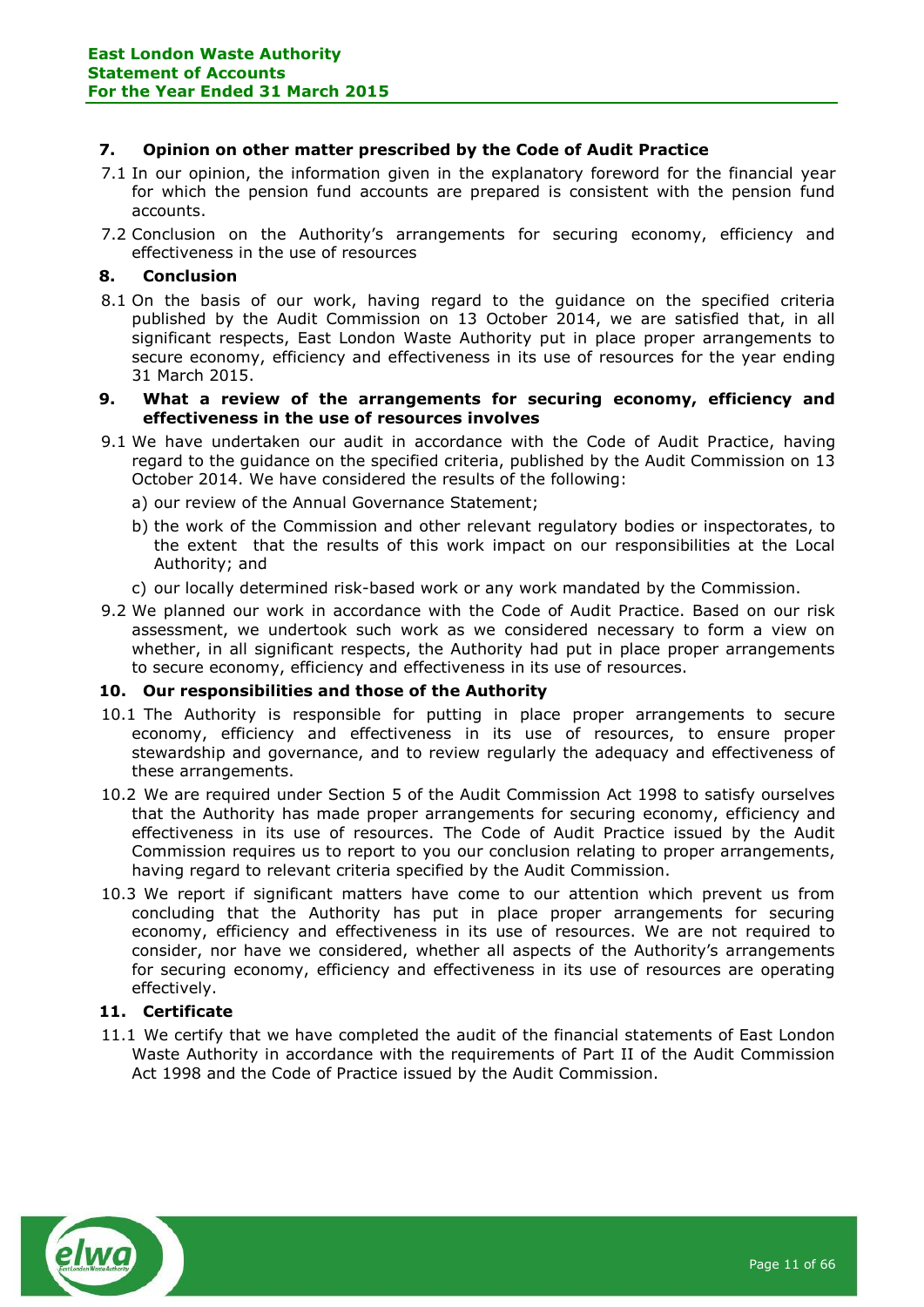Ciaran McLaughlin (Senior Statutory Auditor) for and on behalf of PricewaterhouseCoopers LLP Chartered Accountants and Statutory Auditors London 30 September 2015

(a) The maintenance and integrity of the East London Waste Authority website is the responsibility of the directors; the work carried out by the auditors does not involve consideration of these matters and, accordingly, the auditors accept no responsibility for any changes that may have occurred to the Statement of Accounts since they were initially presented on the website.

(b) Legislation in the United Kingdom governing the preparation and dissemination of the Statement of Accounts may differ from legislation in other jurisdictions.

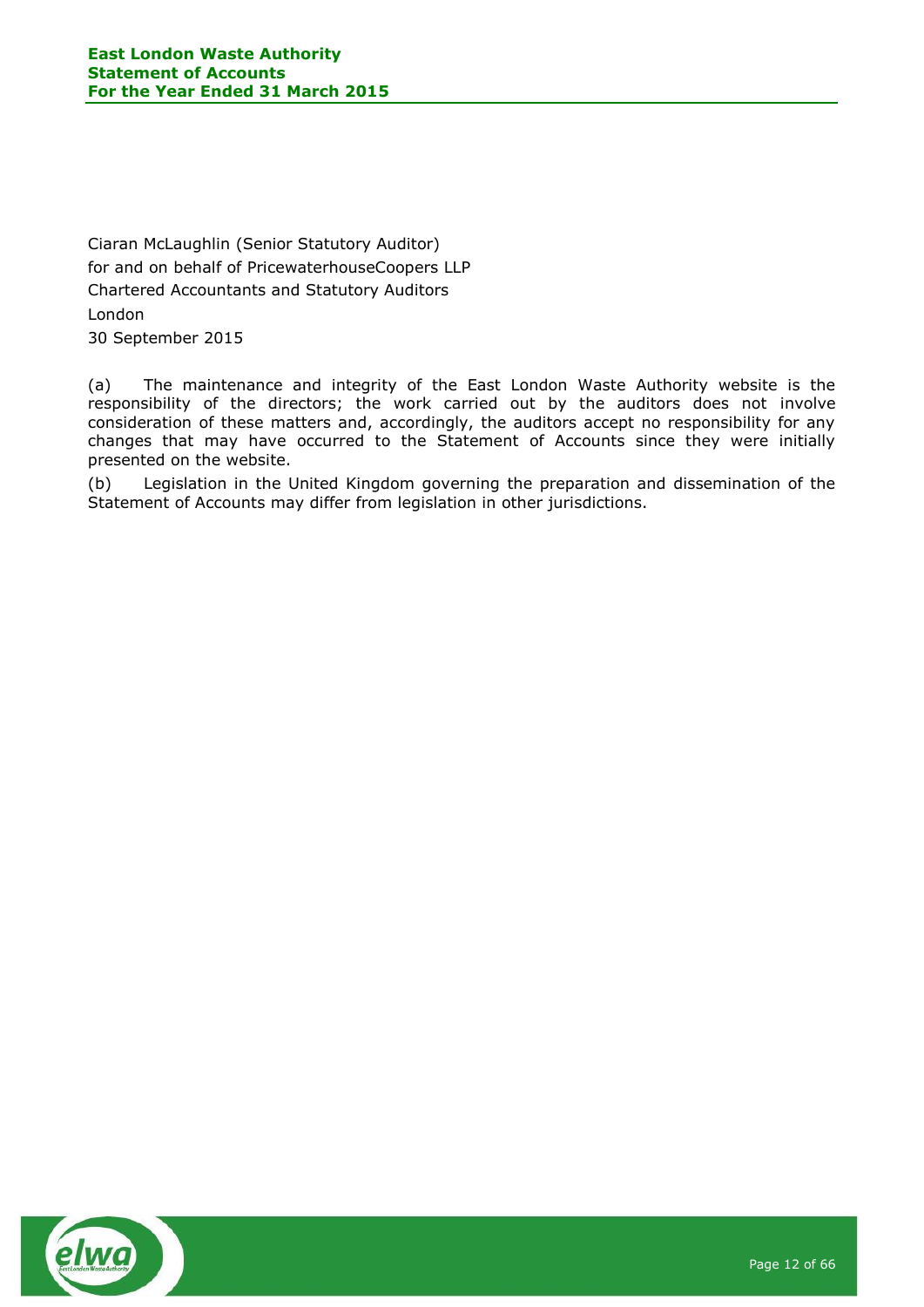# <span id="page-12-0"></span>**MOVEMENT IN RESERVES STATEMENT**

# **1. 2014/15 Movement**

1.1 This statement shows the movement in the year on the different reserves held by the Authority, analysed into 'usable reserves' (i.e. those that can be applied to fund expenditure or reduce the levy) and 'other reserves'. The deficit on the Provision of Service line on page 15 shows the true economic cost of providing the Authority's service, more details of which are shown in the Comprehensive Income and Expenditure Statement.

|                                                                                                        | Earmarked Capital Reserve<br>£000 | Earmarked PFI Contract Reserve<br>£000 | Reserve<br>Earmarked Revenue<br>£000 | Earmarked Reserves<br><b>Total</b><br>£000 | <b>Balance</b><br>Revenue Reserve<br>£000 | <b>Total Usable Reserves</b><br>£000 | Capital Adjustment Account<br>£000 | Revaluation Reserve<br>£000 | Pension Reserve<br>£000 | Accumulated Absences Account<br>£000 | Unusable Reserves<br>£000 | <b>Total Authority Reserves</b><br>£000 |
|--------------------------------------------------------------------------------------------------------|-----------------------------------|----------------------------------------|--------------------------------------|--------------------------------------------|-------------------------------------------|--------------------------------------|------------------------------------|-----------------------------|-------------------------|--------------------------------------|---------------------------|-----------------------------------------|
| <b>Balance at 31</b><br><b>March 2014</b>                                                              | -400                              | $-1,945$                               | o                                    | $-2,345$                                   | $-5,567$                                  | -7,912                               | 10,166                             | $-2,680$                    | 1,111                   | 4                                    | 8,601                     | 689                                     |
| <b>Movement in</b><br><b>Reserves</b><br>during<br>2014/2015                                           |                                   |                                        |                                      |                                            |                                           |                                      |                                    |                             |                         |                                      |                           |                                         |
| Deficit on the<br>provision of<br>service                                                              | 0                                 | 0                                      | 0                                    | $\mathbf 0$                                | 5,969                                     | 5,969                                | 0                                  | $\mathbf 0$                 | 0                       | 0                                    | $\mathbf 0$               | 5,969                                   |
| Other<br>Comprehensive<br>Income and<br>Expenditure                                                    | 0                                 | 0                                      | 0                                    | 0                                          | 0                                         | 0                                    | 0                                  | $-30,949$                   | 392                     |                                      | $0 - 30,557 - 30,557$     |                                         |
| <b>Total</b><br><b>Comprehensive</b><br><b>Income and</b><br><b>Expenditure</b>                        | 0                                 | $\mathbf 0$                            | o                                    | $\mathbf 0$                                | 5,969                                     | 5,969                                |                                    | $0 - 30,949$                | 392                     | 0                                    | $-30,557 -24,588$         |                                         |
| Adjustment<br>between<br>accounting basis<br>and funding basis<br>under regulations<br>(Note 6)        | 0                                 | 0                                      | 0                                    | $\mathbf{0}$                               | $-1,424$                                  | $-1,424$                             | 1,376                              | 15                          | 36                      | -3                                   | 1,424                     | 0                                       |
| Net Decrease /<br><b>Increase before</b><br><b>Transfers to</b><br><b>Earmarked</b><br><b>Reserves</b> | $\mathbf o$                       | 0                                      | $\mathbf 0$                          | $\mathbf{o}$                               | 4,545                                     | 4,545                                |                                    | 1,376 -30,934               | 428                     |                                      | $-3$ $-29,133$ $-24,588$  |                                         |
| Transfers to /<br>from Earmarked<br>Reserves<br>(Note 7)                                               | $\mathbf 0$                       | 1,945                                  | 0                                    | 1,945                                      | $-1,945$                                  | 0                                    | $\mathbf 0$                        | 0                           | $\mathbf 0$             | $\mathbf 0$                          | $\mathbf 0$               | $\mathbf 0$                             |
| Decrease /<br><b>Increase in</b><br>2014/15                                                            | $\mathbf o$                       | 1,945                                  | o                                    | 1,945                                      | 2,600                                     | 4,545                                |                                    | 1,376 -30,934               | 428                     |                                      | $-3$ $-29,133$ $-24,588$  |                                         |
| <b>Balance at 31</b><br><b>March 2015</b><br>carried forward                                           | -400                              | 0                                      | 0                                    | $-400$                                     | $-2,967$                                  | -3,367                               |                                    | 11,542 -33,614              | 1,539                   |                                      | 1 -20,532 -23,899         |                                         |

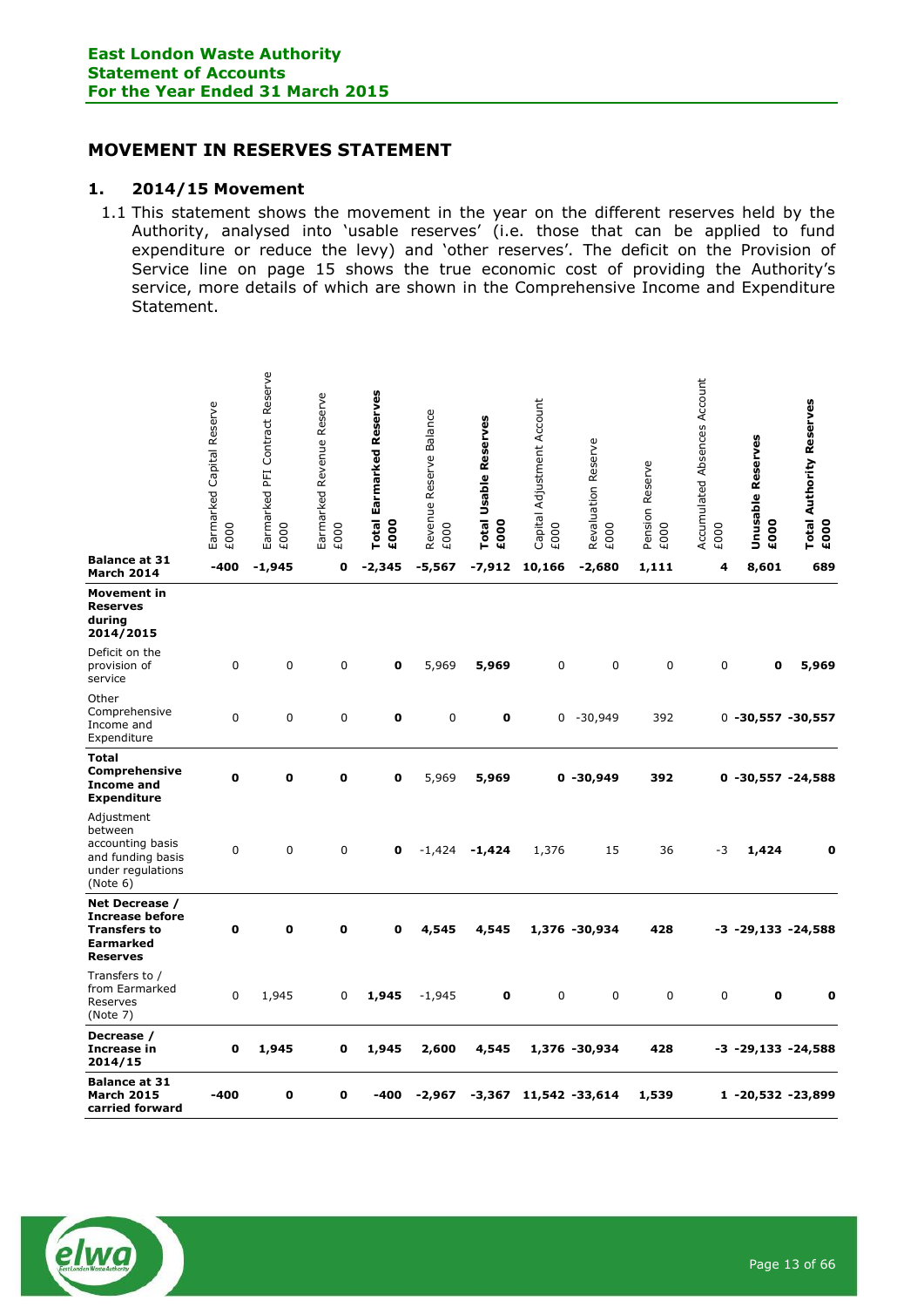# **2. 2013/14 Movement**

|                                                                                                        | Earmarked Capital Reserve<br>£000 | Earmarked PFI Contract Reserve<br>£000 | Earmarked Revenue Reserve<br>£000 | <b>Total Earmarked Reserves</b><br>£000 | Revenue Reserve Balance<br>£000 | <b>Total Usable Reserves</b><br>£000 | Capital Adjustment Account<br>£000 | Revaluation Reserve<br>£000 | Pension Reserve<br>£000 | Accumulated Absences Account<br>£000 | Unusable Reserves<br>£000 | <b>Total Authority Reserves</b><br>£000 |
|--------------------------------------------------------------------------------------------------------|-----------------------------------|----------------------------------------|-----------------------------------|-----------------------------------------|---------------------------------|--------------------------------------|------------------------------------|-----------------------------|-------------------------|--------------------------------------|---------------------------|-----------------------------------------|
| <b>Balance at 31</b><br><b>March 2013</b>                                                              | $-400$                            | $-2,953$                               | -2                                | $-3,355$                                |                                 | $-8,482 -11,837$                     | 11,111                             | $-2,680$                    | 821                     | 2                                    | 9,254                     | $-2,583$                                |
| <b>Movement in</b><br><b>Reserves</b><br>during<br>2013/2014                                           |                                   |                                        |                                   |                                         |                                 |                                      |                                    |                             |                         |                                      |                           |                                         |
| Deficit on the<br>provision of<br>service                                                              | $\mathbf 0$                       | 0                                      | $\mathbf 0$                       | $\mathbf o$                             | 3,053                           | 3,053                                | 0                                  | 0                           | $\mathbf 0$             | 0                                    | 0                         | 3,053                                   |
| Other<br>Comprehensive<br>Income and<br>Expenditure                                                    | $\mathbf 0$                       | 0                                      | $\mathbf 0$                       | $\mathbf o$                             | 0                               | 0                                    | 0                                  | 0                           | 219                     | 0                                    | 219                       | 219                                     |
| Total<br>Comprehensive<br><b>Income and</b><br><b>Expenditure</b>                                      | $\mathbf 0$                       | O                                      | $\mathbf 0$                       | $\mathbf 0$                             | 3,053                           | 3,053                                | $\mathbf 0$                        | $\mathbf 0$                 | 219                     | 0                                    | 219                       | 3,272                                   |
| Adjustment<br>between<br>accounting basis<br>and funding basis<br>under regulations<br>(Note 6)        | $\mathbf 0$                       | 0                                      | $\mathbf 0$                       | $\mathbf{o}$                            | 872                             | 872                                  | $-945$                             | 0                           | 71                      | $\overline{2}$                       | $-872$                    | $\mathbf{o}$                            |
| Net Decrease /<br><b>Increase before</b><br><b>Transfers to</b><br><b>Earmarked</b><br><b>Reserves</b> | $\mathbf{o}$                      | $\mathbf 0$                            | $\mathbf o$                       | $\mathbf 0$                             | 3,925                           | 3,925                                | $-945$                             | $\mathbf o$                 | 290                     | $\overline{2}$                       | $-653$                    | 3,272                                   |
| Transfers to /<br>from Earmarked<br>Reserves<br>(Note 7)                                               | $\Omega$                          | 1,008                                  | 2                                 | 1,010                                   | $-1,010$                        | 0                                    | 0                                  | 0                           | 0                       | 0                                    | 0                         | $\mathbf 0$                             |
| Decrease /<br>Increase in<br>2013/14                                                                   | $\mathbf 0$                       | 1,008                                  | $\mathbf{z}$                      | 1,010                                   | 2,915                           | 3,925                                | $-945$                             | $\mathbf 0$                 | 290                     | 2                                    | $-653$                    | 3,272                                   |
| <b>Balance at 31</b><br>March 2014 c/f                                                                 | -400                              | $-1,945$                               | o                                 | $-2,345$                                | $-5,567$                        | -7,912                               | 10,166                             | $-2,680$                    | 1,111                   | 4                                    | 8,601                     | 689                                     |
|                                                                                                        |                                   |                                        |                                   |                                         |                                 |                                      |                                    |                             |                         |                                      |                           |                                         |

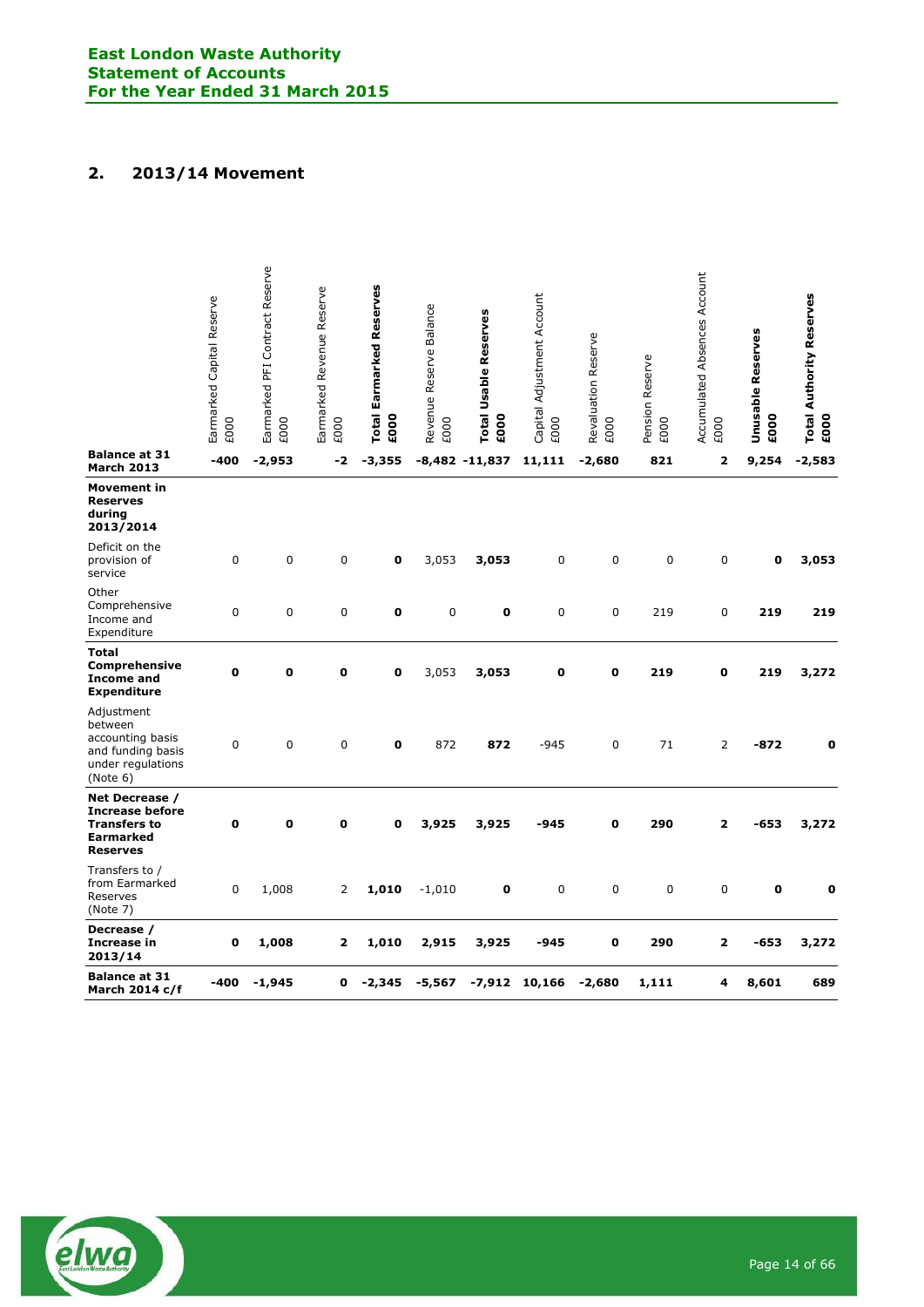# <span id="page-14-0"></span>**COMPREHENSIVE INCOME AND EXPENDITURE STATEMENT**

This statement summarises the resources that have been generated and consumed in providing services and managing the Authority during the year. It includes all day-to-day expenses and related income on an accruals basis.

A prior period adjustment was made to the 2013/14 published statements. Further details are in Note 4 to the Accounts.

|                                    |                               | <b>Restated</b><br>2013/14           |                                                                               |                                    |                               | 2014/15                              |
|------------------------------------|-------------------------------|--------------------------------------|-------------------------------------------------------------------------------|------------------------------------|-------------------------------|--------------------------------------|
| <b>Gross</b><br><b>Expenditure</b> | <b>Gross</b><br><b>Income</b> | Net<br><b>Expenditure</b><br>/Income |                                                                               | <b>Gross</b><br><b>Expenditure</b> | <b>Gross</b><br><b>Income</b> | Net<br><b>Expenditure</b><br>/Income |
| £000                               | £000                          | £000                                 |                                                                               | £000                               | £000                          | £000                                 |
| 245                                |                               | 245                                  | Supplies and Services                                                         | 328                                |                               | 328                                  |
| 42,703                             |                               | 42,703                               | Service Charges (Note 26)                                                     | 44,703                             |                               | 44,703                               |
| 713                                |                               | 713                                  | <b>Employee and Support Services</b>                                          | 671                                |                               | 671                                  |
| 122                                |                               | 122                                  | Premises Related Expenditure                                                  | 124                                |                               | 124                                  |
| 3                                  |                               | 3                                    | <b>Transport Related Expenditure</b>                                          | 2                                  |                               | 2                                    |
| 5,984                              |                               | 5,984                                | Depreciation and Impairment of Fixed<br>Assets (Note 9)                       | 6,129                              |                               | 6,129                                |
| 2,604                              |                               | 2,604                                | Third Party Payments                                                          | 2,958                              |                               | 2,958                                |
|                                    | 2,744                         | $-2,744$                             | <b>Commercial Waste Charges</b>                                               |                                    | 2,836                         | $-2,836$                             |
|                                    | 3,991                         | $-3,991$                             | PFI and other Grants (Note 22)                                                |                                    | 4,065                         | -4,065                               |
|                                    | 2,214                         | $-2,214$                             | Other Income                                                                  |                                    | 3,367                         | $-3,367$                             |
| 52,374                             | 8,949                         | 43,425                               | <b>Cost of Services</b>                                                       | 54,915                             | 10,268                        | 44,647                               |
|                                    |                               |                                      |                                                                               |                                    |                               |                                      |
| 6,979                              | 196                           | 6,783                                | Financing and investment income and<br>Expenditure (Note 8)                   | 9,491                              | 109                           | 9,382                                |
| 59,353                             | 9,145                         | 50,208                               | <b>Net Operating Expenditure</b>                                              | 64,406                             | 10,377                        | 54,029                               |
|                                    | 47,155                        | $-47,155$                            | Income from Levy                                                              |                                    | 48,060                        | $-48,060$                            |
| 59,353                             | 56,300                        | 3,053                                | Deficit on provision of services                                              | 64,406                             | 58,437                        | 5,969                                |
|                                    |                               |                                      |                                                                               |                                    |                               |                                      |
|                                    |                               | $\Omega$                             | Surplus on revaluation of Property,<br>plant and equipment assets<br>(Note 9) |                                    |                               | $-30,949$                            |
|                                    |                               | 219                                  | Actuarial losses on pension<br>assets/Liabilities (Note 27)                   |                                    |                               | 392                                  |
|                                    |                               | 219                                  | <b>Other Comprehensive Income and</b><br><b>Expenditure</b>                   |                                    |                               | $-30,557$                            |
|                                    |                               | 3,272                                | <b>Total Comprehensive Income and</b><br><b>Expenditure</b>                   |                                    |                               | $-24,588$                            |

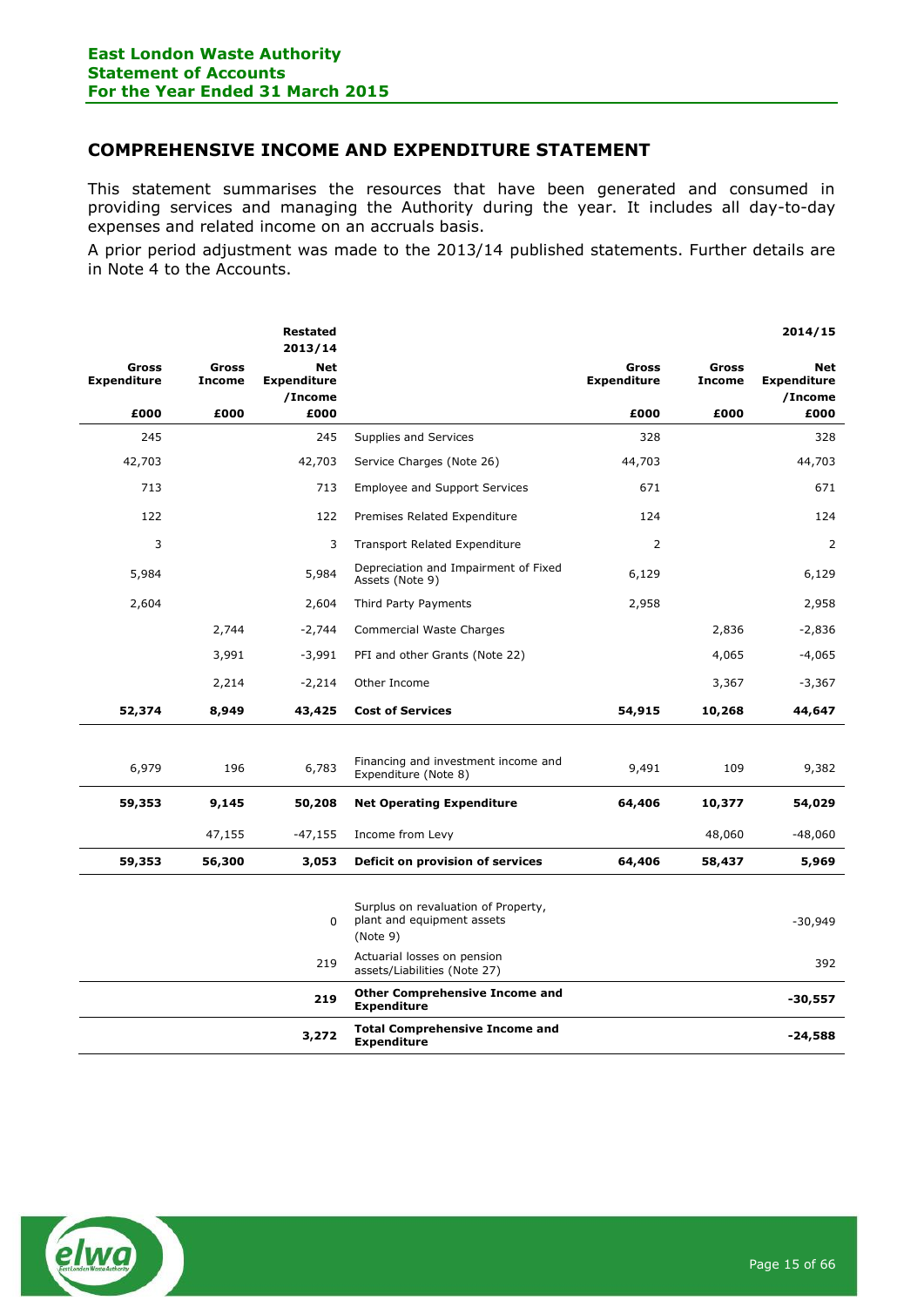# <span id="page-15-0"></span>**BALANCE SHEET**

The Balance Sheet shows the value as at the 31 March 2015 of the assets and liabilities recognised by the Authority. The net assets of the Authority (assets less liabilities) are matched by the reserves held by the Authority. Reserves are reported in two categories. The first category of reserves are usable reserves, i.e. those reserves that the Authority may use to provide services, subject to the need to maintain a prudent level of reserves and any statutory limitations on their use (for example the Capital Reserve that may only be used to fund capital and repay debt). The second category of reserves is those that the Authority is not able to use to provide services. This category of reserves include reserves that hold unrealised gains and losses (for example the Revaluation Reserve), where amounts would only become available to provide services if the assets are sold; and reserves that hold timing differences shown in the Movement in Reserves Statement line 'Adjustments between accounting basis and funding basis under regulations'.

| 31 March 2014<br>£000 |                                 | <b>Notes</b> | 31 March<br>2015<br>£000 |
|-----------------------|---------------------------------|--------------|--------------------------|
| 81,460                | Property, Plant & Equipment     | 9            | 106,570                  |
| 81,460                | <b>Long Term Assets</b>         |              | 106,570                  |
| 17,693                | <b>Short Term Investments</b>   | 30           | 11,540                   |
| 2,230                 | Short term Debtors              | 11           | 2,468                    |
| 19,923                | <b>Current Assets</b>           |              | 14,008                   |
| $-26$                 | Short Term Borrowing            | 30           | $-26$                    |
| $-6,877$              | <b>Short Term Creditors</b>     | 13           | $-5,796$                 |
| 0                     | Provisions                      | 28           | $-250$                   |
| $-4,888$              | Cash and Cash Equivalents       | 12           | $-4,284$                 |
| $-11,791$             | <b>Current Liabilities</b>      |              | $-10,356$                |
| $-1,250$              | Long Term Borrowing             | 30           | $-1,250$                 |
| $-87,920$             | PFI Finance Lease Liability     | 26           | $-83,534$                |
| $-1,111$              | Pension Liability               | 27           | $-1,539$                 |
| $-90,281$             | <b>Long Term Liabilities</b>    |              | $-86,323$                |
| $-689$                | <b>Net Assets / Liabilities</b> |              | 23,899                   |
| $-7,912$              | Usable Reserves                 | 14           | $-3,367$                 |
| 8,601                 | Unusable Reserves               | 15           | $-20,532$                |
| 689                   | <b>Total Reserves</b>           |              | $-23,899$                |

M Green, CPFA Section 151 Officer 30 September 2015

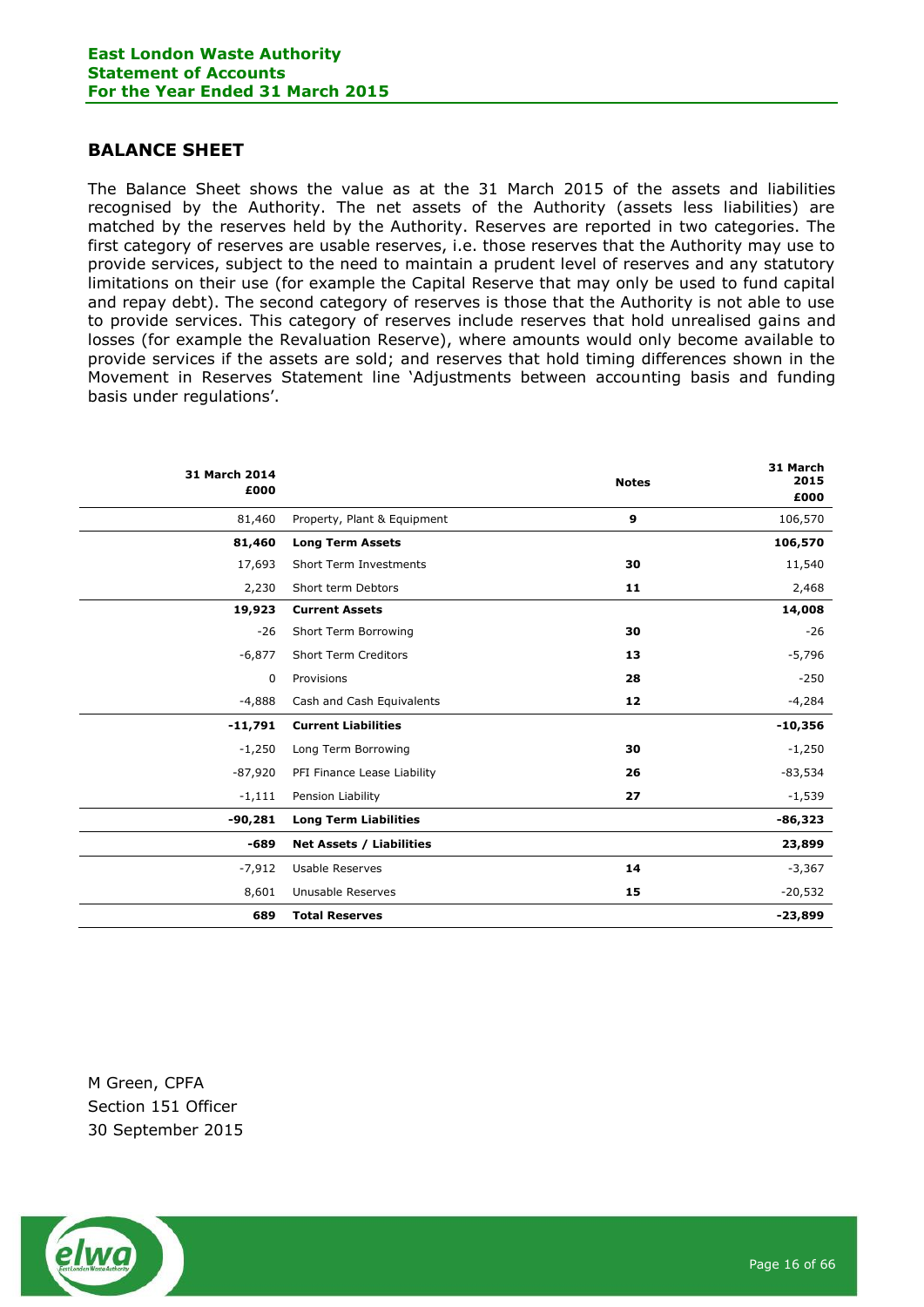# <span id="page-16-0"></span>**CASH FLOW STATEMENT**

The Cash Flow Statement shows the changes in cash and cash equivalents of the Authority during the reporting period. The Statement shows how the Authority generates and uses cash and cash equivalents by classifying cash flows as operating, investing and financing activities. The amount of net cash flows arising from operating activities is a key indicator of the extent to which the operations of the authority are funded by way of levy and grant income or from the recipients of services provided by the authority. Investing activities represent the extent to which cash outflows have been made for resources which are intended to contribute to the Authority's future service delivery. Cash flows arising from financing activities are useful in predicting claims on future cash flows by providers of capital (i.e. borrowing) to the Authority.

| 2013/14<br>£000 |                                                                                | 2014/15<br>£000 |
|-----------------|--------------------------------------------------------------------------------|-----------------|
| $-3,053$        | Deficit on the provision of services                                           | $-5,969$        |
| 3,197           | Adjustments to net deficit on the provision of services for non-cash movements | 5,096           |
| 144             | Net cash flows from Operating Activities (Note 16)                             | -873            |
| -5,481          | Investing Activities (Note 17)                                                 | 5,863           |
| $-3.923$        | Financing activities (Note 18)                                                 | -4,386          |
| -9,260          | Net (decrease)/increase in cash and cash equivalents                           | 604             |
| 4,372           | Cash and cash equivalents at the beginning of the reporting period             | -4,888          |
| -4,888          | Cash and cash equivalents at the end of the reporting period (Note 12)         | -4,284          |

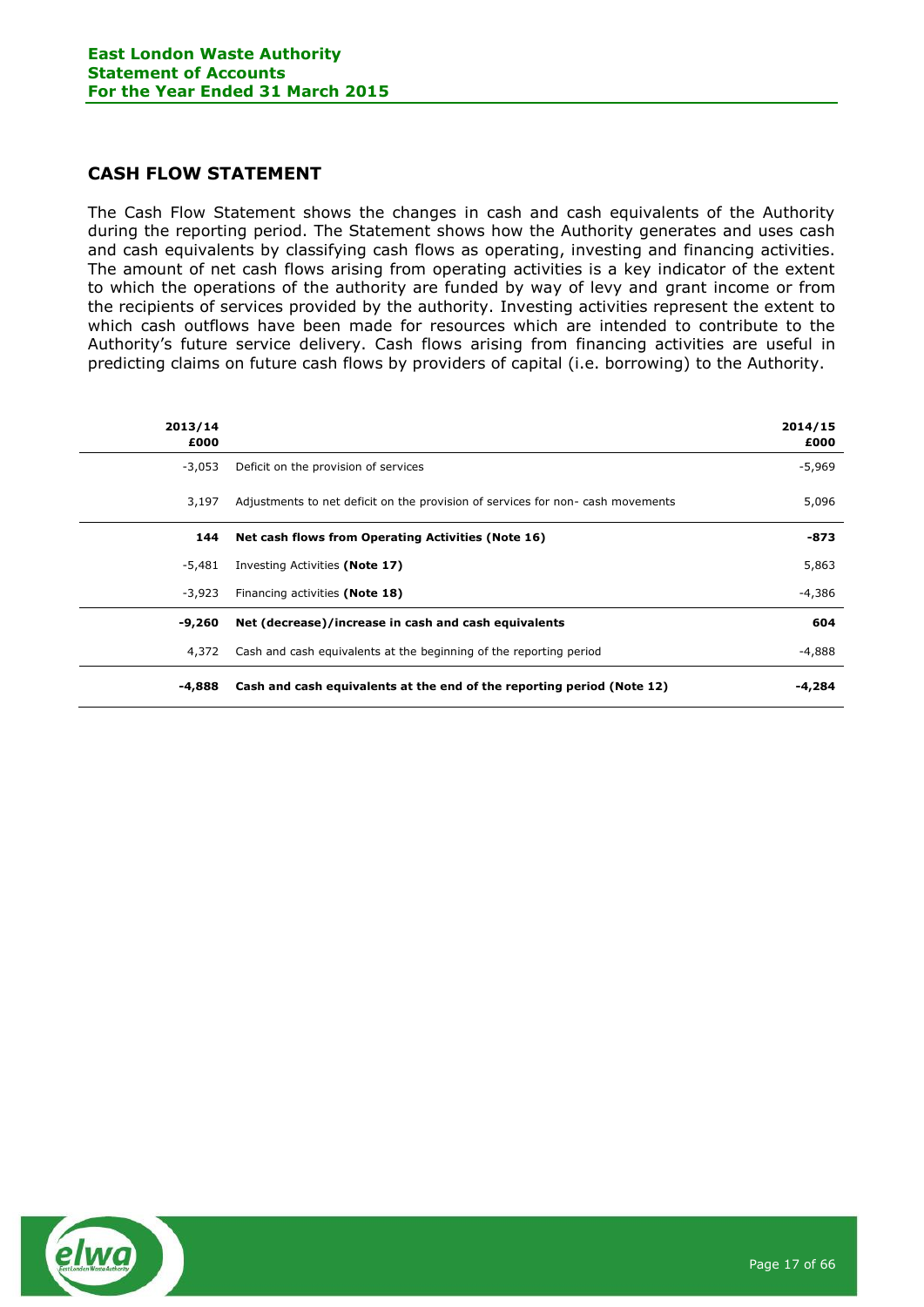# <span id="page-17-0"></span>**STATEMENT OF ACCOUNTING POLICIES**

# **1. General Principles**

1.1 The Statement of Accounts summarises the Authority's transactions for the 2014/15 financial year and its position at the year-end on 31 March 2015. The Authority is required to prepare an annual Statement of Accounts by the Accounts and Audit (England) Regulations 2011, which those Regulations require to be prepared in accordance with proper accounting practices. These practices primarily comprise the *Code of Practice on Local Authority Accounting in the United Kingdom 2014/15* and the *Service Reporting Code of Practice 2014/15*, supported by International Financial Reporting Standards (IFRS). The accounting convention adopted in the Statement of Accounts is principally historical cost, modified by the revaluation of certain categories of non-current assets and financial instruments.

# **2. Accruals of Income and Expenditure**

- 2.1 The Accounts have been prepared on the normal accruals basis whereby activity is accounted for in the year that it takes place, not when cash payments are made or received. Debtors and creditors are included in the balance sheet in respect of goods supplied and services rendered but not yet paid for at 31 March 2015.
- 2.2 When debts may not be settled, the balance of the debtor is written down and a charge made to revenue for the income that might not be recovered.

# **3. Cash and Cash Equivalents**

- 3.1 Cash is represented by cash in hand and deposits with financial institutions repayable without penalty on notice of not more than 24 hours.
- 3.2 Cash equivalents are investments that having originally been invested for no longer than three months are repayable on demand or readily convertible to known amounts of cash with insignificant risk of change in value. Fixed term deposits, excluding overnight deposits, are not considered to be readily convertible since they only become repayable at the point of maturity and cannot be traded or redeemed without penalty. In the Cash Flow Statement, cash and cash equivalents are shown net of bank overdrafts that are repayable on demand and form an integral part of the Authority's cash management.

# **4. Prior Period Adjustments, Changes in Accounting Policies and Estimates and Errors**

- 4.1 Prior period adjustments may arise as a result of a change in accounting policies or to correct a material error.
- 4.2 Changes in accounting estimates are accounted for prospectively, i.e. in the current and future years affected by the change and do not give rise to a prior period adjustment.
- 4.3 Changes in accounting policies are only made when required by proper accounting practices or the change provides more reliable or relevant information about the effect of transactions, other events and conditions on the Authority's financial position or financial performance.
- 4.4 Where a change is made, it is applied retrospectively (unless stated otherwise) by adjusting opening balances and comparative amounts for the prior period as if the new policy had always been applied. Material errors discovered in prior period figures are corrected retrospectively by amending opening balances and comparative amounts for the prior period.

# **5. Employee benefits**

# Benefits Payable during Employment

5.1 Short-term employee benefits are those due to be settled within 12 months of the yearend. They include benefits such as wages and salaries, paid annual leave and paid sick leave, bonuses and non-monetary benefits for current employees and are recognised as

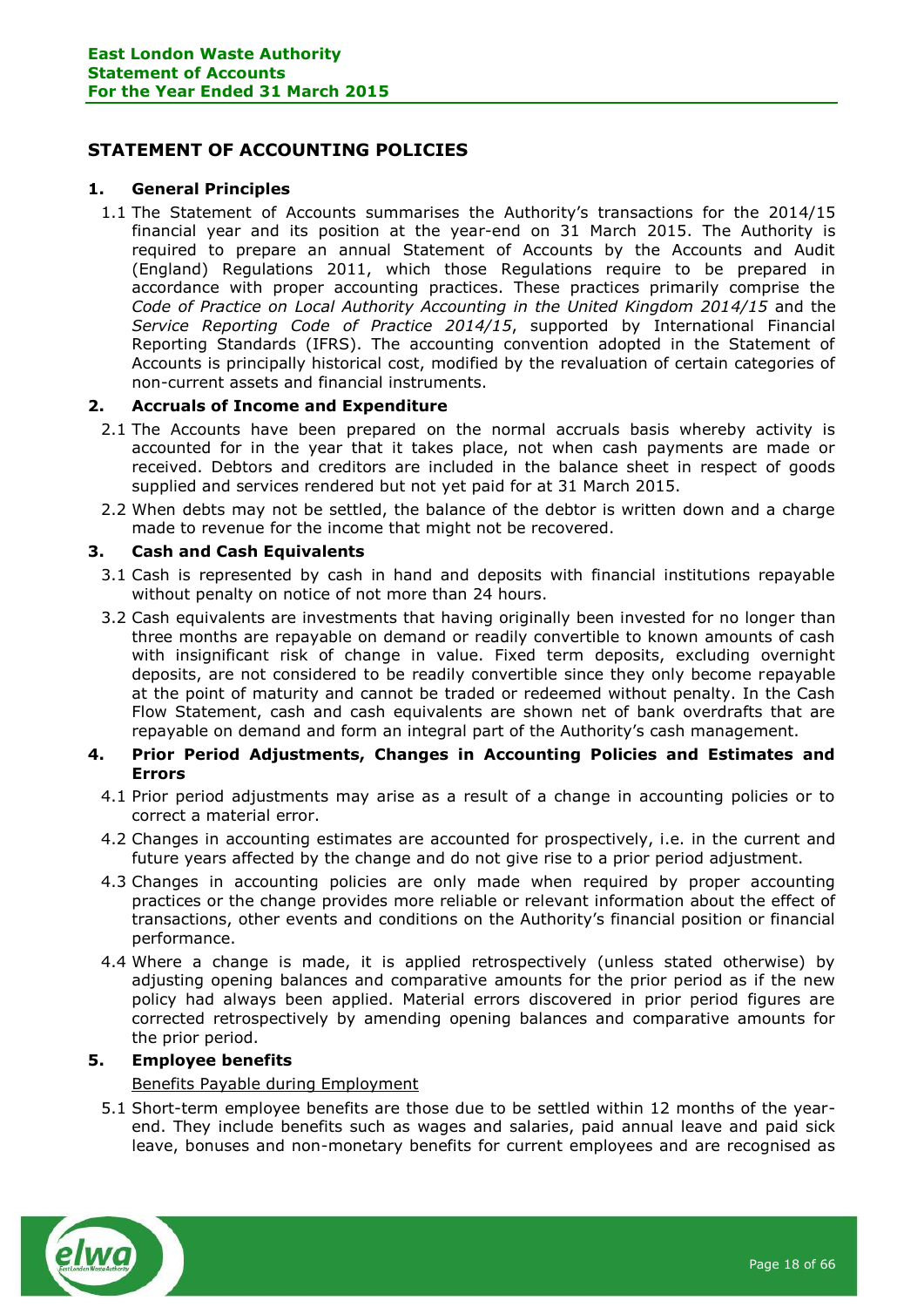an expense for services in the year in which employees render service to the Authority. An accrual is made for the cost of holiday entitlements (or any form of leave, e.g. time off in lieu) earned by employees but not taken before the year-end which employees can carry forward into the next financial year. The accrual is made at the wage and salary rates applicable in the following accounting year, being the period in which the employee takes the benefit. The accrual is charged to Surplus or Deficit on the Provision of Services, but then reversed out through the Movement in Reserves Statement so that holiday benefits are charged to revenue in the financial year in which the holiday absence occurs.

# Termination Benefits

- 5.2 Termination benefits are amounts payable as a result of a decision by the Authority to terminate an officer's employment before the normal retirement date or an officer's decision to accept voluntary redundancy. The benefits are charged on an accruals basis to the Comprehensive Income and Expenditure Statement when the Authority is demonstrably committed to the termination of the employment of an officer or group of officers or making an offer to encourage voluntary redundancy.
- 5.3 Where termination benefits involve the enhancement of pensions, statutory provisions require the Comprehensive Income and Expenditure Statement to be charged with the amount payable by the Authority to the Pension Fund or pensioner in the year, not the amount calculated according to the relevant accounting standards. In the Movement in Reserves Statement, appropriations are required to and from the Pensions Reserve to remove the notional debits and credits for pension enhancement termination benefits and replace them with debits for the cash paid to the Pension Fund and pensioners and any such amounts payable but unpaid at the year-end.

# **6. Pension Provision**

- 6.1 As part of the terms and conditions of employment of its officers, the Authority offers retirement benefits. Although these benefits will not actually be payable until employees retire, the Authority has a commitment to make the payments that need to be disclosed at the time that employees earn their future entitlement.
- 6.2 The Authority participates in the Local Government Pension Scheme (LGPS) administered by the London Pension Funds Authority (LPFA). This is a funded defined benefit scheme.
- 6.3 Employees' and employers' contributions are paid into the LGPS. Employers' contribution rates are advised by the LPFA Fund's Actuary, Barnett Waddingham LLP, with the intention of balancing the pension liabilities with investment assets over time. Additional pension liabilities resulting from early retirements are met by the Authority's Comprehensive Income and Expenditure Statement and not by the Pension Fund. The Authority is required to account for pension costs in accordance with IAS 19 and to recognise in the accounts accrued benefits payments at the time that the employees earn their future benefit entitlements.
- 6.4 This has the following effect on the results of the current and prior period:
	- a) The overall amount to be met from the levy has remained unchanged, but the costs disclosed for services after the replacement of actual employer's contributions by current service costs are £14,000 lower (£33,000 higher in 2013/14).
	- b) Pension costs have increased by £50,000. This is the result of pension interest costs being higher than expected returns on assets.
	- c) The liability in the balance sheet has increased and is now £1,539,000 (£1,111,000 in 2013/14).
	- d) An actuarial loss of  $£392,000$   $(E219,000$  loss in 2013/14) is recorded on the Comprehensive Income and Expenditure Statement and reflected in the Balance Sheet liability. Actuarial gains and losses arise from changes to assumptions and the

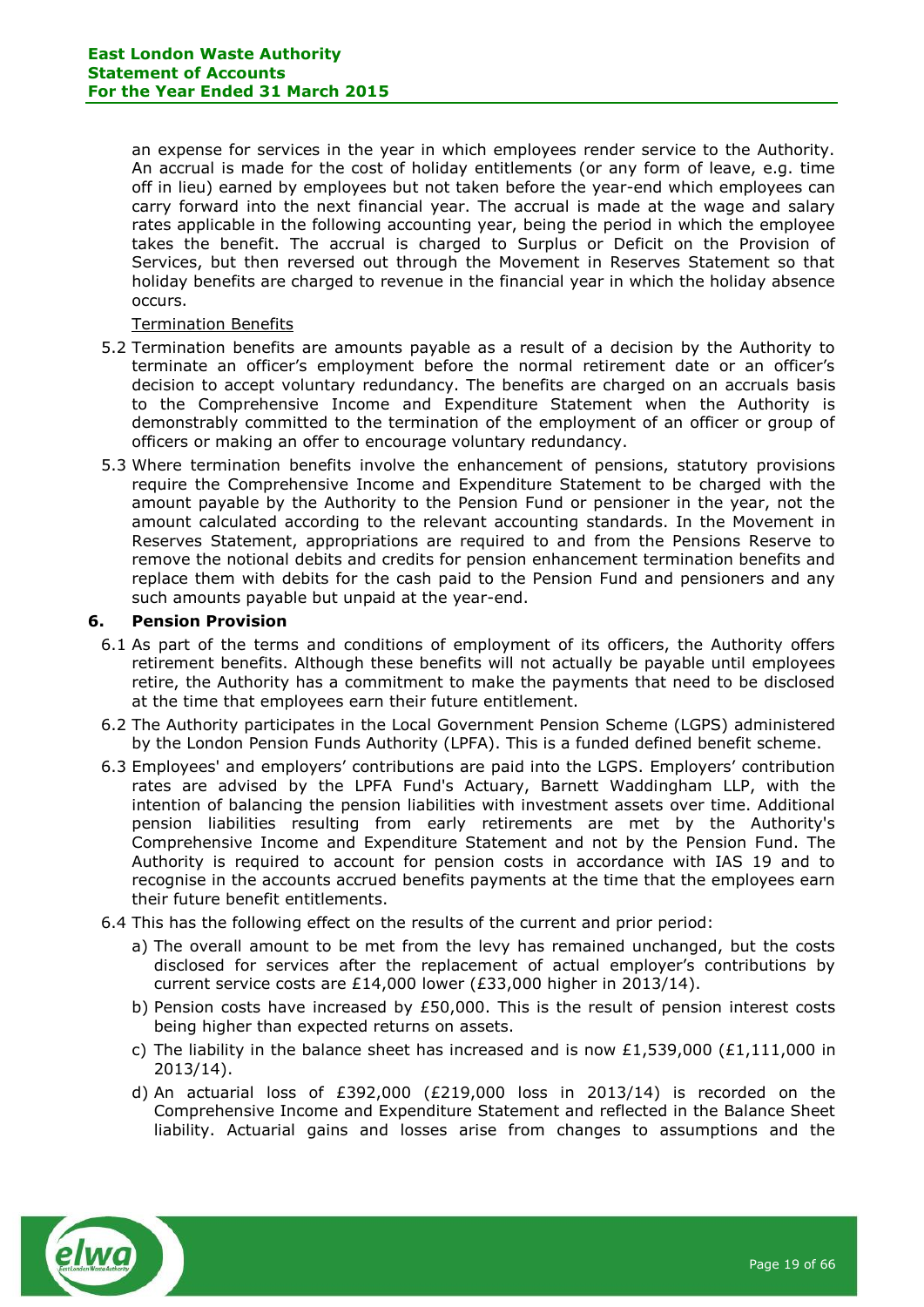differences between expected and actual returns. Further details are shown in Note 27.

# **7. Discretionary Benefits**

7.1 The Authority also has restricted powers to make discretionary awards of retirement benefits in the event of early retirements. Any liabilities estimated to arise as a result of an award to any member of staff are accrued in the year of the decision to make the award and accounted for using the same policies as are applied to the Local Government Pension Scheme.

# **8. Financial Instruments**

8.1 Financial Instruments represent transactions, with a contract, which result in a financial asset for one entity and a financial liability for another. Financial Instruments cover both financial liabilities and assets.

Financial Liabilities

- 8.2 Financial liabilities are recognised on the Balance Sheet when the Authority becomes a party to the contractual provisions of a financial instrument and are initially measured at fair value and are carried at their amortised cost. Annual charges to the Financing and Investment Income and Expenditure line in the Comprehensive Income and Expenditure Statement for interest payable are based on the carrying amount of the liability, multiplied by the effective rate of interest for the instrument. The effective interest rate is the rate that exactly discounts estimated future cash payments over the life of the instrument to the amount at which it was originally recognised.
- 8.3 For most of the borrowings that the Authority has, this means that the amount presented in the Balance Sheet is the outstanding principal repayable (plus accrued interest); and interest charged to the Comprehensive Income and Expenditure Statement is the amount payable for the year according to the loan agreement.
- 8.4 Gains and losses on the repurchase or early settlement of borrowing are credited and debited to the Financing and Investment Income and Expenditure line in the Comprehensive Income and Expenditure Statement in the year of repurchase/settlement. However, where repurchase has taken place as part of a restructuring of the loan portfolio that involves the modification or exchange of existing instruments, the premium or discount is respectively deducted from or added to the amortised cost of the new or modified loan and the write-down to the Comprehensive Income and Expenditure Statement is spread over the life of the loan by an adjustment to the effective interest rate.
- 8.5 Where premiums and discounts have been charged to the Comprehensive Income and Expenditure Statement, regulations allow the impact on the Revenue Reserve Balance to be spread over future years. The Authority has a policy of spreading the gain or loss over the term that was remaining on the loan against which the premium was payable or discount receivable when it was repaid. The reconciliation of amounts charged to the Comprehensive Income and Expenditure Statement to the net charge required against the Revenue Reserve Balance is managed by a transfer to or from the Financial Instruments Adjustment Account in the Movement in Reserves Statement.

# Financial Assets

- 8.6 Financial assets are classified into two types:
	- a) Loans and receivables assets that have a fixed or determinable payment, but are not quoted in an active market.
	- b) Available for Sale Assets assets that have a quoted market price and/or do not have fixed or determinable payments.

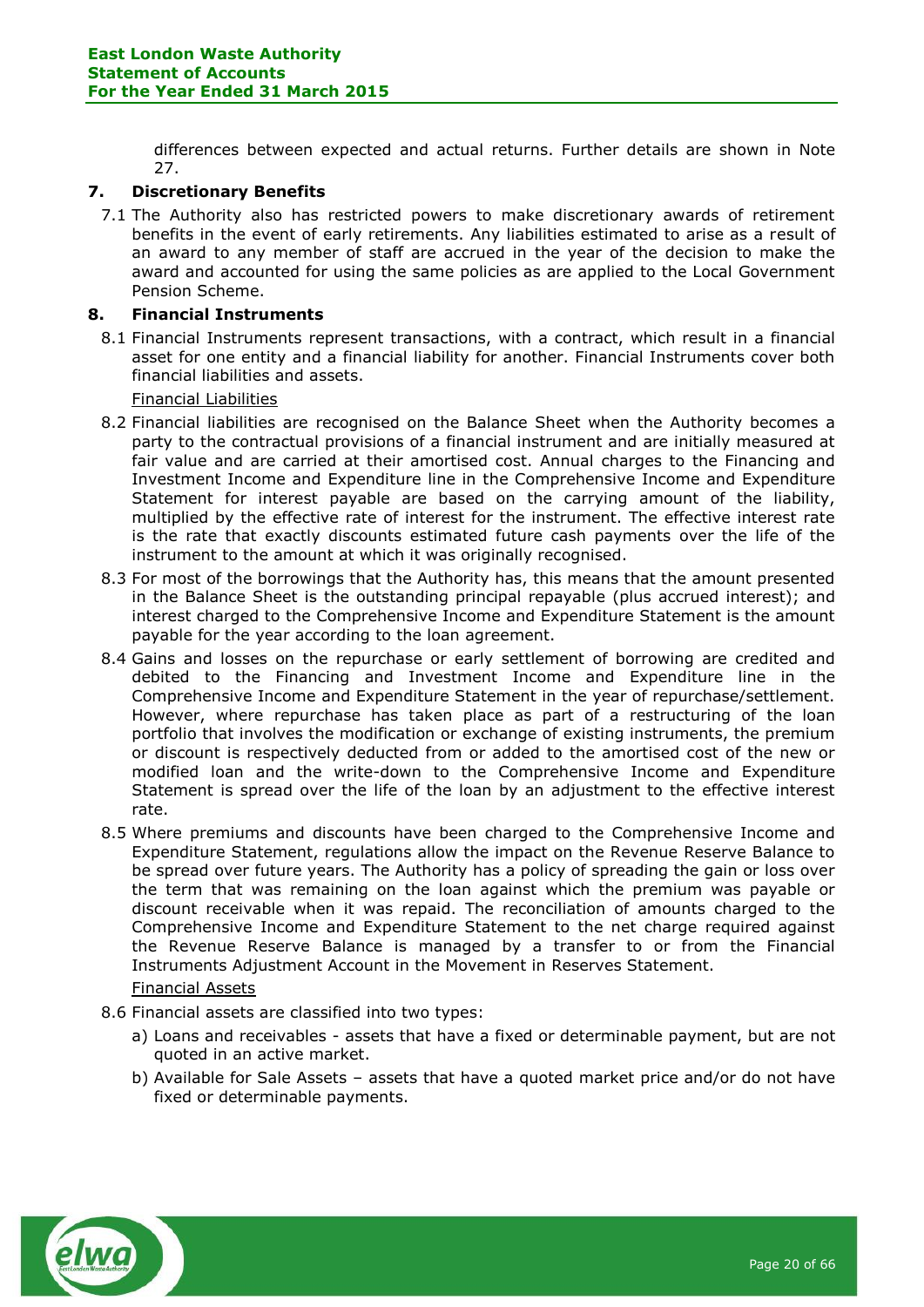# **9. Loans and Receivables**

- 9.1 Loans and receivables are recognised on the Balance Sheet when the Authority becomes a party to the contractual provisions of a financial instrument and are initially measured at fair value. They are subsequently measured at their amortised cost. Annual credits to the Financing and Investment Income and Expenditure line in the Comprehensive Income and Expenditure Statement for interest receivable are based on the carrying amount of the asset multiplied by the effective rate of interest for the instrument. For most of the loans that the Authority has made, this means that the amount presented in the Balance Sheet is the outstanding principal receivable (plus accrued interest) and interest credited to the Comprehensive Income and Expenditure Statement is the amount receivable for the year in the loan agreement.
- 9.2 Where assets are identified as impaired because of a likelihood arising from a past event that payments due under the contract will not be made, the asset is written down and a charge made to the relevant service (for receivables specific to that service) or the Financing and Investment Income and Expenditure line in the Comprehensive Income and Expenditure Statement. The impairment loss is measured as the difference between the carrying amount and the present value of the revised future cash flows discounted at the asset's original effective interest rate.
- 9.3 Any gains and losses that arise on the de-recognition of an asset are credited or debited to the Financing and Investment Income and Expenditure line in the Comprehensive Income and Expenditure Statement.

# **10. Government Grants and Contributions**

10.1 Government Grants and other contributions are accounted for on an accruals basis and recognised in the accounting statements when the conditions for their receipt have been complied with and there is reasonable assurance that the grant or contribution will be received.

# **11. Interests in Companies and Other Entities**

11.1 The Authority annually reviews the extent to which other entities (in which the Authority has a material interest) need to be consolidated into Group Accounts. In consolidating the accounts, all transactions and balances between the Authority and the subsidiary would be eliminated in full.

# **12. Leases**

12.1 Leases are classified as finance leases where the terms of the lease transfer substantially all the risks and rewards incidental to ownership of the property, plant or equipment from the lessor to the lessee. All other leases are classified as operating leases. Where a lease covers both land and buildings, the land and buildings elements are considered separately for classification. Arrangements that do not have the legal status of a lease but convey a right to use an asset in return for payment are accounted for under this policy where fulfilment of the arrangement is dependent on the use of specific assets.

# The Authority as Lessee

# Finance Leases

- 12.2 Property, plant and equipment held under finance leases is recognised on the Balance Sheet at the commencement of the lease at its fair value measured at the lease's inception (or the present value of the minimum lease payments, if lower). The asset recognised is matched by a liability for the obligation to pay the lessor. Initial direct costs of the Authority are added to the carrying amount of the asset. Premiums paid on entry into a lease are applied to writing down the lease liability. Contingent rents are charged as expenses in the periods in which they are incurred.
- 12.3 Lease payments are apportioned between:

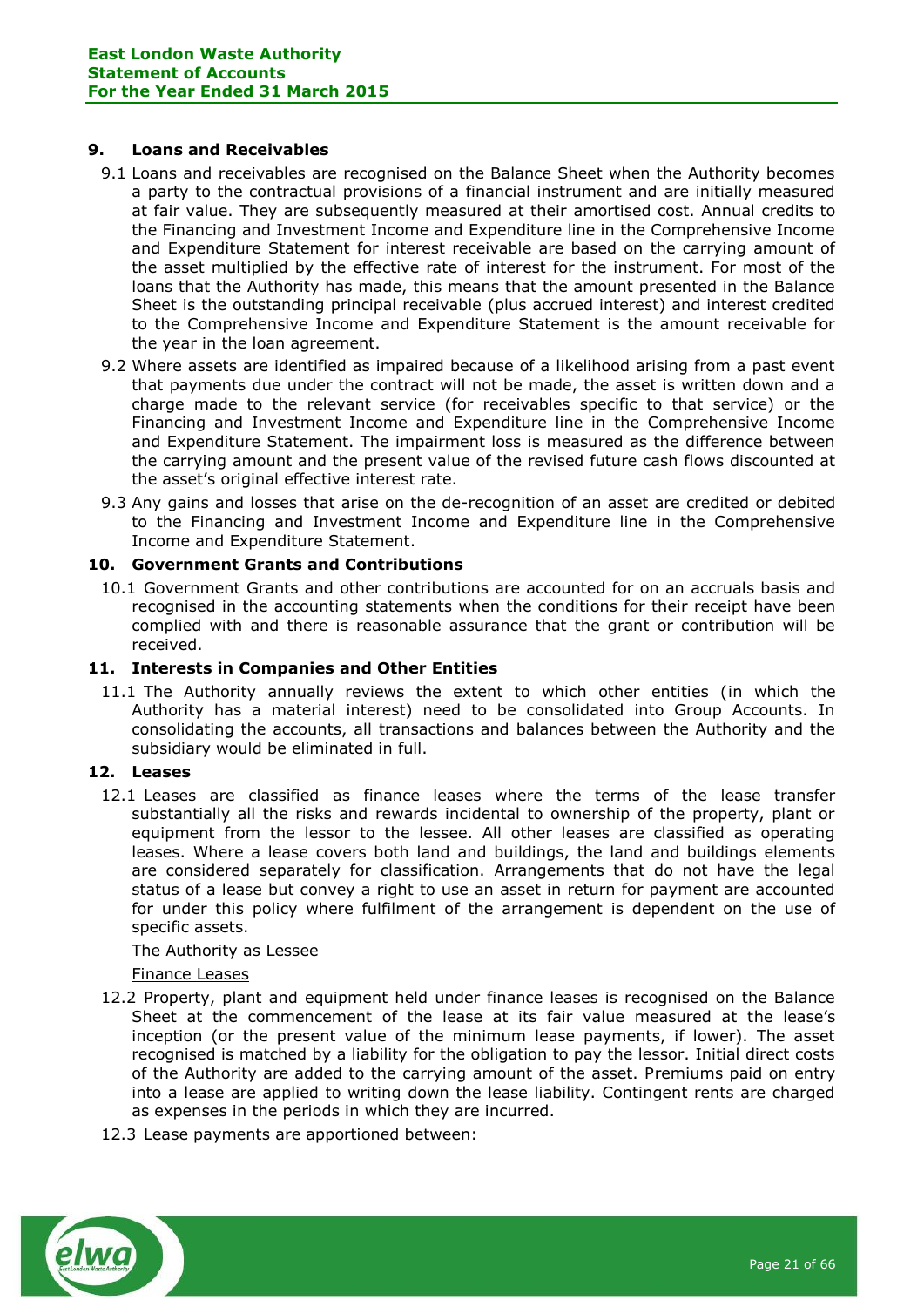- a) A charge for the acquisition of the interest in the property, plant or equipment  $$ applied to write down the lease liability, and
- b) A finance charge (debited to the Financing and Investment Income and Expenditure line in the Comprehensive Income and Expenditure Statement).
- 12.4 Property, Plant and Equipment recognised under finance leases is accounted for using the policies applied generally to such assets, subject to depreciation being charged over the lease term if this is shorter than the asset's estimated useful life (where ownership of the asset does not transfer to the Authority at the end of the lease period).
- 12.5 A prudent annual contribution is made from revenue funds towards the deemed capital investment in accordance with statutory requirements. Depreciation and revaluation and impairment losses are therefore substituted by a revenue contribution in the Revenue Reserve Balance, by way of an adjusting transaction with the Capital Adjustment Account in the Movement in Reserves Statement for the difference between the two.

Operating Leases

12.6 Rentals paid under operating leases are charged to the Comprehensive Income and Expenditure Statement as an expense of the services benefitting from use of the leased property, plant or equipment. Charges are made on a straight-line basis over the life of the lease, unless another systematic basis is more representative of the benefits received by the Authority.

The Authority as Lessor

Finance Leases

- 12.7 Where the Authority grants a finance lease over a property or an item of plant or equipment, the relevant asset is written out of the Balance Sheet as a disposal. At the commencement of the lease, the carrying amount of the asset in the Balance Sheet (whether Property, Plant and Equipment or Assets Held for Sale) is written off to Net Operating Expenditure in the Comprehensive Income and Expenditure Statement as part of the gain or loss on disposal. A gain, representing the Authority's net investment in the lease, is credited to the same line in the Comprehensive Income and Expenditure Statement also as part of the gain or loss on disposal (i.e. netted off against the carrying value of the asset at the time of disposal), matched by a lease (long-term debtor) asset in the Balance Sheet.
- 12.8 Lease rentals receivable are apportioned between:
	- a) A charge for the acquisition of the interest in the property applied to write down the lease debtor (together with any premiums received), and
	- b) Finance income (credited to the Financing and Investment Income and Expenditure line in the Comprehensive Income and Expenditure Statement).
- 12.9 The gain credited to the Comprehensive Income and Expenditure Statement on disposal is not permitted by statute to increase the Revenue Reserve Balance and is required to be treated as a capital receipt. Where a premium has been received, this is posted out of the Revenue Reserve Balance to the Capital Receipts Reserve in the Movement in Reserves Statement. Where the amount due in relation to the lease asset is to be settled by the payment of rentals in future financial years, this is posted out of the Revenue Reserve Balance to the Deferred Capital Receipts Reserve in the Movement in Reserves Statement. When the future rentals are received, the element for the capital receipt for the disposal of the asset is used to write down the lease debtor. At this point, the deferred capital receipts are transferred to the Capital Receipts Reserve.
- 12.10 The written-off value of disposals is not a charge against the Levy, as the cost of non-current assets is fully provided for under separate arrangements for capital financing. Amounts are therefore appropriated to the Capital Adjustment Account from the Revenue Reserve Balance in the Movement in Reserves Statement.

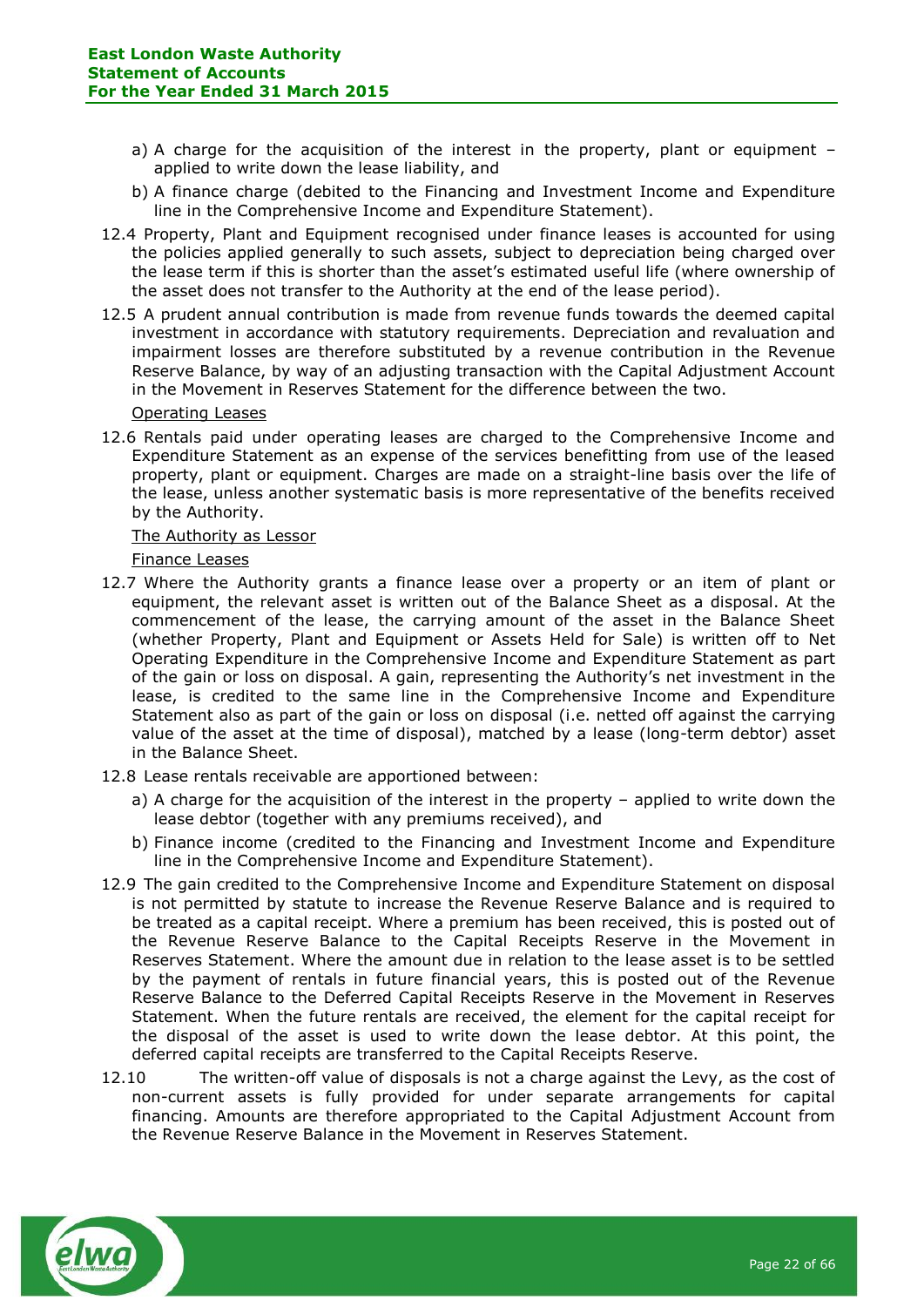#### Operating Leases

12.11 Where the Authority grants an operating lease over a property or an item of plant or equipment, the asset is retained in the Balance Sheet. Rental income is credited to Net Operating Expenditure in the Comprehensive Income and Expenditure Statement. Credits are made on a straight-line basis over the life of the lease, even if this does not match the pattern of payments (e.g. there is a premium paid at the commencement of the lease). Initial direct costs incurred in negotiating and arranging the lease are added to the carrying amount of the relevant asset and charged as an expense over the lease term on the same basis as rental income.

# **13. Property, Plant and Equipment**

- 13.1 All expenditure on the acquisition, creation or enhancement of non-current assets is capitalised on an accruals basis in the accounts. Expenditure on fixed assets is capitalised provided that the fixed asset yields benefits to the Authority and the service it provides for a period of more than one year. This excludes expenditure on routine repairs and maintenance of non-current assets which is charged direct to the Comprehensive Income and Expenditure Statement.
- 13.2 Under the adaptation to International Financial Reporting Interpretations Committee (IFRIC) 12, a PFI asset should initially be recorded as both an asset and liability at the present value of the minimum lease payments, which is equal to the cost of the assets constructed in a PFI scheme.
- 13.3 Fixed assets related to the PFI Scheme were revalued on 31st March 2015 by Wilks Head & Eve LLP, Chartered Surveyors, who are independent external RICS registered valuers. The Valuation was prepared in accordance with the Red Book UK Appendix 5, Valuation of Local Authority Assets. Due to the specialised nature of the asset, the revaluation was carried out using both the Depreciated Replacement Cost and Existing Use Value methodologies in order to determine the fair value. Fixed assets are classified into the groupings required by the 2014-15 Code of Practice on Local Authority Accounting and are included in the balance sheet at fair value.
- 13.4 Fixed assets are revalued sufficiently regularly to ensure that their carrying value is not materially different from fair value but as a minimum are revalued every five years.
- 13.5 Properties regarded by the Authority as non-operational have been valued on the basis of open market value.
- 13.6 Any surpluses arising from movements in the general level of prices will be credited to the Revaluation Reserve. Any deficit will be debited to the Revaluation Reserve where a credit balance exists for that specific asset, otherwise the debit will be reflected in the Comprehensive Income and Expenditure Statement and reversed out in the Statement of the Movement on the Revenue Reserve Balance. A review, including an assessment for impairment, is carried out each year to assess material changes to the value or useful life of fixed assets. Where the impairment is due to a clear loss of economic benefit, IFRS requires that the loss is charged to the Comprehensive Income and Expenditure Statement and reversed out in the Movement in Reserves Statement.

# **14. Depreciation**

- 14.1 Depreciation is provided for on all Property, Plant and Equipment assets by the systematic allocation of their depreciable amounts over their useful lives. An exception is made for assets without a determinable finite useful life (i.e. freehold land and certain Community Assets) and assets that are not yet available for use (i.e. assets under construction).
	- a) Operational assets are depreciated on a straight-line basis over a maximum period of 25 years.
	- b) Newly acquired assets are not depreciated until the following year.
	- c) Depreciation is provided on assets in the year of disposal.

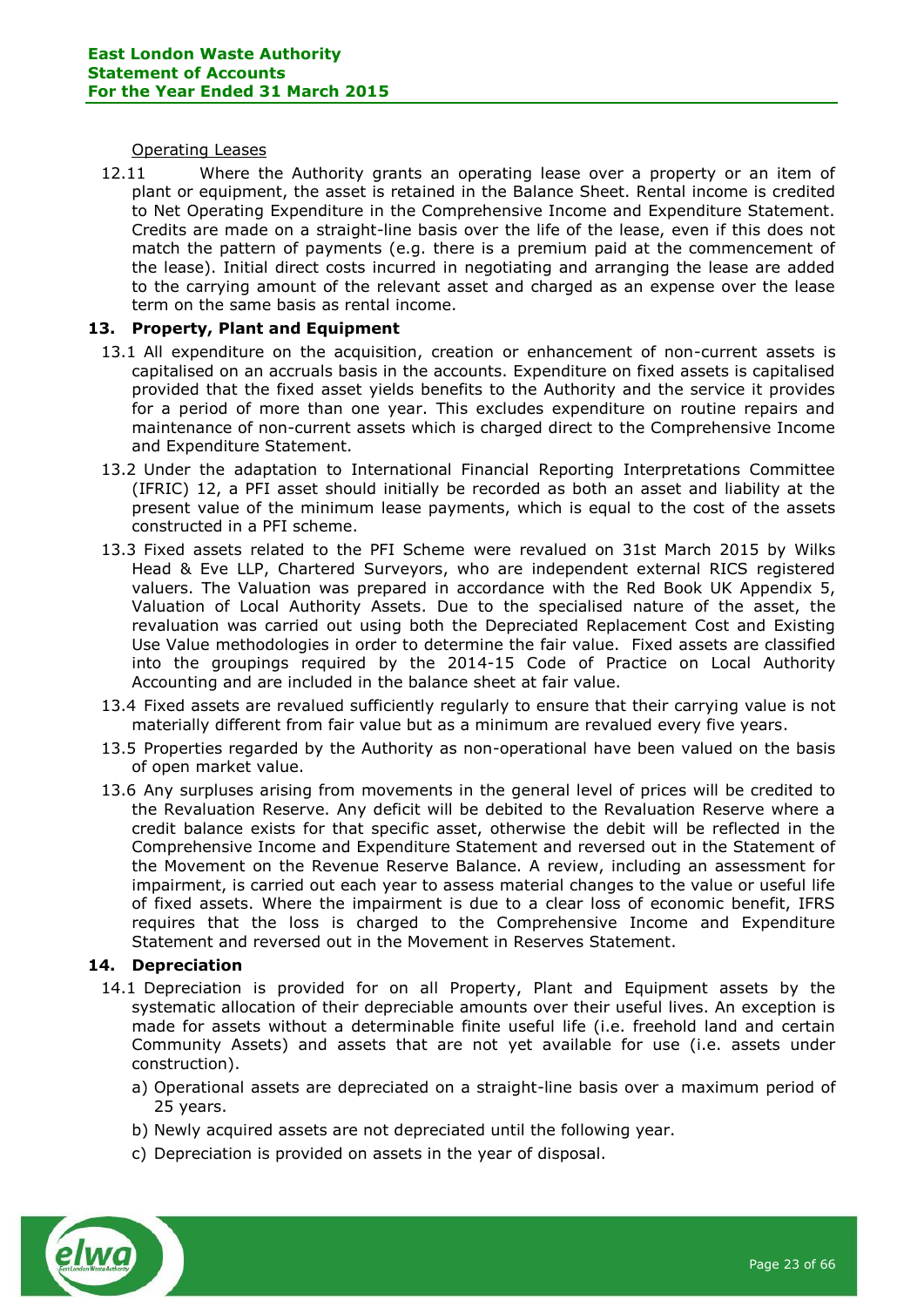- 14.2 Where an item of Property, Plant and Equipment has major components whose cost is significant in relation to the total cost of the item, the components are depreciated separately.
- 14.3 Revaluation gains are also depreciated, with an amount equal to the difference between current depreciation charged and the depreciation that would have been chargeable based on the historic cost of the assets. The difference is transferred from the Revaluation Reserve to the Capital Adjustment Account.

# **15. Disposals and Non-current Assets Held for Sale**

- 15.1 When it becomes probable that the carrying amount of an asset will be recovered principally through a sale transaction rather than through its continuing use, it is reclassified as an Asset Held for Sale. The asset is revalued immediately before reclassification and then carried at the lower of this amount and fair value less costs to sell. Where there is a subsequent decrease to fair value less costs to sell, the loss is posted to Net Operating Expenditure in the Comprehensive Income and Expenditure Statement. Gains in fair value are recognised only up to the amount of any previous losses recognised in the Surplus or Deficit on Provision of Services.
- 15.2 Depreciation is not charged on Assets Held for Sale. If assets no longer meet the criteria to be classified as Assets Held for Sale, they are reclassified back to non-current assets and valued at the lower of their carrying amount before they were classified as held for sale, adjusted for depreciation, amortisation or revaluations that would have been recognised had they not been classified as Held for Sale, and their recoverable amount at the date of the decision not to sell.
- 15.3 Assets that are to be abandoned or scrapped are not reclassified as Assets Held for Sale. When an asset is disposed of or decommissioned, the carrying amount of the asset in the Balance Sheet (whether Property, Plant and Equipment or Assets Held for Sale) is written off to the Other Operating Expenditure line in the Comprehensive Income and Expenditure Statement as part of the gain or loss on disposal. Receipts from disposals (if any) are credited to the same line in the Comprehensive Income and Expenditure Statement also as part of the gain or loss on disposal (i.e. netted off against the carrying value of the asset at the time of disposal). Any revaluation gains accumulated for the asset in the Revaluation Reserve are transferred to the Capital Adjustment Account.
- 15.4 Amounts received for a disposal in excess of  $£10,000$  are categorised as capital receipts. The balance of receipts is required to be credited to the Capital Receipts Reserve, and can then only be used for new capital investment or set aside to reduce the Authority's underlying need to borrow (the capital financing requirement). Receipts are appropriated to the Reserve from the Revenue Reserve Balance in the Movement in Reserves Statement.
- 15.5 The written-off value of disposals is fully provided for under separate arrangements for capital financing. Amounts are appropriated to the Capital Adjustment Account from the Revenue Reserve Balance in the Movement in Reserves Statement.

# **16. Private Finance Initiative (PFI) and Similar Contracts**

- 16.1 PFI and similar contracts are agreements to receive services, where the responsibility for making available the property, plant and equipment needed to provide the services passes to the PFI contractor. As the Authority is deemed to control the services that are provided under its PFI schemes, and as ownership of the property, plant and equipment will pass to the Authority at the end of the contracts for no additional charge, the Authority carries the assets used under the contracts on its Balance Sheet as part of Property, Plant and Equipment.
- 16.2 In December 2002, the Authority entered into a PFI contract.

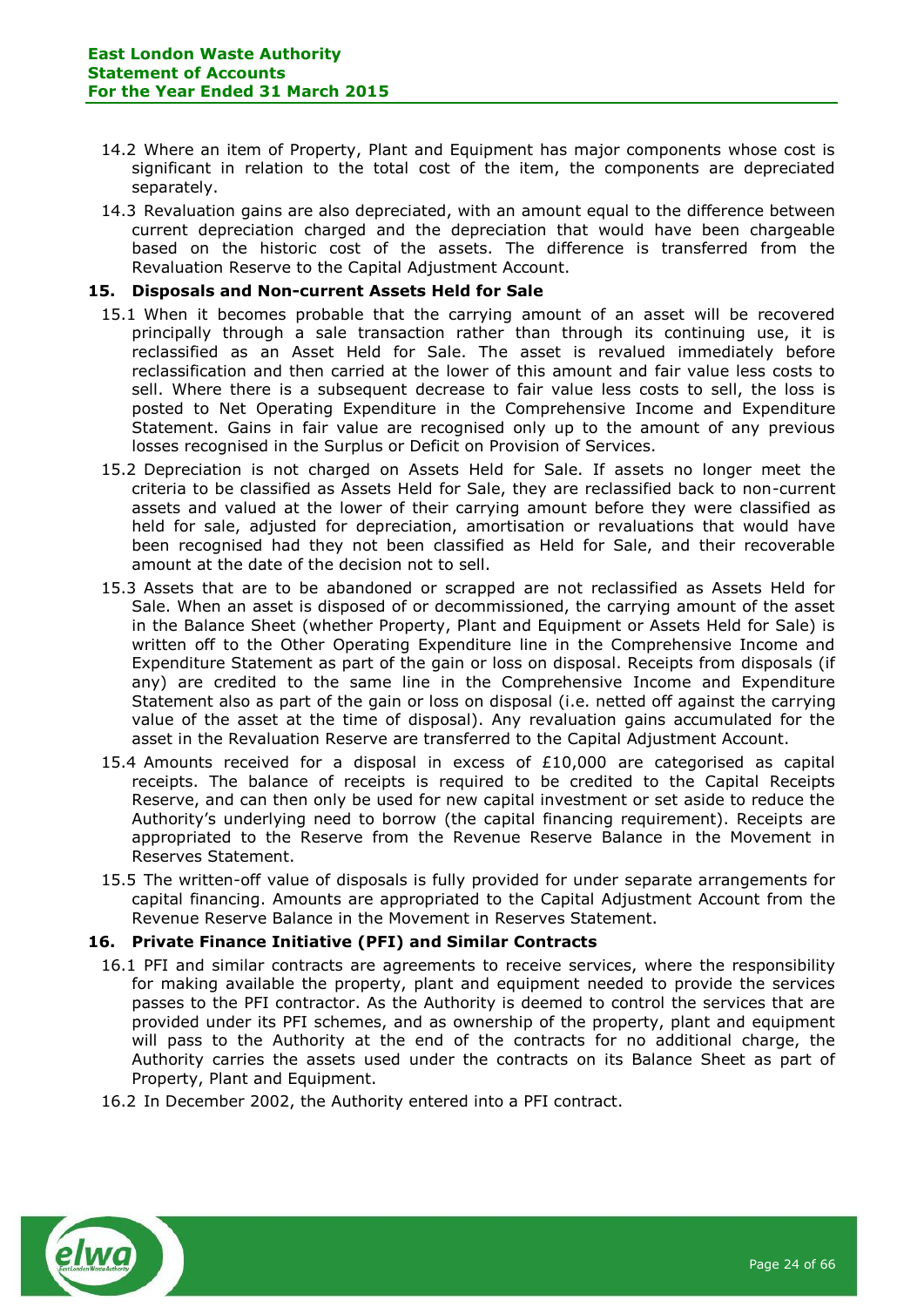- 16.3 In accordance with IFRIC 12, all PFI arrangements have been reflected on the Authority's balance sheet. The financial liability has been recognised as per the finance lease principles under International Accounting Standard (IAS) 17.
- 16.4 The fixed assets associated with the contract have been recognised in the Authority's balance sheet at fair value, and the assets will be revalued and depreciated in line with the Authority's policies for the accounting of Property, Plant and Equipment.
- 16.5 The annual amounts payable to the PFI operator are analysed into five elements:
	- a) The fair value of services received during the year, which is charged to the Comprehensive Income and Expenditure Statement.
	- b) An interest charge of 5.99% reflecting the implicit rate of interest on the finance lease on the outstanding balance sheet liability, which is charged to the Comprehensive Income and Expenditure Statement.
	- c) Contingent rent, which relates to any increase in the amount to be paid for property arising during the contract. This is then debited to the Financing and Investment Income and Expenditure line in the Comprehensive Income and Expenditure Statement.
	- d) The payment towards the liability, which writes down the liability in the Balance Sheet.
	- e) Lifecycle replacement costs. When appropriate, a proportion of the amounts payable is posted to the Balance Sheet as a prepayment and then recognised as additions to Property, Plant and Equipment when the relevant works are eventually carried out.

# **17. Reserves**

- 17.1 The Authority sets aside specific amounts as reserves for future purposes or to cover contingencies. Reserves are created by appropriating amounts out of the Revenue Reserve Balance in the Movement in Reserves Statement. When expenditure to be financed from a reserve is incurred, it is charged to the appropriate category in that year to score against the Surplus or Deficit on the Provision of Services in the Comprehensive Income and Expenditure Statement. The reserve is then appropriated back into the Revenue Reserve Balance in the Movement in Reserves Statement so that there is no net charge against the Levy for the expenditure.
- 17.2 The Revenue Reserve is the statutory fund into which all the receipts of an Authority are required to be paid and out of which all liabilities of the Authority are to be met, except to the extent that statutory rules might provide otherwise.
- 17.3 A Capital Reserve exists primarily to enable expenditure to be financed without the need to borrow or use capital receipts.
- 17.4 The Pension Reserve has been set up as part of the requirement to comply with IAS 19, Accounting for Pension Costs. It represents the actuarially calculated deficit between the value of all pension liabilities and the assets held by the London Pensions Fund Authority (LPFA) as at the 31 March 2015. The deficit also includes the difference between the cost of statutorily required payments to the LPFA and the IAS 19 accounting cost charged to the Net Cost of Services in the Comprehensive Income and Expenditure Statement. Further information relating to the Net Pension Liability is shown in Note 27 to the Accounts.
- 17.5 The Capital Adjustment Account is a non-cash backed reserve, which represents amounts set aside from revenue resources and capital receipts to finance expenditure on fixed assets and also for the repayment of external loans and certain other capital financing transactions.
- 17.6 From the 1 April 2007, the Authority is required to record unrealised revaluation gains and losses arising from holding fixed assets in a designated Revaluation Reserve. The reserve is matched by fixed assets within the Balance Sheet and therefore not available to finance expenditure.

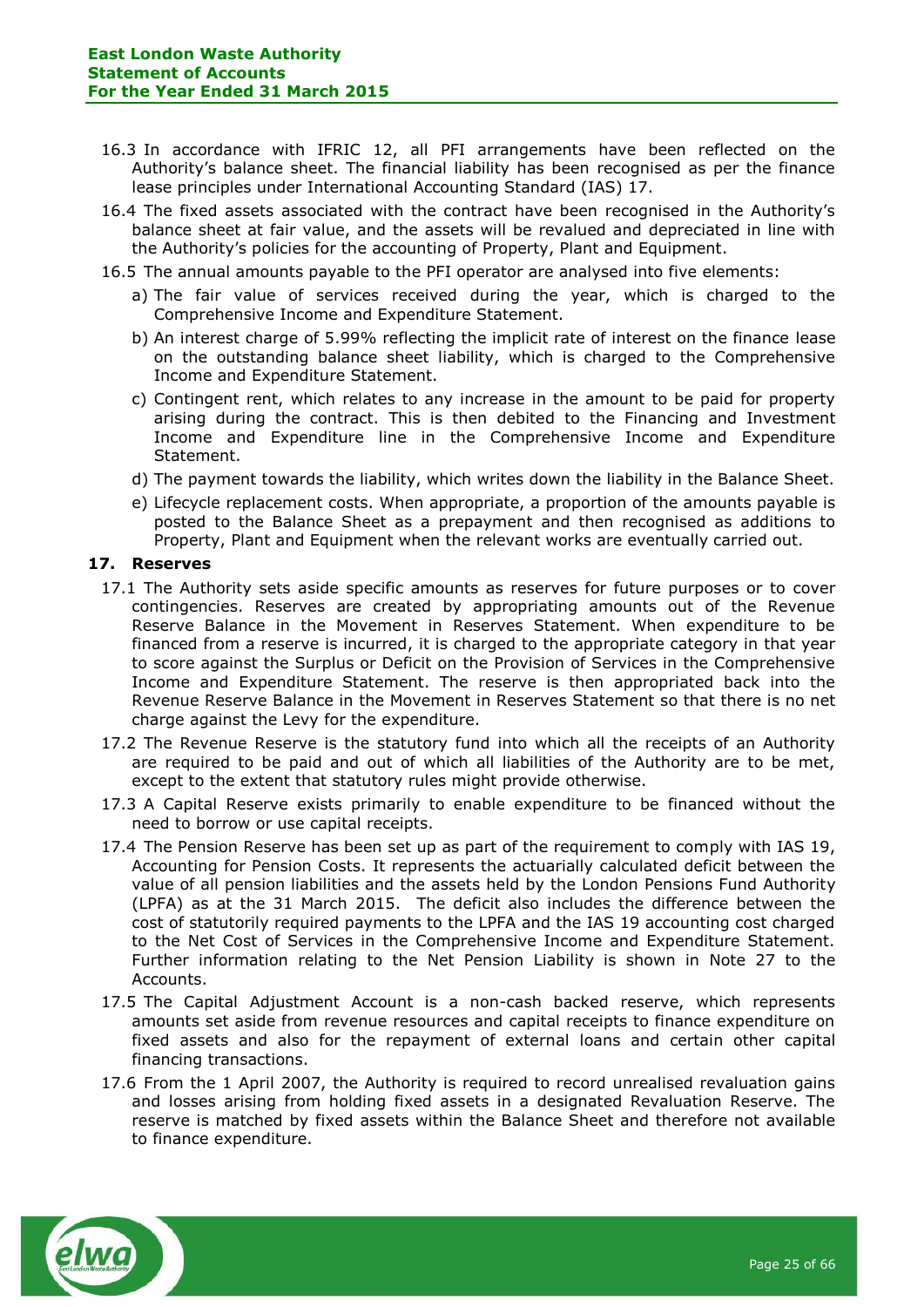17.7 The Accumulated Absences Account reflects untaken leave balances outstanding as at the 31 March 2015.

# **18. Charges to Revenue**

- 18.1 External interest payable (charged on an accruals basis) is charged to the Comprehensive Income and Expenditure Statement.
- 18.2 Amounts set aside from revenue for the repayment of external loans to finance capital expenditure or as transfers to other reserves are excluded from the Comprehensive Income and Expenditure Statement and disclosed separately on the Movement in Reserves Statement.

# **19. Value Added Tax**

19.1 All expenditure and income figures in the Accounts are stated exclusive of Value Added Tax.

# **20. Redemption of Debt**

20.1 ELWA's Treasury Management function is administered by the London Borough of Redbridge on behalf of ELWA. The Local Government and Housing Act 1989 requires that a Minimum Revenue Provision be charged to the Revenue Reserve and set aside for the repayment of debt.

# **21. Financial Relationship between the Authority and Constituent Councils**

21.1 Many of the Authority's day to day administrative and support functions during the year were run on an agency basis utilising resources from the London Boroughs of Barking & Dagenham, Havering, Newham and Redbridge.

# **22. Financial Relationships with Companies and other Organisations**

22.1 In accordance with IAS 24 local authorities are required to prepare a full set of group Statement of Accounts where they have material interests in subsidiaries, associates and joint ventures. This also includes consideration of interests in other statutory bodies. The Authority does have a financial relationship with some bodies and this is explained in Note 23 to the Accounts.

# **23. Provisions, Contingent Liabilities and Contingent Assets**

# Provisions

- 23.1 Provisions are made where an event has taken place that gives the Authority a legal or constructive obligation that probably requires settlement by a transfer of economic benefits or service potential, and a reliable estimate can be made of the amount of the obligation. For instance, the Authority may be involved in a court case that could eventually result in the making of a settlement or the payment of compensation.
- 23.2 Provisions are charged as an expense to the appropriate service line in the Comprehensive Income and Expenditure Statement in the year that the authority becomes aware of the obligation, and are measured at the best estimate at the balance sheet date of the expenditure required to settle the obligation, taking into account relevant risks and uncertainties.
- 23.3 When payments are eventually made, they are charged to the provision carried in the Balance Sheet. Estimated settlements are reviewed at the end of each financial year – where it becomes less than probable that a transfer of economic benefits will now be required (or a lower settlement than anticipated is made), the provision is reversed and credited back to the relevant service.
- 23.4 Where some or all of the payment required to settle a provision is expected to be recovered from another party (e.g. from an insurance claim), this is only recognised as income for the relevant service if it is virtually certain that reimbursement will be received if the authority settles the obligation.

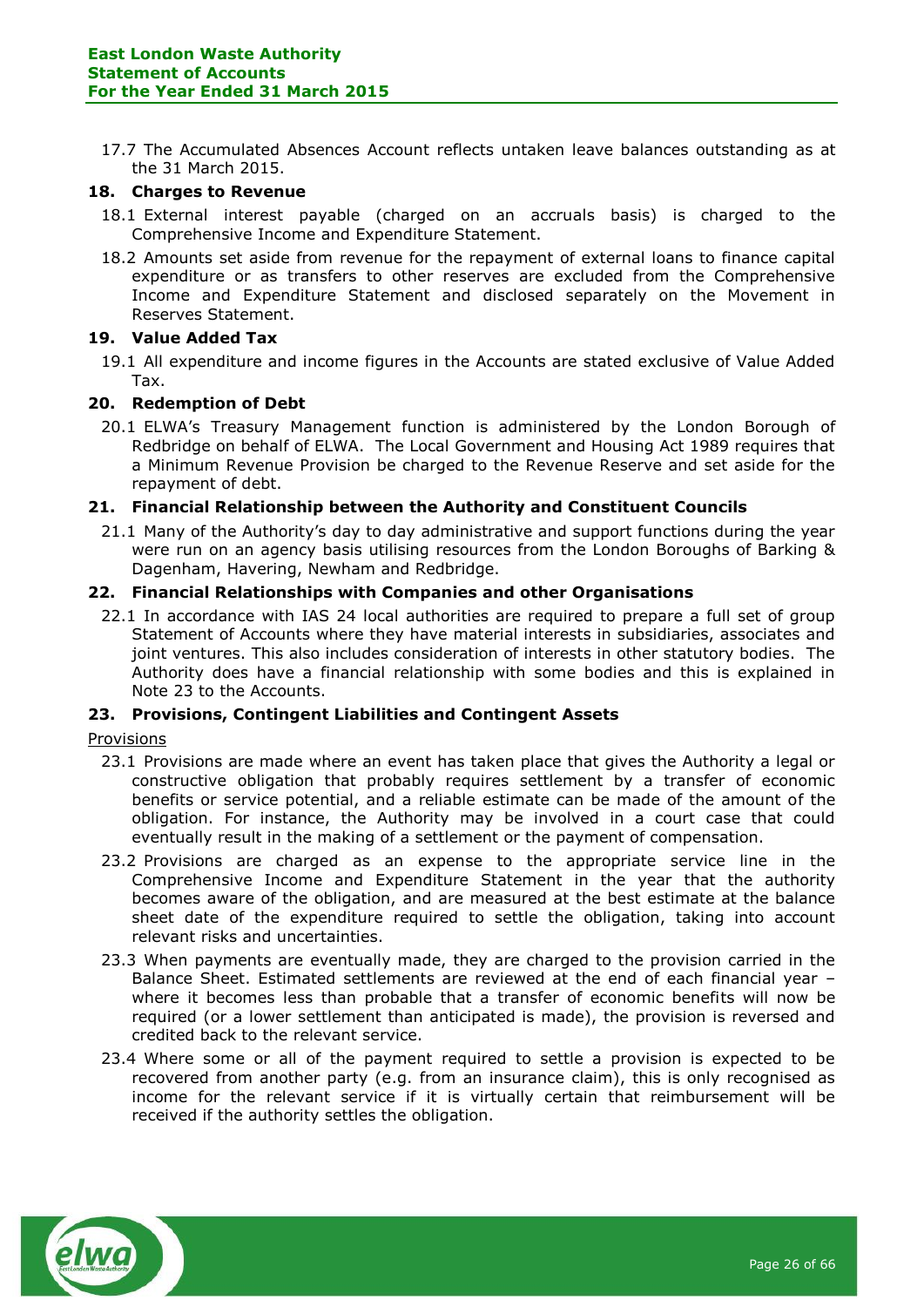# Contingent Liabilities

- 23.5 A contingent liability arises where an event has taken place that gives the authority a possible obligation whose existence will only be confirmed by the occurrence or otherwise of uncertain future events not wholly within the control of the authority. Contingent liabilities also arise in circumstances where a provision would otherwise be made but either it is not probable that an outflow of resources will be required or the amount of the obligation cannot be measured reliably.
- 23.6 Contingent liabilities are not recognised in the Balance Sheet but disclosed in a note to the accounts.

# Contingent Assets

- 23.7 A contingent asset arises where an event has taken place that gives the authority a possible asset whose existence will only be confirmed by the occurrence or otherwise of uncertain future events not wholly within the control of the authority.
- 23.8 Contingent assets are not recognised in the Balance Sheet but disclosed in a note to the accounts where it is probable that there will be an inflow of economic benefits or service potential.

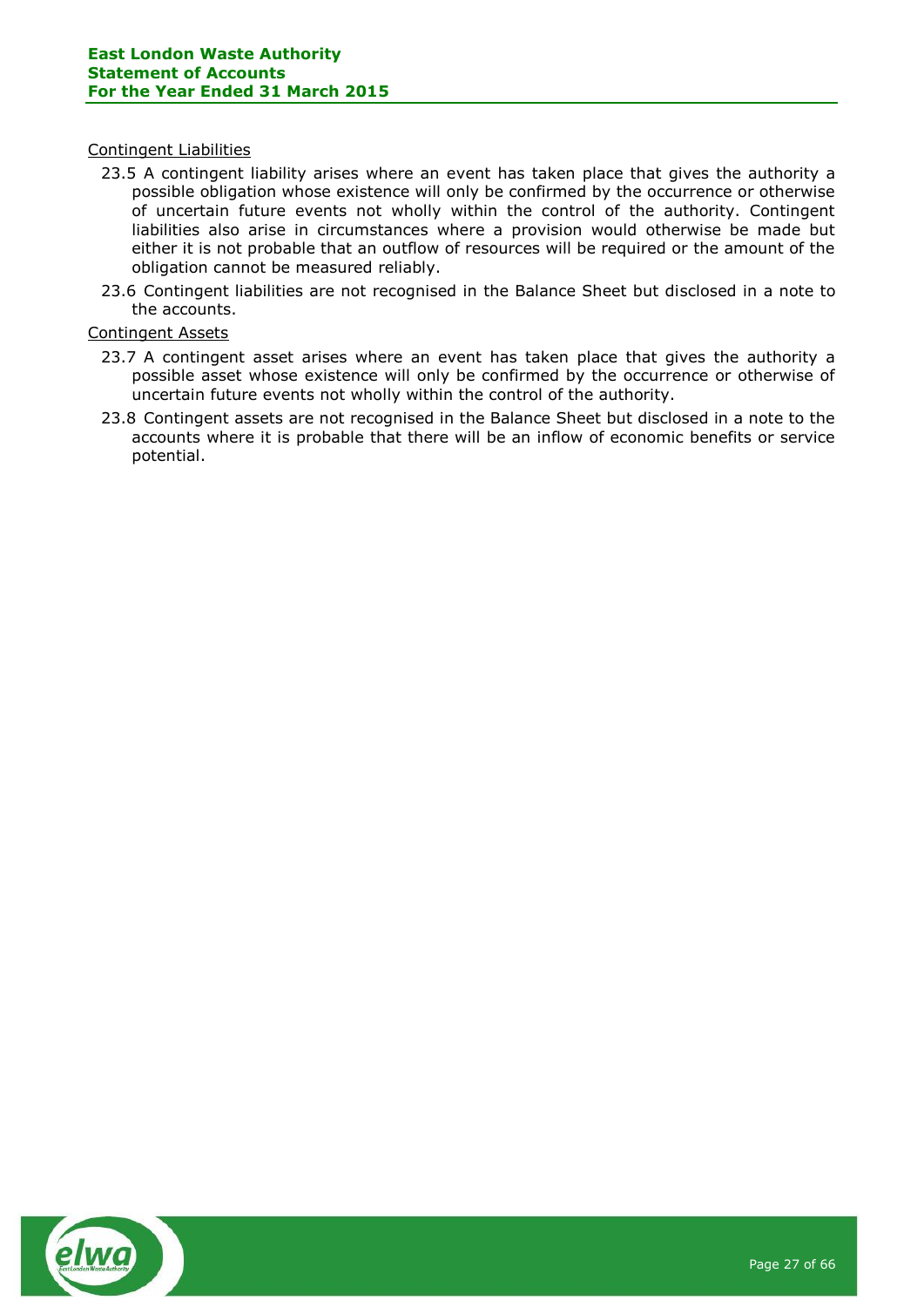# <span id="page-27-0"></span>**NOTES TO THE STATEMENT OF ACCOUNTS**

# **1. Adoption of New Accounting Standards**

Accounting Standards that have been issued but have not yet been adopted

- 1.1 Under the Code of Practice on Local Authority Accounting in the United Kingdom 2014/15 (the code) the Authority is required to disclose information relating to the expected impact of an accounting change that will be required by a new accounting standard that has been issued but not yet adopted by the code.
- 1.2 The following standards have been issued that will be adopted by the Code in 2015/16 and will be applicable to the Authority from 1 April 2015:
- 1.3 IFRS 13: Fair Value Measurement. This standard provides a definition of fair value measurement (and extensive disclosure requirements) to be applied to all assets and liabilities which use fair value as a measurement basis. In respect of property, plant and equipment, operational assets will continue to be valued on an existing use basis and depreciated replacement cost. The standard's requirements also state that nonoperational surplus assets should now be required to be valued at market value and not on an existing use basis. This is not expected to have any impact on the Authority, as this is already current accounting practice.
- 1.4 IFRIC 12: Levies: This clarifies the recognition point for payment of levies as the activity which triggers the payment of the levy. This is not expected to have any impact on the Authority, as this is already current accounting practice.
- 1.5 In addition, there have been a number of minor changes to existing accounting standards:
- 1.6 IAS 16: Property, Plant and Equipment. The amendment sets out that where non-current assets are revalued, the gross carrying amount is adjusted in a manner consistent with the revaluation of the carrying amount. This is not expected to have a material impact for the Authority, as this is already current accounting practice.

# **2. Critical Judgements in applying Accounting Policies**

- 2.1 In applying the accounting policies set out in the Statement of Accounting Policies section of the Statement of Accounts, the Authority has had to make certain judgments about complex transactions or those involving uncertainty about future events. The only critical judgement made in the Statement of Accounts is as follows.
- 2.2 There is a degree of uncertainty about future levels of Government funding for Local Government. The Authority is funded by a levy on the four Constituent Boroughs. The agreements in place with the Constituent Boroughs stipulate payment of the levy. However, the Constituent Boroughs are subject to pressures that will impose constraints on future levy increases. This in turn limits the Authority's capacity to increase the Levy to fund its commitments.

# **3. Assumptions made about the future and other major sources of estimation uncertainty**

- 3.1 The Statement of Accounts contains estimated figures that are based on assumptions made by the Authority about the future or that are otherwise uncertain. Estimates are made taking into account historical experience, current trends and other relevant factors. However, because balances cannot be determined with certainty, actual results could be materially different from the assumptions and estimates.
- 3.2 The items in the Authority's Balance Sheet at 31 March 2015 for which there is significant risk of material adjustment in the forthcoming financial year are as follows:

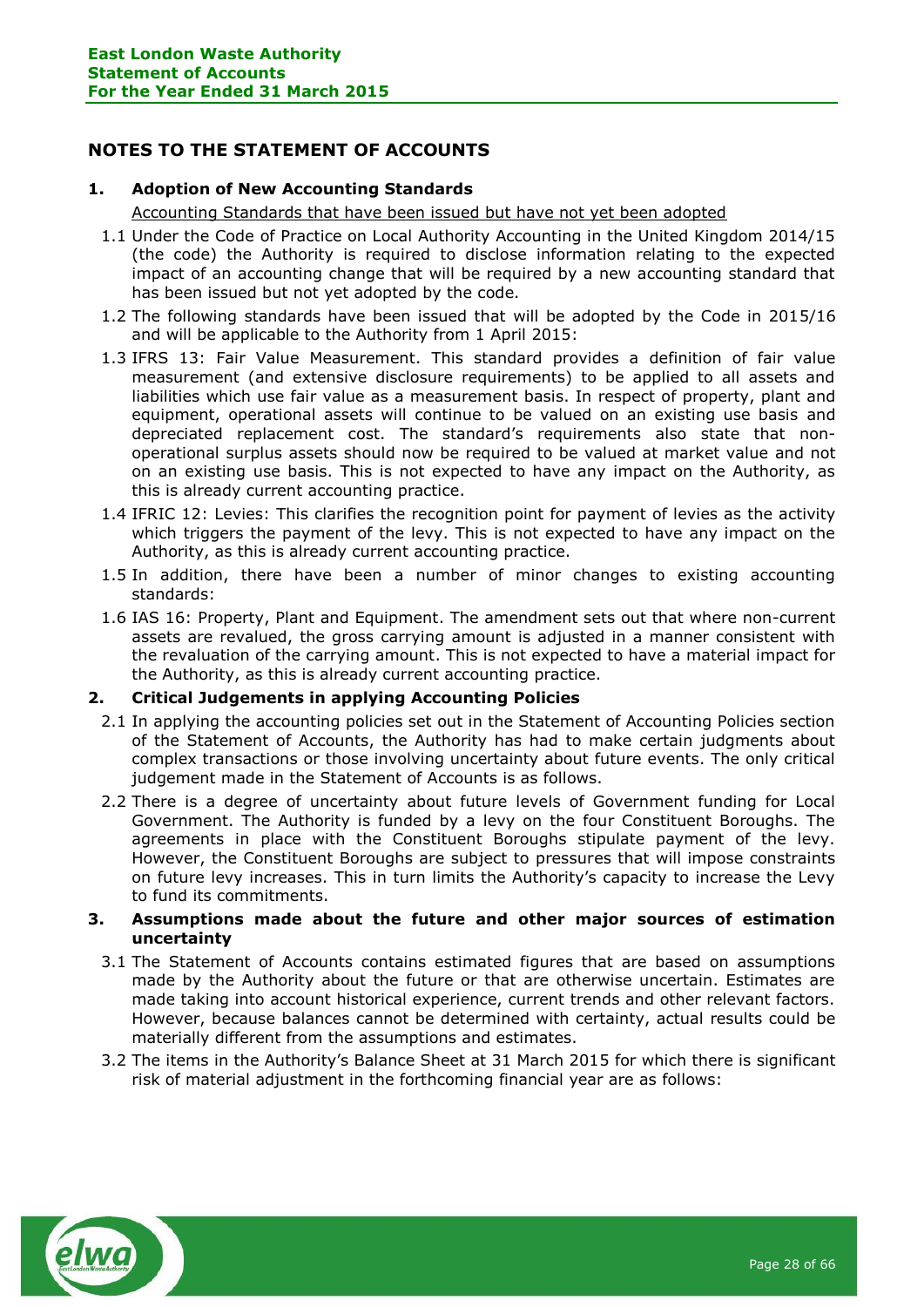| <b>Item</b>                         | <b>Uncertainties</b>                                                                                                                                                                                                                                                                                                                                                                                                        | <b>Effect if actual results differ from</b><br>assumptions                                                                                                                                                                                                                                                                                                                              |
|-------------------------------------|-----------------------------------------------------------------------------------------------------------------------------------------------------------------------------------------------------------------------------------------------------------------------------------------------------------------------------------------------------------------------------------------------------------------------------|-----------------------------------------------------------------------------------------------------------------------------------------------------------------------------------------------------------------------------------------------------------------------------------------------------------------------------------------------------------------------------------------|
| Private<br>Finance<br>Initiative    | The PFI contract costs are based on<br>estimation over a period of 25 years.<br>The assumptions made at the beginning<br>of the contract will be subject to<br>unknown future change.                                                                                                                                                                                                                                       | The value of the service for each year is<br>charged to Income and Expenditure<br>thus writing down the liability. An<br>increase or decrease in cost will<br>therefore affect the liability.                                                                                                                                                                                           |
| Pensions                            | Estimation of the net liability to pay<br>pensions depends on a number of<br>complex judgements relating to the<br>discount rate used, the rate at which<br>salaries are projected to increase,<br>changes in retirement ages, mortality<br>rates and expected returns on pension<br>fund assets. A consulting actuary is<br>engaged to provide the Authority with<br>expert advice about the assumptions to<br>be applied. | The effects on the present value of the<br>pension's total obligation can be<br>measured. For instance a 0.1%<br>decrease in the discount rate<br>assumption would result in the total<br>obligation increasing by £63,000.<br>However, the assumptions interact in<br>complex ways. The Authority's actuary<br>uses their experience to make the<br>necessary adjustments accordingly. |
| Property,<br>Plant and<br>Equipment | Assets are depreciated over useful lives<br>that are dependent on assumptions<br>about the level of repairs and<br>maintenance that will be incurred in<br>relation to individual assets.                                                                                                                                                                                                                                   | If the useful life of assets is reduced,<br>depreciation increases and the carrying<br>amount of the assets falls. For example,<br>based upon current depreciation a one<br>year's reduction in useful life would<br>result in an increased depreciation of<br>£546,000 per year.                                                                                                       |

# **4. Prior Period Adjustment**

4.1 A prior period adjustment has been made to the Authority's 2013/14 published financial statements in relation to Optibag expenditure and income. It was deemed no longer material to identify this item separately and therefore the 2013/14 expenditure of £1,496,000 has been included within 'Third Party Payments' and the 2013/14 income of £1,496,000 within 'Other Income'.

# **5. Events after the Balance Sheet date**

- 5.1 The Statement of Accounts was authorised for issue by the Section 151 Officer on 30 June 2015. Events taking place after this date are not reflected in the Statement of Accounts or notes. Where events taking place before this date provide information about conditions existing at 31 March 2015, the figures in the Statement of Accounts and notes have been adjusted in all material respects to reflect the impact of this information.
- 5.2 There are no events after the balance sheet date that require an adjustment to be made to the Statement of Accounts.

# **6. Adjustment between accounting basis and funding basis under regulations**

6.1 This note details the adjustments that are made to the total comprehensive income and expenditure recognised by the Authority in the year in accordance with proper accounting practice in order to calculate the resources that are specified by statutory provisions as being available to the Authority to meet future capital and revenue expenditure.

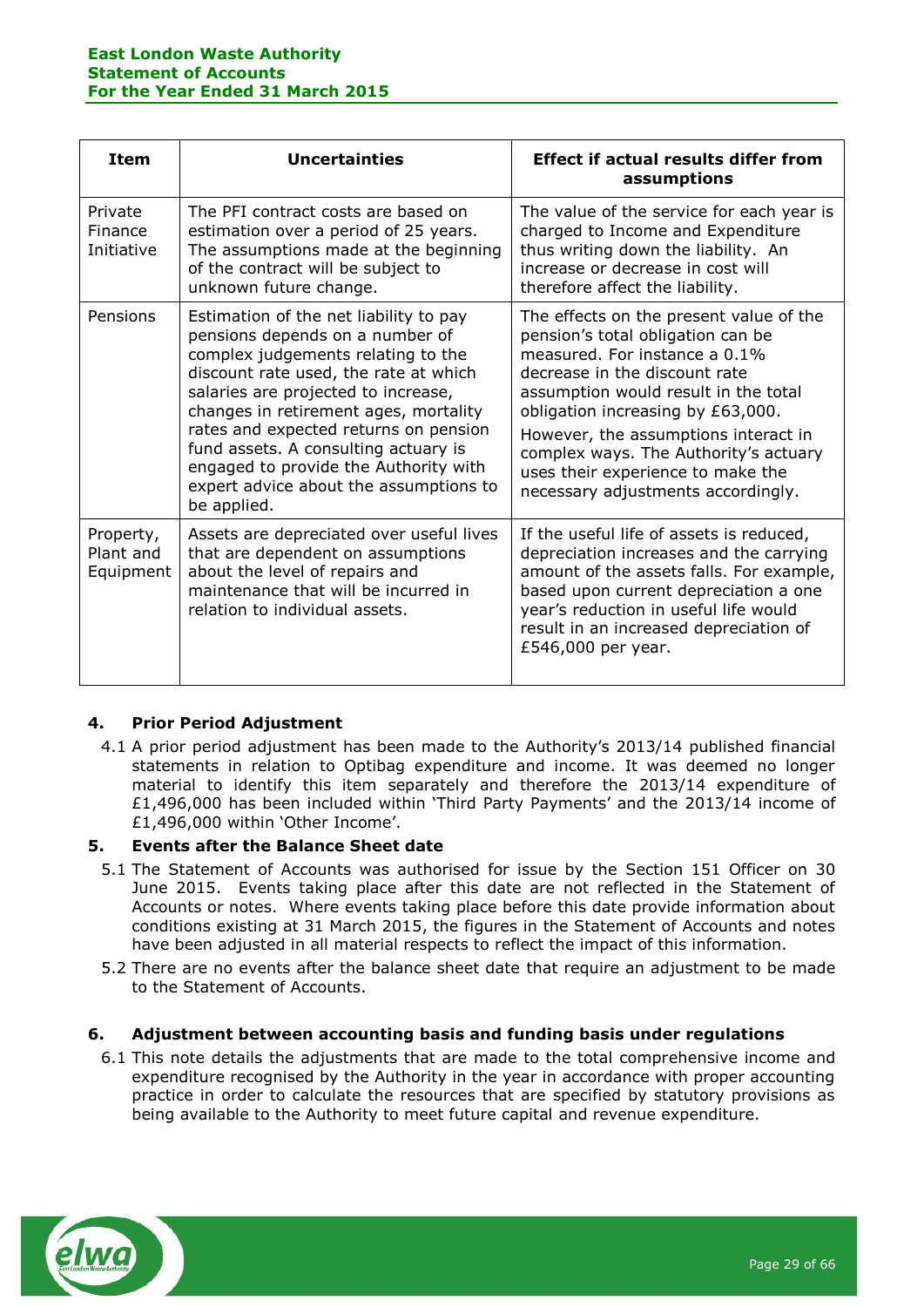# 2014/15

|                                                                                                                                                                                                                              | <b>Usable Reserves</b>             |                                                |                                       |                                     |                                                 |  |
|------------------------------------------------------------------------------------------------------------------------------------------------------------------------------------------------------------------------------|------------------------------------|------------------------------------------------|---------------------------------------|-------------------------------------|-------------------------------------------------|--|
|                                                                                                                                                                                                                              | Balance<br>Revenue Reserve<br>£000 | <b>Capital Reserve</b><br>$\overline{0}$<br>Ğ۹ | Reserve<br>Contract<br>۰<br>E00<br>EI | Reserve Resource<br>Revenue<br>£000 | <b>Unusable Reserves</b><br>Movement in<br>£000 |  |
| Adjustments primarily involving the Capital Adjustment Account:                                                                                                                                                              |                                    |                                                |                                       |                                     |                                                 |  |
| Reversal of Charges for depreciation and impairment of non-current assets                                                                                                                                                    | $-6,129$                           |                                                |                                       |                                     | 6,129                                           |  |
| Statutory provision for the financing of capital investment                                                                                                                                                                  | 4,676                              |                                                |                                       |                                     | $-4,676$                                        |  |
| Other Capital financing charges                                                                                                                                                                                              | 62                                 |                                                |                                       |                                     | -62                                             |  |
| Total Adjustments primarily involving the Capital Adjustment Account                                                                                                                                                         | $-1,391$                           |                                                |                                       |                                     | 1,391                                           |  |
| <b>Adjustment primarily involving the Pension Reserve:</b>                                                                                                                                                                   |                                    |                                                |                                       |                                     |                                                 |  |
| Reversal of items relating to retirement benefits debited or credited to the<br>Comprehensive Income and Expenditure Statement (see note 27.2)                                                                               | $-36$                              |                                                |                                       |                                     | 36                                              |  |
| <b>Adjustments primarily involving the Accumulated Absences Account:</b>                                                                                                                                                     |                                    |                                                |                                       |                                     |                                                 |  |
| Amount by which officer remuneration charged to the Comprehensive Income<br>and Expenditure Statement on an accrual basis is different from remuneration<br>chargeable in the year in accordance with statutory requirements | 3                                  |                                                |                                       |                                     | $-3$                                            |  |
| <b>Total Adjustments</b>                                                                                                                                                                                                     | $-1,424$                           | $\mathbf 0$                                    | 0                                     | 0                                   | 1,424                                           |  |

# 2013/14 Comparative Figures

|                                                                                                                                                                                                                              | Balance<br>Reserve<br>Revenue<br>£000 | Φ<br><b>Capital Reserv</b><br>8<br>ុទួ | Reserve<br>ontract<br>Ū<br>$\bullet$<br>ΕOΟ<br>Ë | Resource<br>Reserve<br>Revenue<br>$\bullet$<br>$\bullet$<br>Ğ۹ | ပ္ၿ<br>Movement in Unusable Reserv<br>£000 |
|------------------------------------------------------------------------------------------------------------------------------------------------------------------------------------------------------------------------------|---------------------------------------|----------------------------------------|--------------------------------------------------|----------------------------------------------------------------|--------------------------------------------|
| Adjustments primarily involving the Capital Adjustment Account:                                                                                                                                                              |                                       |                                        |                                                  |                                                                |                                            |
| Reversal of Charges for depreciation and impairment of non-current assets                                                                                                                                                    | $-5,984$                              |                                        |                                                  |                                                                | 5,984                                      |
| Statutory provision for the financing of capital investment                                                                                                                                                                  | 6,863                                 |                                        |                                                  |                                                                | $-6,863$                                   |
| Other Capital financing charges                                                                                                                                                                                              | 66                                    |                                        |                                                  |                                                                | -66                                        |
| Total Adjustments primarily involving the Capital Adjustment Account                                                                                                                                                         | 945                                   |                                        |                                                  |                                                                | -945                                       |
| <b>Adjustment primarily involving the Pension Reserve:</b>                                                                                                                                                                   |                                       |                                        |                                                  |                                                                |                                            |
| Reversal of items relating to retirement benefits debited or credited to the<br>Comprehensive Income and Expenditure Statement (see note 27.2)                                                                               | $-71$                                 |                                        |                                                  |                                                                | 71                                         |
| Adjustments primarily involving the Accumulated Absences Account:                                                                                                                                                            |                                       |                                        |                                                  |                                                                |                                            |
| Amount by which officer remuneration charged to the Comprehensive Income<br>and Expenditure Statement on an accrual basis is different from remuneration<br>chargeable in the year in accordance with statutory requirements | $-2$                                  |                                        |                                                  |                                                                | 2                                          |
| <b>Total Adjustments</b>                                                                                                                                                                                                     | 872                                   | 0                                      | 0                                                | 0                                                              | $-872$                                     |

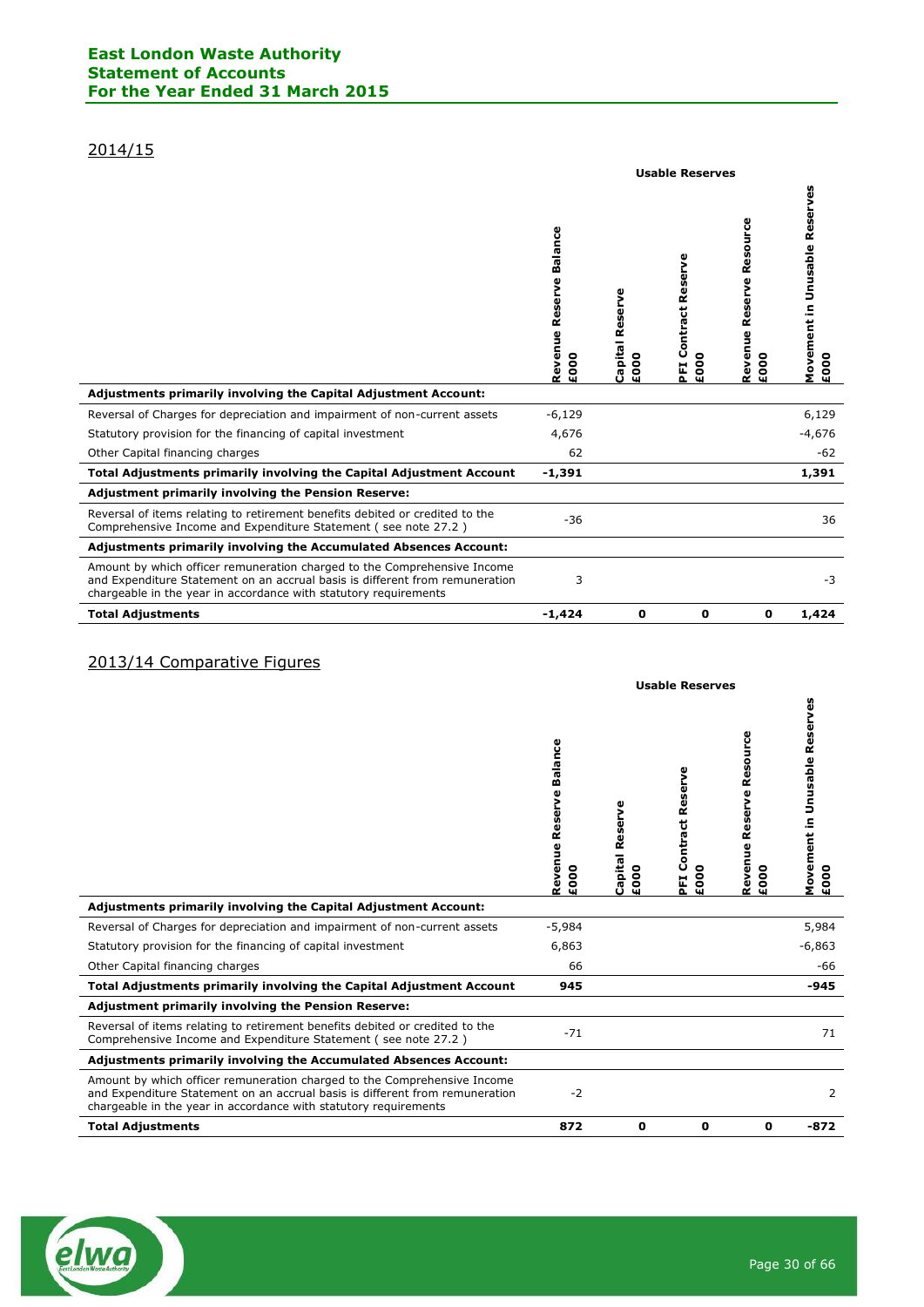# **7. Transfers to/from Earmarked Reserves**

7.1 This note sets out the amounts set aside from the Revenue Reserve balances in earmarked reserves to provide financing for future expenditure plans and the amounts posted back from earmarked reserves to meet Revenue Reserve expenditure in 2014/15.

|                             | <b>Balance at</b><br>1 April<br>2013<br>£000 | <b>Transfers</b><br>Out<br>2013/14<br>£000 | <b>Transfers</b><br>in<br>2013/14<br>£000 | <b>Balance at</b><br>31 March<br>2014<br>£000 | <b>Transfers</b><br>Out<br>2014/15<br>£000 | Transfers<br>in<br>2014/15<br>£000 | <b>Balance at</b><br>31 March<br>2015<br>£000 |
|-----------------------------|----------------------------------------------|--------------------------------------------|-------------------------------------------|-----------------------------------------------|--------------------------------------------|------------------------------------|-----------------------------------------------|
| <b>Revenue Reserve:</b>     |                                              |                                            |                                           |                                               |                                            |                                    |                                               |
| <b>PFI Contract Reserve</b> | $-2,953$                                     | 4,999                                      | $-3,991$                                  | $-1.945$                                      | 5,936                                      | $-3.991$                           | 0                                             |
| Revenue Reserve             | $-2$                                         |                                            | 0                                         |                                               |                                            |                                    | $\Omega$                                      |
| Capital Reserve             | $-400$                                       | 0                                          | 0                                         | $-400$                                        |                                            |                                    | $-400$                                        |
| <b>Total</b>                | $-3,355$                                     | 5,001                                      | -3,991                                    | $-2.345$                                      | 5,936                                      | -3,991                             | -400                                          |

# **8. Financing and Investment Income and Expenditure**

| 2013/14<br>£000 |                                                               | 2014/15<br>£000 |
|-----------------|---------------------------------------------------------------|-----------------|
| 5,496           | Interest payable and similar charges                          | 5,244           |
| 38              | Pensions interest cost and expected return on pensions assets | 50              |
| -83             | Impairment of Investment charged / (recovered) (see note 30)  | 0               |
| 1,445           | Contingent Rent                                               | 4,197           |
| $-113$          | Interest receivable and similar income                        | $-109$          |
| 6,783           | Total                                                         | 9,382           |

# **9. Property, Plant and Equipment Movements on Balances**

Movements in 2014/15:

|                                                                                                      | <b>Land and</b><br><b>Buildings</b><br>£000 | Vehicles, Plant,<br><b>Furniture and</b><br>Equipment<br>£000 | <b>Total Property,</b><br><b>Plant and</b><br><b>Equipment</b><br>£000 | <b>PFI Assets</b><br>included in<br><b>Property, Plant</b><br>and Equipment<br>£000 |
|------------------------------------------------------------------------------------------------------|---------------------------------------------|---------------------------------------------------------------|------------------------------------------------------------------------|-------------------------------------------------------------------------------------|
| <b>Cost or Valuation</b>                                                                             |                                             |                                                               |                                                                        |                                                                                     |
| At 1 April 2014                                                                                      | 94,200                                      | 20,609                                                        | 114,809                                                                | 114,407                                                                             |
| Additions - Life Cycle costs                                                                         | 0                                           | 290                                                           | 290                                                                    | 290                                                                                 |
| Revaluation (decreases)/increases recognised in<br>the Revaluation Reserve                           | $-52,668$                                   | 44,139                                                        | $-8,529$                                                               | $-8,529$                                                                            |
| At 31 March 2015                                                                                     | 41,532                                      | 65,038                                                        | 106,570                                                                | 106,168                                                                             |
| <b>Accumulated Depreciation and Impairment</b>                                                       |                                             |                                                               |                                                                        |                                                                                     |
| At 1 April 2014                                                                                      | 28,848                                      | 4,501                                                         | 33,349                                                                 | 33,349                                                                              |
| Depreciation charge                                                                                  | 5,012                                       | 1,117                                                         | 6,129                                                                  | 6,129                                                                               |
| Depreciation (and impairment reversal) written out<br>to<br>the Revaluation Reserve upon revaluation | $-33,860$                                   | $-5,618$                                                      | $-39,478$                                                              | $-39,478$                                                                           |
| At 31 March 2015                                                                                     | 0                                           | 0                                                             | 0                                                                      | 0                                                                                   |
| <b>Net Book Value</b>                                                                                |                                             |                                                               |                                                                        |                                                                                     |
| At 31 March 2014                                                                                     | 65,352                                      | 16,108                                                        | 81,460                                                                 | 81,058                                                                              |
| At 31 March 2015                                                                                     | 41,532                                      | 65,038                                                        | 106,570                                                                | 106,168                                                                             |

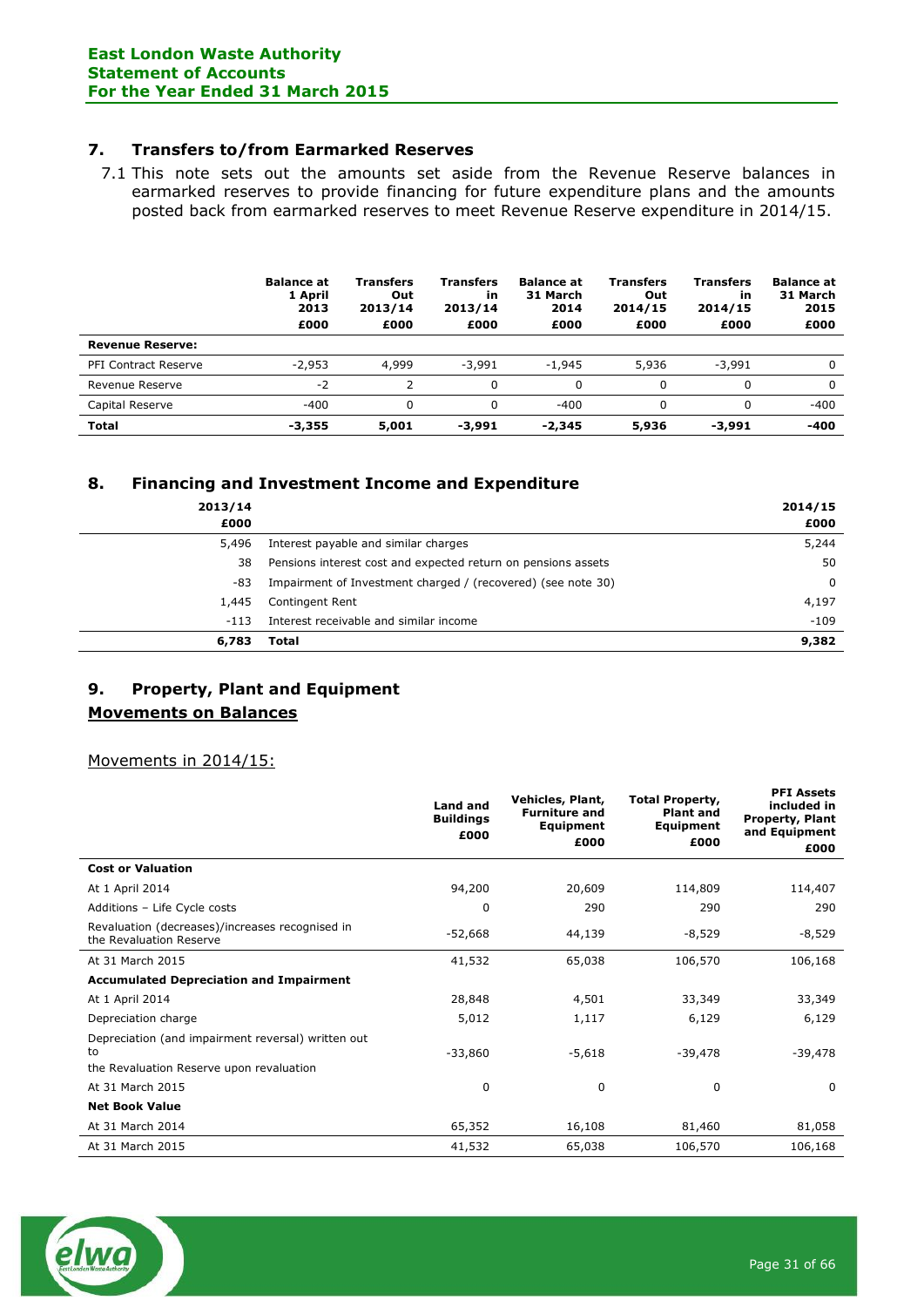#### Comparative Movements in 2013/14:

|                                                | <b>Land and</b><br><b>Buildings</b><br>£000 | Vehicles, Plant,<br><b>Furniture and</b><br>Equipment<br>£000 | <b>Total Property,</b><br><b>Plant and</b><br>Equipment<br>£000 | <b>PFI Assets</b><br>included in<br><b>Property, Plant</b><br>and Equipment<br>£000 |
|------------------------------------------------|---------------------------------------------|---------------------------------------------------------------|-----------------------------------------------------------------|-------------------------------------------------------------------------------------|
| <b>Cost or Valuation</b>                       |                                             |                                                               |                                                                 |                                                                                     |
| At 1 April 2013                                | 94,200                                      | 16,927                                                        | 111,127                                                         | 110,725                                                                             |
| Additions - Life Cycle costs                   | 0                                           | 3,682                                                         | 3,682                                                           | 3,682                                                                               |
| At 31 March 2014                               | 94,200                                      | 20,609                                                        | 114,809                                                         | 114,407                                                                             |
| <b>Accumulated Depreciation and Impairment</b> |                                             |                                                               |                                                                 |                                                                                     |
| At 1 April 2013                                | 23,942                                      | 3,423                                                         | 27,365                                                          | 27,365                                                                              |
| Depreciation charge                            | 4,906                                       | 1,078                                                         | 5,984                                                           | 5,984                                                                               |
| At 31 March 2014                               | 28,848                                      | 4,501                                                         | 33,349                                                          | 33,349                                                                              |
| <b>Net Book Value</b>                          |                                             |                                                               |                                                                 |                                                                                     |
| At 31 March 2013                               | 70,258                                      | 13,504                                                        | 83,762                                                          | 83,360                                                                              |
| At 31 March 2014                               | 65,352                                      | 16,108                                                        | 81,460                                                          | 81,058                                                                              |

# Revaluations and Additions

- 9.1 The Authority carries out a rolling programme that ensures that all Property, Plant and Equipment required to be measured at fair value is revalued sufficiently regularly and at least every five years. All valuations are carried out by qualified external valuers. In estimating fair value, regard has been had to the nature of the asset and its use, location and size.
- 9.2 The PFI asset was revalued as at  $31<sup>st</sup>$  March 2015. Due to the specialised nature of the asset, the revaluation was carried out using both the Depreciated Replacement Cost and Existing Use Value methodologies in order to determine the fair value.
- 9.3 The revaluation was carried out when the Frog Island site was not operating at full capacity. Therefore it included an impairment to specialised plant and machinery but it was deemed that there was no significant impairment to the building.
- 9.4 Previous PFI asset valuations had included parts of the operational machinery along with the building structure, owing to its size. The current valuation has separated this machinery to include it within the Vehicles, Plant, Furniture and Equipment category.
- 9.5 As the revaluation took place as at 31 March 2015, depreciation was based upon the carrying figure prior to revaluation which was then written out to the Revaluation Reserve upon revaluation.
- 9.6 The timing of the revaluation has meant that the Authority will apply component accounting to its assets from  $1<sup>st</sup>$  April 2015.
- 9.7 Three of the Authority's four closed landfill sites were last valued in March 2012 with the remainder in March 2013.
- 9.8 Additions relate to PFI Life Cycle Costs. See Note 26.

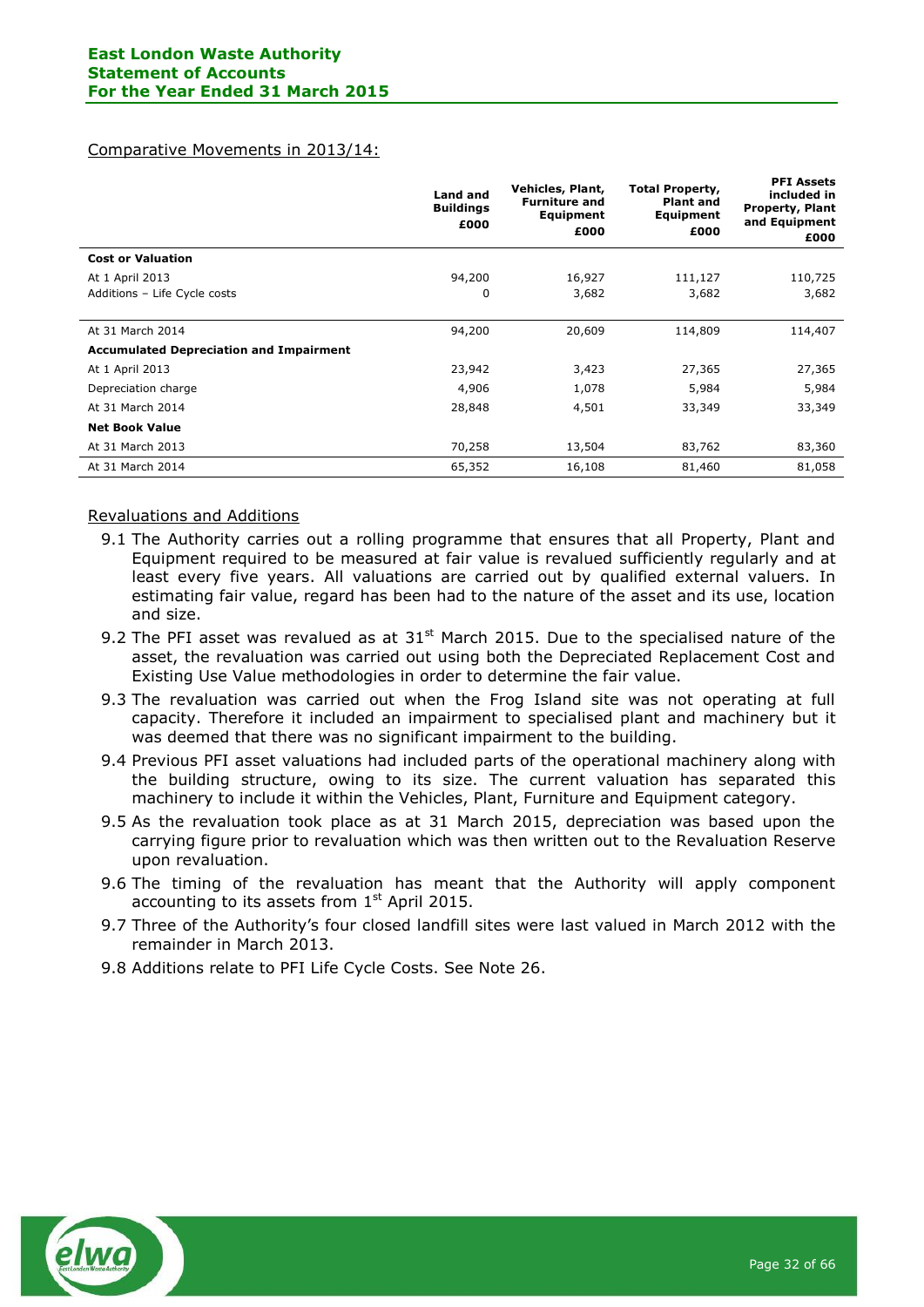#### Fixed Assets Fair Value Annual Comparison

|                                   |                           | Vehicles, Plant,<br><b>Furniture and</b> |              |
|-----------------------------------|---------------------------|------------------------------------------|--------------|
|                                   | <b>Land and Buildings</b> | Equipment                                | <b>Total</b> |
|                                   | £000                      | £000                                     | £000         |
| <b>Carried at historical cost</b> | 86,584                    | 10,976                                   | 97,560       |
|                                   |                           |                                          |              |
| Valued at fair value as at:       |                           |                                          |              |
| 31 March 2010                     | 83,545                    | 10,613                                   | 94,158       |
| 31 March 2011                     | 78,927                    | 10,028                                   | 88,955       |
| 31 March 2012                     | 74,793                    | 13,157                                   | 87,950       |
| 31 March 2013                     | 70,258                    | 13,504                                   | 83,762       |
| 31 March 2014                     | 65,352                    | 16,108                                   | 81,460       |
| 31 March 2015                     | 41,532                    | 65,038                                   | 106,570      |
| <b>Current Fair Value</b>         | 41,532                    | 65,038                                   | 106,570      |

# **10. Investments**

- 10.1 The Authority owns 1,500,000 £1 shares partly paid (0.1p per share) in Aveley Methane Limited, whose principal activity is the utilisation of landfill gas including electricity generation under the Government's Non Fossil Fuel Obligation. Aveley Methane Limited is regarded by the Authority as an authorised company for the purposes of the Local Authority (Companies) Order 1995. The investment was transferred at nil value to the Authority as successor to the Greater London Council. This shareholding represents a holding of almost 50% of the total share capital of Aveley Methane Limited and the Authority would be required to meet any request for uncalled share capital that Aveley Methane Limited might make. The Authority's interest in Aveley Methane Limited is an important part of the management of its closed landfill site at Aveley 1.
- 10.2 The estimated net current liabilities of Aveley Methane Limited as at 31 March 2015 were £333,000 (2013/14, £266,000). The estimated loss before taxation for the period ended 31 March 2015 was £67,000 (2013/14 £72,000 loss). The figures are based on the unaudited Draft Statement of Accounts.
- 10.3 Copies of the Statement of Accounts of Aveley Methane Limited can be obtained from Infinis, 1<sup>st</sup> Floor, 500 Pavillion Drive, Northampton Business Park, Northampton NN4 7YJ.
- 10.4 The Authority previously owned 100% of the share capital of ELWA Limited, its Local Authority Waste Disposal Company (LAWDC). On 23rd December 2002, as part of the IWMS/PFI Contract, the Authority transferred all of its equity shareholding to Shanks Waste Management Limited through their holding company ELWA Holdings Limited.
- 10.5 Following the transfer, the Authority owns 19 Class 'A' non-equity, voting shares in ELWA Limited with a nominal value of £0.01p each. ELWA Limited commenced trading on 24th December 2002 and its principal activity is the operation of waste disposal services for ELWA. The net assets of ELWA Limited as at 31 March 2015 were  $E7,511,000$  $(2013/14:$  Net assets  $£11,960,000$ . The loss after taxation for the year ended 31 March 2015 was £2,400,000 (2013/14: Profit after taxation £2,628,000 – amended due to prior year adjustment). The 2014/15 figures are based on audited Statement of Accounts.
- 10.6 During 2010/11, Shanks Waste Management Limited sold 80% of its equity shareholding in ELWA Holdings Limited to the John Laing Group.
- 10.7 Copies of the Statement of Accounts of ELWA Limited can be obtained from Shanks Waste Management Limited, Dunedin House, Auckland Park, Mount Farm, Milton Keynes MK1 1BU.
- 10.8 In the opinion of the Directors, the investments in Aveley Methane Limited and ELWA Limited are not material interests for the purposes of Group Accounts as defined in the

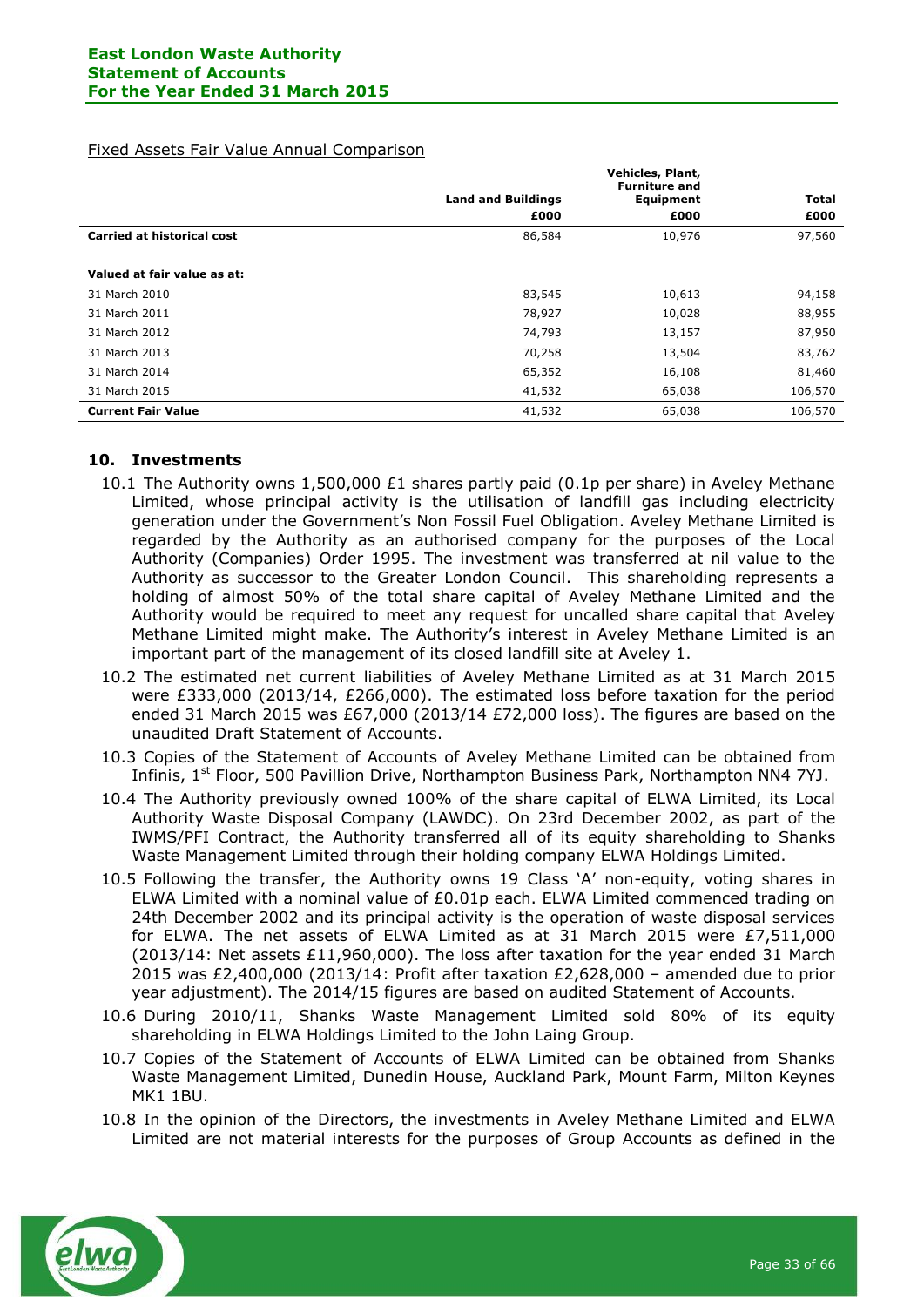Code of Practice on Local Authority Accounting (2014/15) and therefore, there is no requirement to produce Group Accounts.

10.9 Cash investments are managed by the London Borough of Redbridge and held in cash deposits on behalf of the Authority in accordance with the Authority's Treasury Management Strategy. Note 31 shows further details.

# **11. Short Term Debtors**

11.1 Other entities include insurance recoveries of £476,000.

|                                  | 31 March 2014 | <b>31 March 2015</b> |
|----------------------------------|---------------|----------------------|
|                                  | £000          | £000                 |
| <b>Central Government Bodies</b> | 857           | 795                  |
| <b>Other Local Authorities</b>   | 701           | 946                  |
| Other entities and individuals   | 672           | 727                  |
| Total                            | 2,230         | 2,468                |

# **12. Cash and Cash Equivalents**

12.1 The balance of Cash and Cash Equivalents is made up of the following elements:

|                                 | 31 March 2014 | <b>31 March 2015</b> |
|---------------------------------|---------------|----------------------|
|                                 | £000          | £000                 |
| Bank current accounts           | -4,895        | -4,393               |
| Short term deposits             |               | 109                  |
| Total Cash and Cash Equivalents | -4,888        | -4,284               |

# **13. Short Term Creditors**

|                                  | 31 March 2014 | 31 March 2015 |
|----------------------------------|---------------|---------------|
|                                  | £000          | £000          |
| <b>Central Government Bodies</b> | 5.            | 33            |
| <b>Other Local Authorities</b>   | 129           | 305           |
| Other entities and individuals   | 6,743         | 5,458         |
| Total                            | 6,877         | 5,796         |

# **14. Usable Reserves**

14.1 Movements in the Authority's usable reserves are detailed in the Movement in Reserves Statement, with further analysis in notes 6 and 7.

#### **15. Unusable Reserves**

| <b>31 March 2014</b><br>£000 |                                | <b>31 March 2015</b><br>£000 |
|------------------------------|--------------------------------|------------------------------|
| -2,680                       | <b>Revaluation Reserve</b>     | $-33,614$                    |
| 10,166                       | Capital Adjustment Account     | 11,542                       |
| 1,111                        | Pensions Reserve               | 1,539                        |
| 4                            | Accumulated Absences Account   |                              |
| 8,601                        | <b>Total Unusable Reserves</b> | $-20.532$                    |

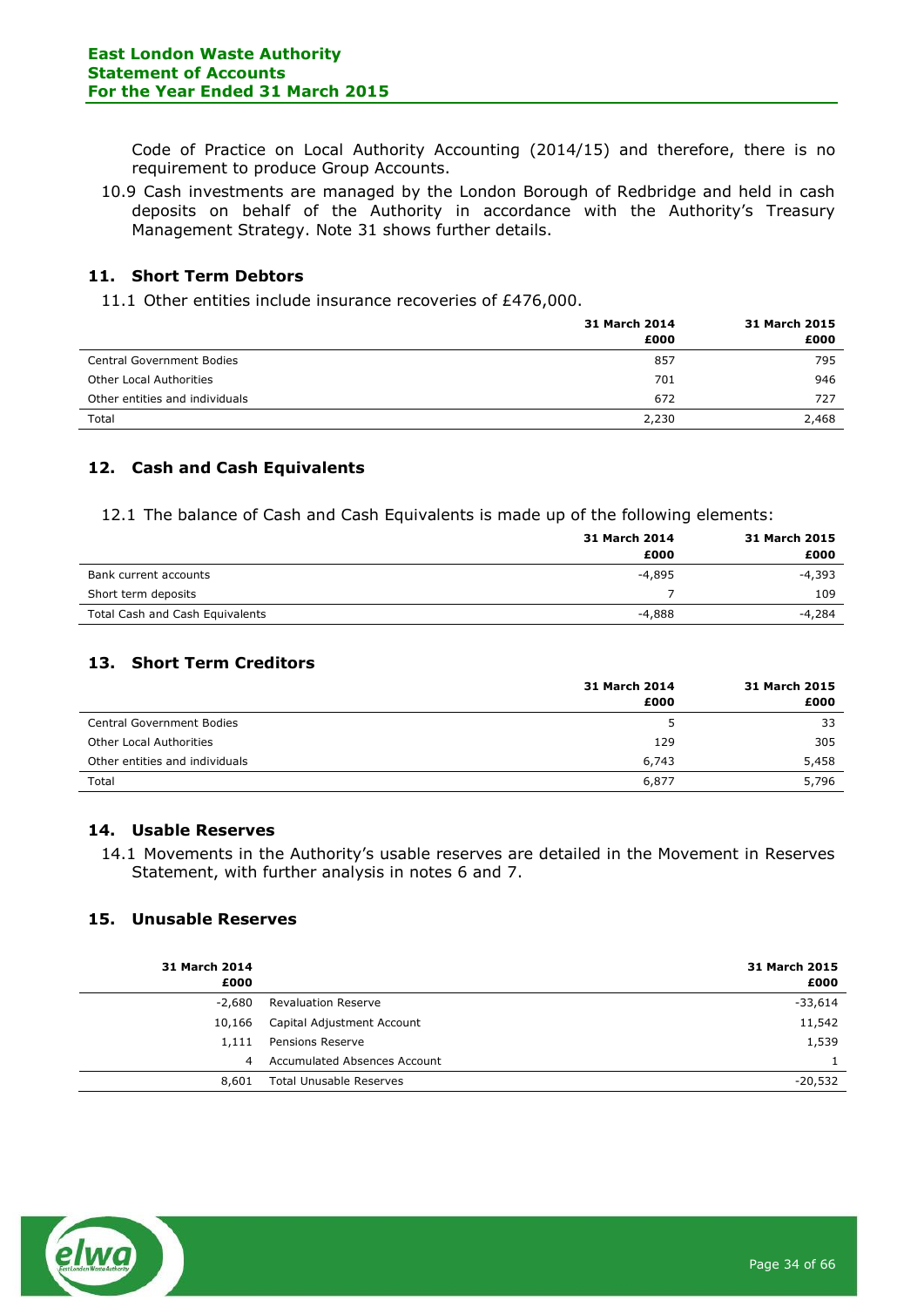#### Revaluation Reserve

- 15.1 The Revaluation Reserve contains the gains made by the Authority arising from increases in the value of its Property, Plant and Equipment. The balance is reduced when assets with accumulated gains are:
	- a) Revalued downwards or impaired and the gains are lost;
	- b) Used in the provision of services and the gains are consumed through depreciation, or
	- c) Disposed of and the gains are realised.
- 15.2 The Reserve was created in 2009/10 and contains revaluation gains accumulated since 1 April 2007. Accumulated gains arising before that date are consolidated into the balance on the Capital Adjustment Account.

| 2013/14<br>£000 |                                                                                                                          | 2014/15<br>£000 |
|-----------------|--------------------------------------------------------------------------------------------------------------------------|-----------------|
| $-2,680$        | Balance at 1 April                                                                                                       | $-2,680$        |
|                 | Non-current assets not posted to the Provision of Services:                                                              |                 |
| 0               | Upward revaluation of assets                                                                                             | $-30.949$       |
| 0               | Difference between fair value depreciation and<br>historical cost depreciation written off to Capital Adjustment Account | 15              |
| $-2.680$        | Balance at 31 March                                                                                                      | $-33.614$       |
|                 |                                                                                                                          |                 |

#### Capital Adjustment Account

The Capital Adjustment Account absorbs the timing difference arising from the different arrangements for accounting for the consumption of non-current assets and for financing the acquisitions, construction or additions to those assets under statutory provisions. The Account is debited with the cost of acquisition, construction or subsequent costs as depreciation, impairment losses and amortisations are charged to the Comprehensive Income and Expenditure Statement (with reconciling postings from the Revaluation Reserve to convert fair value figures to a historical cost basis). The Account is credited with the amounts set aside by the Authority as finance for the costs of acquisition, construction and subsequent costs. In the early years of the PFI, the capital element of the Unitary Charge, which dictates the MRP charge, is less than the depreciation on the assets. This will even out over the life of the PFI. However, the Capital Adjustment Account shows a debit balance at this point in the PFI contract term.

| 2013/14<br>£000 |                                                                                                                          | 2014/15<br>£000 |
|-----------------|--------------------------------------------------------------------------------------------------------------------------|-----------------|
| 11,111          | Balance at 1 April                                                                                                       | 10,166          |
|                 | Capital financing applied in the year:                                                                                   |                 |
| 5,984           | Reversal of Charges for depreciation and impairment of non-current<br>assets                                             | 6,129           |
| $-6,863$        | Statutory provision for the financing of capital investment                                                              | $-4,676$        |
| -66             | Other capital financing charges                                                                                          | $-62$           |
| 0               | Difference between fair value depreciation and<br>historical cost depreciation written out of the Revaluation<br>Reserve | $-15$           |
| 10,166          | Balance at 31 March                                                                                                      | 11,542          |

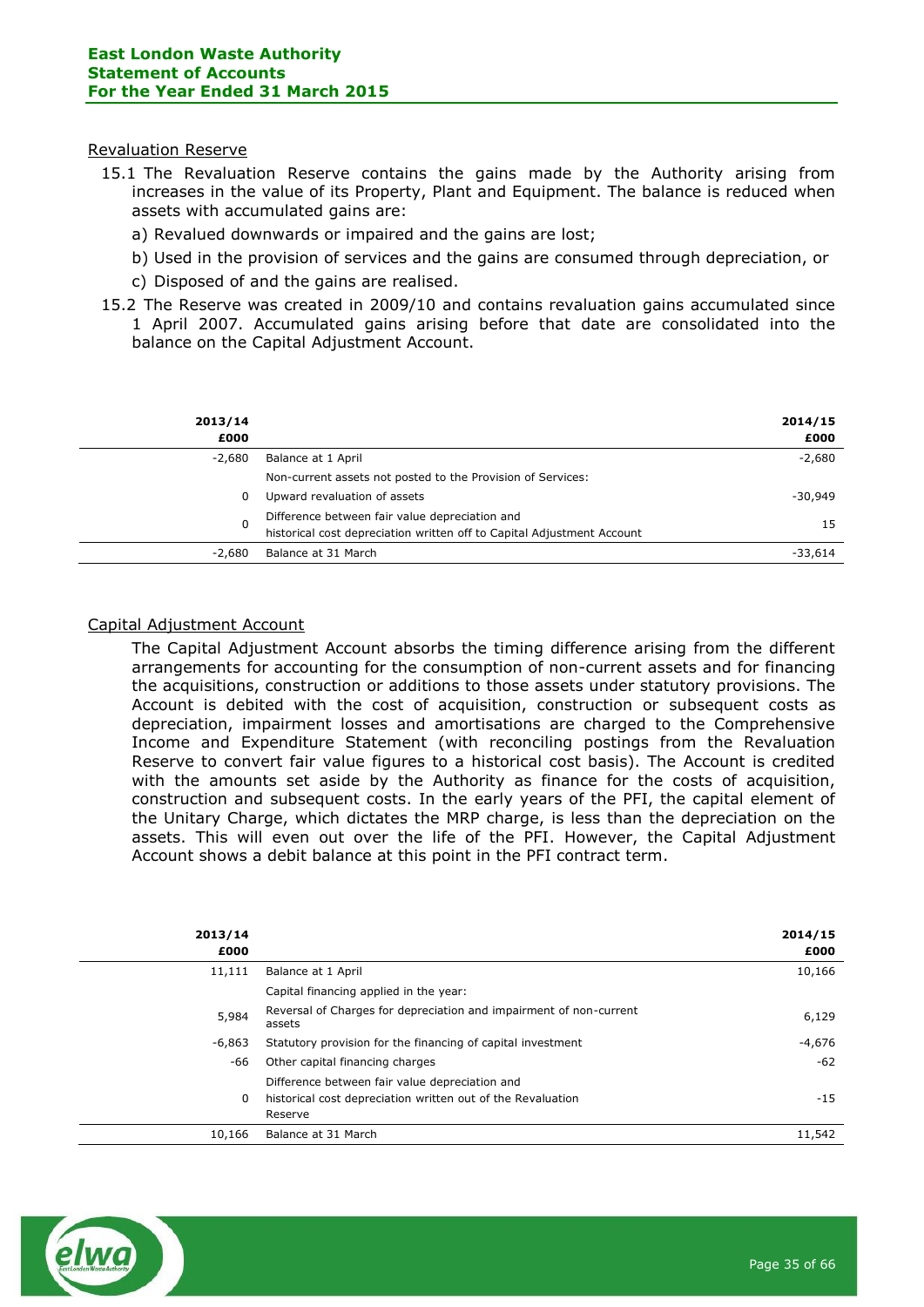#### Pension Reserve

15.3 The Pension Reserve absorbs the timing differences arising from the different arrangements for accounting for post employment benefits and for funding benefits in accordance with statutory provisions. The Authority accounts for post employment benefits in the Comprehensive Income and Expenditure Statement as the benefits are earned by employees accruing years of service, updating the liabilities recognised to reflect inflation, changing assumptions and investment returns on any resources set aside to meet the costs. However, statutory arrangements require benefits earned to be financed as the Authority makes employer's contributions to pension funds or eventually pays any pensions for which it is directly responsible. The debit balance on the Pensions Reserve therefore shows a substantial shortfall in the benefits earned by past and current employees and the resources the Authority has set aside to meet them. The statutory arrangements will ensure that funding will have been set aside by the time the benefits come to be paid.

| 2013/14<br>£000 |                                                                             | 2014/15<br>£000 |
|-----------------|-----------------------------------------------------------------------------|-----------------|
| 821             | Balance at 1 April                                                          | 1,111           |
| 219             | Actuarial losses on pensions assets and liabilities                         | 392             |
| 71              | Employer's pension contributions and direct payments payable in the<br>vear | 36              |
| 1,111           | Balance at 31 March                                                         | 1,539           |
|                 |                                                                             |                 |

#### Accumulated Absences Account

15.4 The Accumulated Absences Account absorbs the differences that would otherwise arise in the Revenue Reserve Balance from accruing for compensated absence earned but not taken in the year, e.g. annual leave entitlement carried forward at 31 March. Statutory arrangements require that the impact on the Revenue Reserve Balance is neutralised by transfers to or from the Account.

| 2013/14<br>£000 |                                                                                                                                                                                                                                                                         | 2014/15<br>£000 |
|-----------------|-------------------------------------------------------------------------------------------------------------------------------------------------------------------------------------------------------------------------------------------------------------------------|-----------------|
|                 | Balance at 1 April                                                                                                                                                                                                                                                      |                 |
|                 | Amounts accrued at the end of the current year by which officer<br>remuneration charged to the Comprehensive Income and Expenditure<br>Statement on an accrual basis is different from remuneration<br>chargeable in the year in accordance with statutory requirements | -3              |
|                 | Balance at 31 March                                                                                                                                                                                                                                                     |                 |
|                 |                                                                                                                                                                                                                                                                         |                 |

# **16. Cash Flow Statement – Operating Activities**

16.1 The cash flows for operating activities include the following items:

|                                                                        | 2014/15<br>£000 |
|------------------------------------------------------------------------|-----------------|
| The cash flows for operating activities include the following<br>items |                 |
| <b>Interest Received</b>                                               | 110             |
| Interest Paid                                                          | $-5,244$        |
| Net Interest                                                           | -5,134          |
|                                                                        |                 |

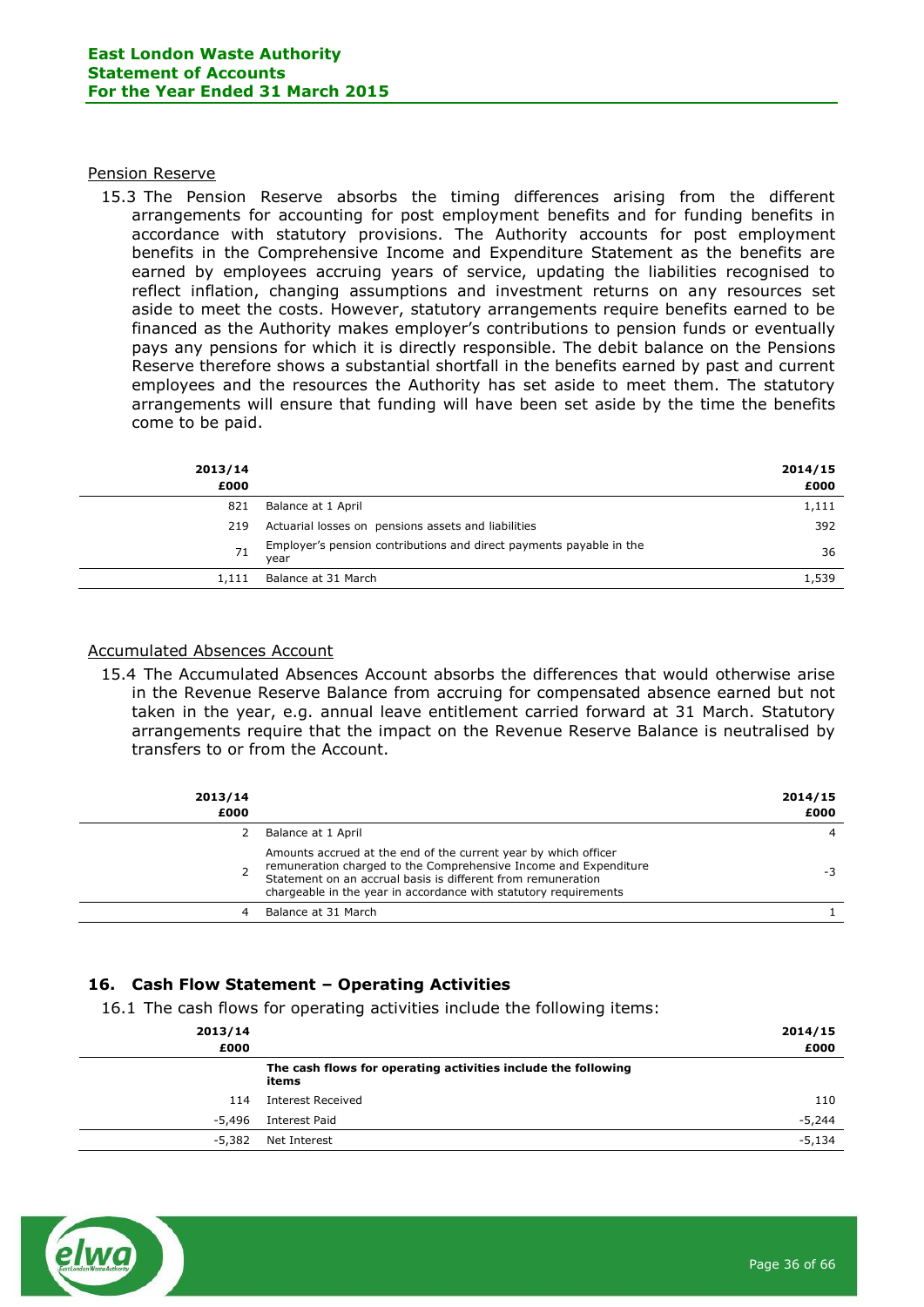# 16.2 Cash Flow for Operating Activities:

| 2013/14<br>£000 |                                                                                                            | 2014/15<br>£000 |
|-----------------|------------------------------------------------------------------------------------------------------------|-----------------|
| $-3,053$        | Net Deficit on the Provision of Services                                                                   | $-5,969$        |
|                 | Adjustments to net surplus or deficit on the provision of<br>services for the following non cash movements |                 |
| 5,984           | Depreciation                                                                                               | 6,129           |
| $-3.518$        | Increase/(Decrease) in Creditors                                                                           | $-1,081$        |
| 660             | (Increase)/Decrease in Debtors                                                                             | $-238$          |
| 71              | Actuarial adjustments on pension assets/liabilities                                                        | 36              |
| 0               | Increase in Provisions                                                                                     | 250             |
| 3,197           |                                                                                                            | 5,096           |
| 144             | Net cash flows from operating activities                                                                   | $-873$          |

# **17. Cash Flow Statement – Investing Activities**

| 2013/14<br>£000 |                                           | 2014/15<br>£000 |
|-----------------|-------------------------------------------|-----------------|
| -3,682          | Purchase of property, plant and equipment | $-290$          |
| -1.799          | Net movement in short-term investments    | 6,153           |
| -5.481          | Net cash flows from investing activities  | 5,863           |

# **18. Cash Flow Statement – Financing Activities**

| 2013/14<br>£000 |                                                                                                                                 | 2014/15<br>£000 |
|-----------------|---------------------------------------------------------------------------------------------------------------------------------|-----------------|
| $-3,682$        | Cash payments for the reduction of the outstanding liabilities<br>relating to the finance leases on balance sheet PFI contracts | -4,386          |
| $-241$          | Repayments of short term and long term borrowing                                                                                | 0               |
| -3,923          | Net cash flows from financing activities                                                                                        | -4,386          |

# **19. Amounts reported for resource allocation decisions**

- 19.1 The analysis of income and expenditure on the face of the Comprehensive Income and Expenditure Statement is that specified by the Service Reporting Code of Practice. However, decisions about resource allocation are taken by the Authority on the basis of budget reports prepared on a different basis from the accounting policies used in the Statement of Accounts. In particular:
	- a) No charges are made in relation to capital expenditure (whereas depreciation, revaluation and impairment losses in excess of the balance on the Revaluation Reserve and amortisations are charged to services in the Comprehensive Income and Expenditure Statement)
	- b) The cost of retirement benefits is based on cash flows (payment of employer's pensions contributions) rather than current service cost of benefits accrued in the year.

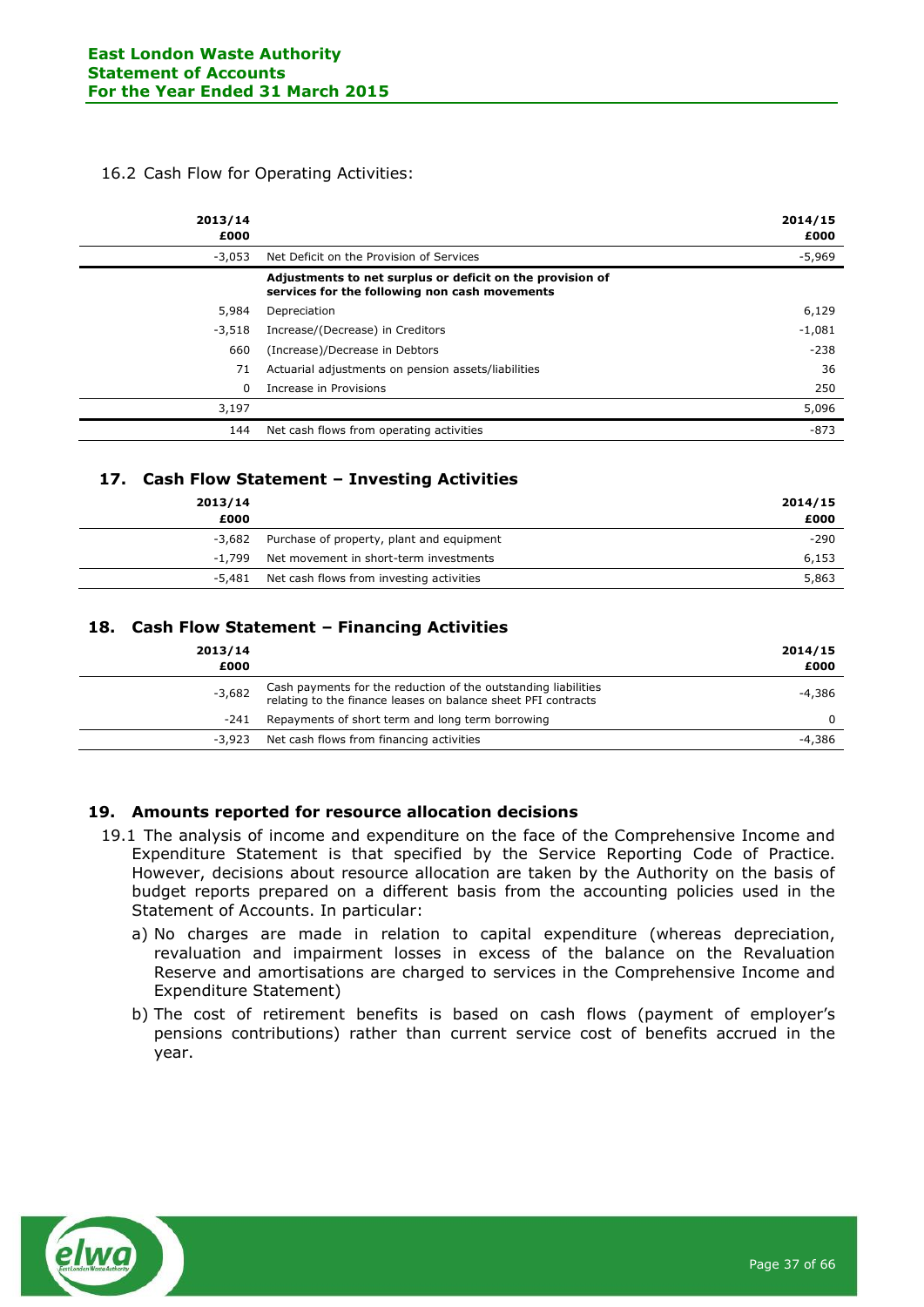19.2 The income and expenditure of the Authority recorded in the budget reports for the year is as follows:

|                                           | 2013/14   | 2014/15   |
|-------------------------------------------|-----------|-----------|
| <b>Income and Expenditure</b>             | £000      | £000      |
| Fees, charges & other service income      | $-5,072$  | $-5,932$  |
| <b>Total Income</b>                       | $-5,072$  | -5,932    |
| Employee expenses                         | 348       | 366       |
| Other services expenses                   | 59,876    | 62,600    |
| <b>Total Expenditure</b>                  | 60,224    | 62,966    |
| <b>Net Expenditure</b>                    | 55,152    | 57,034    |
| PFI Grant Received                        | $-3,991$  | $-3,991$  |
| Levy Received                             | $-47,155$ | $-48,060$ |
| Net expenditure in the Authority Analysis | 4,006     | 4,983     |

Reconciliation of Income and Expenditure to Cost of Services in the Comprehensive Income and Expenditure Statements

19.3 This reconciliation shows how the figures in the analysis of income and expenditure relate to the amounts included in the Comprehensive Income and Expenditure Statement.

|                                                                                                             | 2013/14<br>£000 | 2014/15<br>£000 |
|-------------------------------------------------------------------------------------------------------------|-----------------|-----------------|
| <b>Expenditure shown in the Authority Outturn Report</b>                                                    | 55,152          | 57,034          |
| <b>Grant and Levy Received</b>                                                                              | -51,146         | -52,051         |
| Net expenditure in the Authority Analysis                                                                   | 4,006           | 4,983           |
| Amounts in the Comprehensive Income and Expenditure Statement not reported to<br>management in the Analysis | 48,724          | 50,819          |
|                                                                                                             | 52,730          | 55,802          |
| Amounts included in the Analysis not included in the Comprehensive Income and<br>Expenditure Statement      | $-9.305$        | $-11,155$       |
| Cost of Services in Comprehensive Income and Expenditure Statement                                          | 43,425          | 44,647          |

# Reconciliation to Subjective Analysis

19.4 This reconciliation shows how the figures in the analysis of Authority income and expenditure relate to a subjective analysis of the Surplus or Deficit on the provision of services included in the Comprehensive Income and Expenditure Statement.

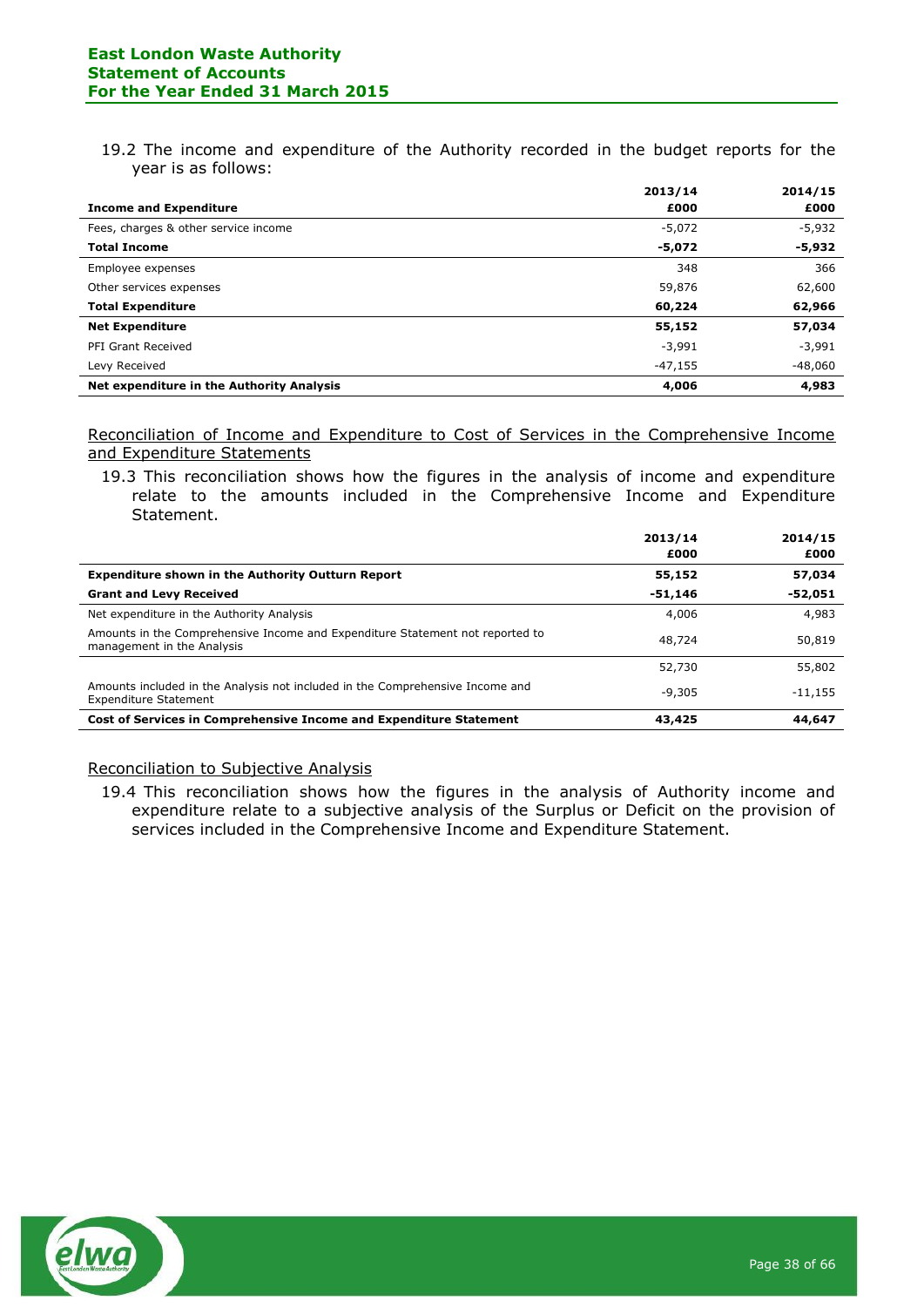# **East London Waste Authority Statement of Accounts For the Year Ended 31 March 2015**

# 2014/15

|                                                                        | Analysis<br>Authority<br>£000 | sion<br>ន<br>reported<br>ت<br>0<br>ℸ<br>for<br>not<br>ä<br>Amounts<br>$\mathbf{v}$<br>laking<br>Nanag<br>Ε<br>£000 | య<br><u>ء</u><br>income<br>ā<br>included<br>tem<br>eta<br>ensive<br>not<br>enditure<br>Amounts<br>compreh<br>Ō.<br>ΣŠ<br>£000 | Services<br>Ⴆ<br>Cost<br>£000 | Amounts<br>Corporate<br>£000 | <b>Total</b><br>£000 |
|------------------------------------------------------------------------|-------------------------------|--------------------------------------------------------------------------------------------------------------------|-------------------------------------------------------------------------------------------------------------------------------|-------------------------------|------------------------------|----------------------|
| Fees, charges & other service income                                   | $-5,822$                      | 0                                                                                                                  | $-381$                                                                                                                        | $-6,203$                      | 0                            | $-6,203$             |
| Interest and investment income                                         | $-110$                        | 0                                                                                                                  | 110                                                                                                                           | 0                             | $-109$                       | $-109$               |
| Income from Levy                                                       | $-48,060$                     | 0                                                                                                                  | 48,060                                                                                                                        | 0                             | $-48,060$                    | $-48,060$            |
| Government grants and contribution                                     | $-3,991$                      | 0                                                                                                                  | $-74$                                                                                                                         | $-4,065$                      | 0                            | $-4,065$             |
| <b>Total Income</b>                                                    | $-57,983$                     | $\mathbf 0$                                                                                                        | 47,715                                                                                                                        | $-10,268$                     | $-48,169$                    | $-58,437$            |
| Employee and Support Services expenses                                 | 693                           | $-13$                                                                                                              | $-9$                                                                                                                          | 671                           | 0                            | 671                  |
| Other service expenses                                                 | 62,150                        | 44,703                                                                                                             | $-58,738$                                                                                                                     | 48,115                        | 0                            | 48,115               |
| Fixed Assets depreciation and impairment                               | 0                             | 6,129                                                                                                              | 0                                                                                                                             | 6,129                         | 0                            | 6,129                |
| Interest payments, pension costs and impairment of<br>financial assets | 123                           | 0                                                                                                                  | $-123$                                                                                                                        | 0                             | 9,491                        | 9,491                |
| <b>Total Expenditure</b>                                               | 62,966                        | 50,819                                                                                                             | $-58,870$                                                                                                                     | 54,915                        | 9,491                        | 64,406               |
| Surplus or deficit in the provision of services                        | 4,983                         | 50,819                                                                                                             | $-11,155$                                                                                                                     | 44,647                        | $-38,678$                    | 5,969                |

# 2013/14 Comparative Figures

|                                                                        | Authority Analysis<br>£000 | decision<br>£<br>reported<br>for<br>Management<br>not<br>Amounts<br>making<br>£000 | య<br>not included in<br>income<br>tement<br>£<br>comprehensive<br>ū<br>expenditure<br>Amounts<br>£000 | Services<br>ð<br>Cost<br>£000 | Amounts<br>Corporate<br>£000 | <b>Total</b><br>£000 |
|------------------------------------------------------------------------|----------------------------|------------------------------------------------------------------------------------|-------------------------------------------------------------------------------------------------------|-------------------------------|------------------------------|----------------------|
| Fees, charges & other service income                                   | $-4,958$                   | 0                                                                                  | $\mathbf 0$                                                                                           | $-4,958$                      | $\mathbf 0$                  | $-4,958$             |
| Interest and investment income                                         | $-114$                     | 0                                                                                  | 114                                                                                                   | 0                             | $-196$                       | $-196$               |
| Income from Levy                                                       | $-47,155$                  | 0                                                                                  | 47,155                                                                                                | 0                             | $-47,155$                    | $-47,155$            |
| Government grants and contribution                                     | $-3,991$                   | 0                                                                                  | 0                                                                                                     | -3,991                        | 0                            | $-3,991$             |
| <b>Total Income</b>                                                    | $-56,218$                  | $\mathbf 0$                                                                        | 47,269                                                                                                | $-8,949$                      | $-47,351$                    | $-56,300$            |
| Employee and Support Services expenses                                 | 676                        | 37                                                                                 | 0                                                                                                     | 713                           | 0                            | 713                  |
| Other service expenses                                                 | 59,406                     | 42,703                                                                             | -56,432                                                                                               | 45,677                        | 0                            | 45,677               |
| Fixed Assets depreciation and impairment                               | 0                          | 5,984                                                                              | $\mathbf 0$                                                                                           | 5,984                         | 0                            | 5,984                |
| Interest payments, pension costs and impairment of<br>financial assets | 142                        | 0                                                                                  | $-142$                                                                                                | 0                             | 6,979                        | 6,979                |
| <b>Total Expenditure</b>                                               | 60,224                     | 48,724                                                                             | $-56,574$                                                                                             | 52,374                        | 6,979                        | 59,353               |
| Surplus or deficit in the provision of services                        | 4,006                      | 48,724                                                                             | $-9,305$                                                                                              | 43,425                        | $-40,372$                    | 3,053                |

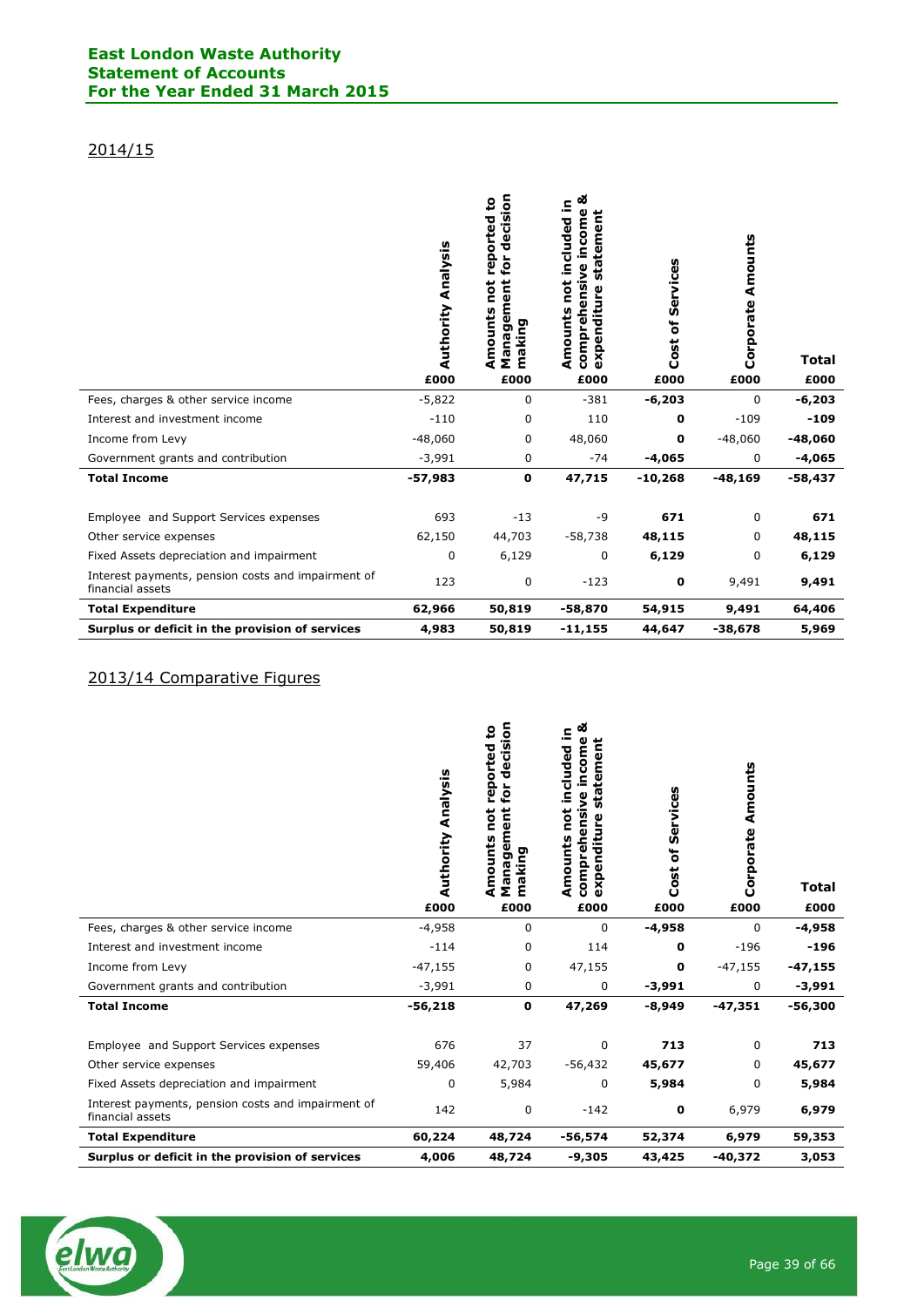# **20. Officers' Remuneration**

20.1 The remuneration paid to the Authority's senior employees is as follows:

#### 2014/15

|                   | Remuneration<br>£ | Pension<br><b>Contribution</b><br>£ | <b>Total</b><br>£ |
|-------------------|-------------------|-------------------------------------|-------------------|
| Managing Director | 90,212            | 14,975                              | 105,187           |
|                   | 90,212            | 14,975                              | 105,187           |
|                   |                   |                                     |                   |

# 2013/14 Comparative Figures

|                          | Remuneration<br>£ | Pension<br>Contribution<br>£ | <b>Total</b><br>£ |
|--------------------------|-------------------|------------------------------|-------------------|
| Acting Managing Director | 89,848            | 14,881                       | 104,729           |
|                          | 89,848            | 14,881                       | 104,729           |

- 20.2 In addition to the employee's and employer's pension contributions deducted in regard to each pensionable ELWA employee, the London Pensions Fund Authority (LPFA) levy a further charge on employers based on their valuation of the pension fund. This additional charge of £28,000 for 2014/15 (2013/14 £16,000) cannot be attributed to any particular officer and is declared here for reasons of transparency.
- 20.3 The number of employees including Senior Officers whose remuneration, excluding employer's pension contributions, was £50,000 or more were:

| <b>Remuneration Band</b> | 2013/14<br><b>Number of employees</b> | 2014/15<br><b>Number of employees</b> |
|--------------------------|---------------------------------------|---------------------------------------|
| £50,000 - £69,999        |                                       | 0                                     |
| £70,000 - £74,999        |                                       | 0                                     |
| £75,000 - £79,999        |                                       | 0                                     |
| £85,000 - £89,999        |                                       | 0                                     |
| £90,000-£94,999          |                                       |                                       |
|                          |                                       |                                       |

# **21. External Audit Costs**

21.1 The Authority has incurred the following costs in relation to the audit of the Statement of Accounts and statutory inspections provided by the Authority's external auditors:

|                                                                                                                                                    | 2013/14<br>£000 | 2014/15<br>£000 |
|----------------------------------------------------------------------------------------------------------------------------------------------------|-----------------|-----------------|
| Fees payable to PricewaterhouseCoopers LLP with regard to external audit<br>services carried out by the appointed auditor for the year - accounts. | 18              | 18              |
| Total                                                                                                                                              | 18              | 18              |

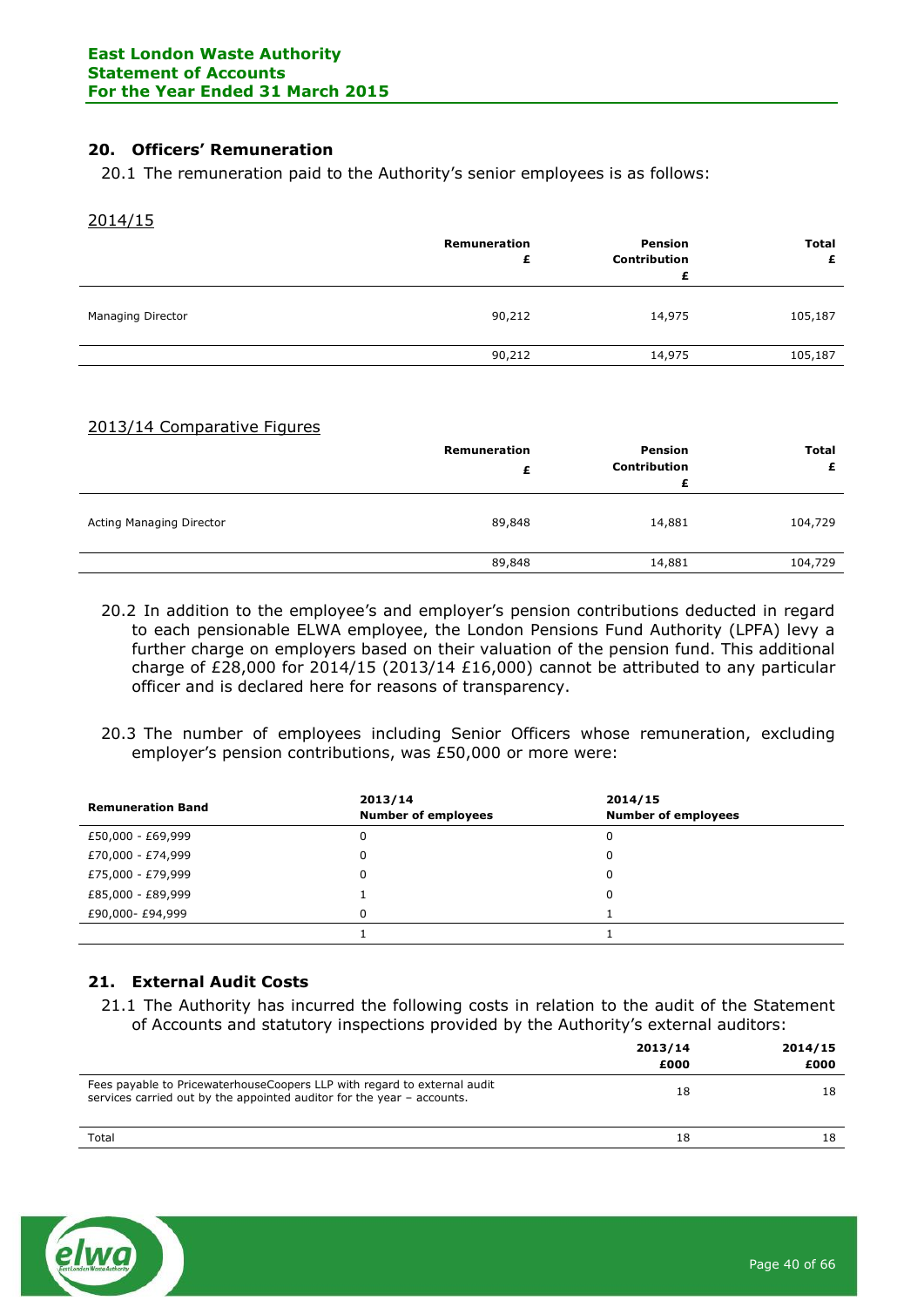# **22. Grant Income**

22.1 The Authority credited the following grants to the Comprehensive Income and Expenditure Statement in 2014/15:

|                                               | 2013/14 | 2014/15 |
|-----------------------------------------------|---------|---------|
|                                               | £000    | £000    |
| PFI/Waste Infrastructure Capital Grant (WICG) | 3,991   | 3,991   |
| <b>WRAP Grant</b>                             |         | 74      |
| Total                                         | 3,991   | 4,065   |

22.2 For PFI/WICG grant details refer to notes 23.2 and 26.

22.3 The Waste and Resources Action Programme (WRAP) is a government funded not-forprofit company. Its objective is to increase recycling by providing advice, support and initiatives to businesses, local authorities and the community. The grant received in 2014/15 provided funding for the Reuse and Recycling Centre communications campaign.

# **23. Related Party Transactions**

- 23.1 Since the 1st April 1986, ELWA has assumed the statutory responsibility for the disposal of waste arising in the area covered by the London Boroughs of Barking & Dagenham, Havering, Newham and Redbridge and has an interest in Aveley Methane Limited and ELWA Limited. The Members of the Authority have official appointments within their respective Constituent Boroughs.
- 23.2 The Department for Environment, Food and Rural Affairs award the PFI Grant which has now been renamed the Waste Infrastructure Capital Grant. Further details are in Note 26.
- 23.3 The Code of Practice requires the disclosure of interests between the Authority and its related parties which are not disclosed elsewhere in the Statement of Accounts.
- 23.4 The material expenditure and income transactions with these related parties are set out below.

|                        | 2013/14                     |                        | 2014/15                     |                        |
|------------------------|-----------------------------|------------------------|-----------------------------|------------------------|
|                        | <b>Expenditure</b><br>£'000 | <b>Income</b><br>£'000 | <b>Expenditure</b><br>£'000 | <b>Income</b><br>£'000 |
| Barking & Dagenham     | 1,247                       | $-9,460$               | 944                         | $-9,964$               |
| Havering               | 916                         | $-12,400$              | 855                         | $-12,821$              |
| <b>Newham</b>          | 855                         | $-14.191$              | 810                         | $-14,041$              |
| Redbridge              | 387                         | $-13,692$              | 438                         | $-14,070$              |
| Aveley Methane Limited | 0                           | 0                      | 0                           | 0                      |
| <b>ELWA Limited</b>    | 53,960                      | $-2,212$               | 55,034                      | $-2,326$               |

23.5 Income received from the boroughs relates mainly to the levy raised and charges for commercial waste disposal. Expenditure is for tonne mileage costs, recycling initiatives, rent payable for property leases and service level agreements for administrative and financial services provided. Further details can be found in the Authority's budget monitoring report which forms part of the agenda at the Authority's statutory meetings.

# Members of the Authority and Chief Officers

23.6 The following Members and Officers have made declarations of their interest in the following organisations, which arise from official Authority Appointments.

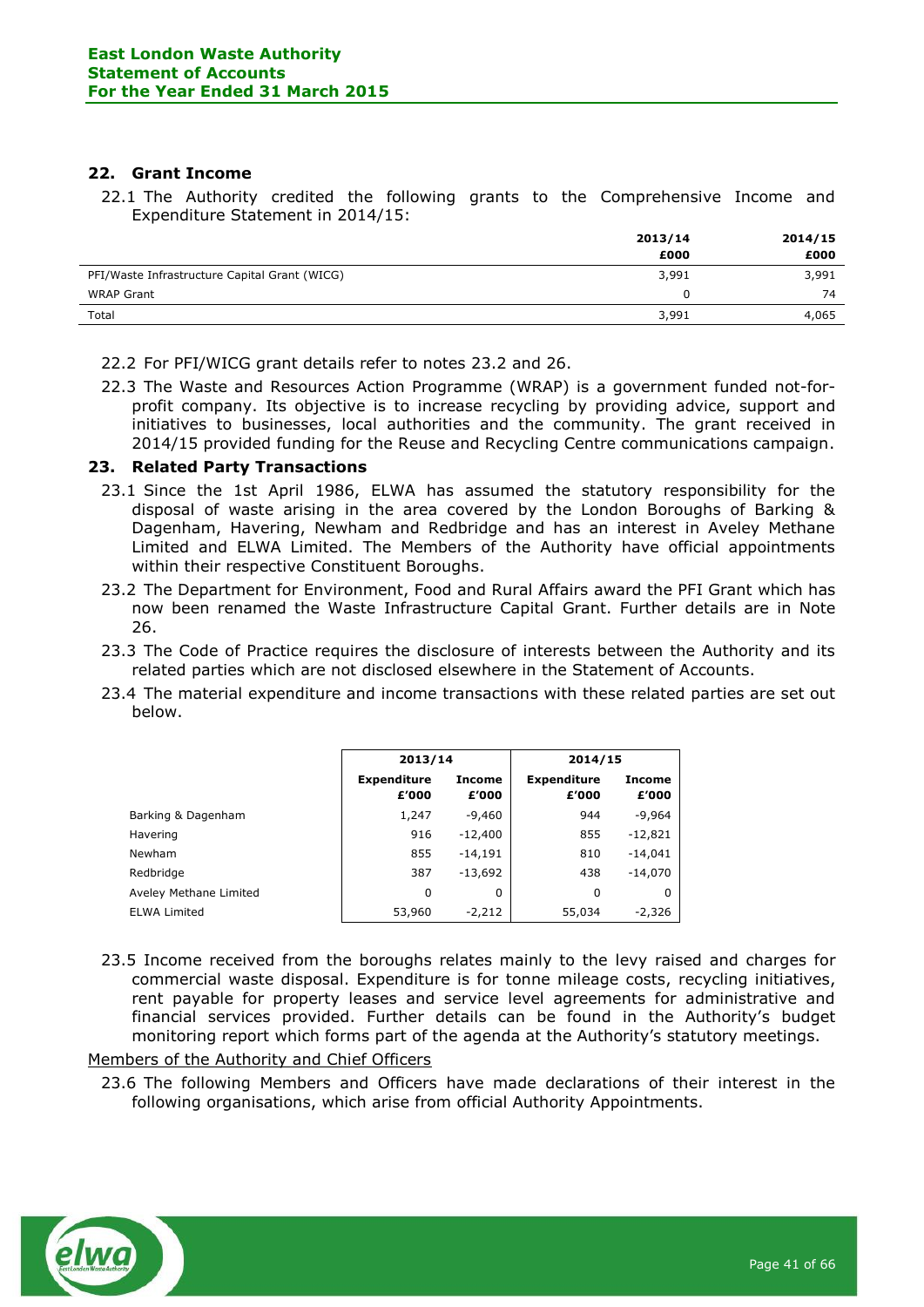| Membership of Other Organisations              |                                          |
|------------------------------------------------|------------------------------------------|
| Managing Director, Mark Ash:                   | Director of Aveley Methane Limited.      |
| Councillor S Kelly:                            | Director of ELWA Limited.                |
| Interim Finance Director, Richard Szadziewski: | Interim Director of Finance & Resources, |
|                                                | London Borough of Redbridge.             |
| Section 151 Officer, Mark Green:               | Chief Financial Services Officer,        |
|                                                | London Borough of Redbridge.             |
| Monitoring Officer, Eldred Taylor-Camara:      | Legal Group Manager (Partnership &       |
|                                                | Strategic Procurement), London Borough   |
|                                                | of Barking & Dagenham.                   |

# **24. Operating Leases**

24.1 The Authority has acquired its civic amenity and recycling sites by entering into operating leases with the four boroughs. Each lease is to the year 2027 with rent reviews taking place every 5 years. The last rent review was during 2012/13 with effect from 1 April 2013. Based upon current figures, the minimum lease payments due in future years are:

|                           | 2013/14 | 2014/15 |  |
|---------------------------|---------|---------|--|
|                           | £000    | £000    |  |
| Up to one year            | 317     | 317     |  |
| Two to Five Years         | 1,266   | 1,266   |  |
| Six Years to end of lease | 2,849   | 2,532   |  |
|                           | 4,432   | 4,115   |  |

24.2 The expenditure charged to the Third Party Payment line in the Comprehensive Income and Expenditure Statement during the year in relation to these leases was £316,500 (2013/14 £316,500).

# **25. Capital Expenditure and Capital Financing**

25.1 Capital expenditure additions of £290,000 relate to PFI Lifecycle costs as referred to in note 26. This was financed by revenue through the unitary payment.

The total amount of capital expenditure incurred in the year is shown in the table below (including the value of assets acquired under finance leases and PFI contracts), together with the resources that have been used to finance it. Where capital expenditure is to be financed in future years by charges to revenue as assets are used by the Authority, the expenditure results in an increase in the Capital Financing Requirement (CFR), a measure of the capital expenditure incurred historically by the Authority that has yet to be financed. The CFR is analysed in the second part of this note.

|                                           | 2013/14  | 2014/15  |
|-------------------------------------------|----------|----------|
|                                           | £000     | £000     |
| Opening Capital Financing Requirement     | 92,695   | 88,945   |
| <b>Capital Investment:</b>                |          |          |
| Property, Plant & Equipment               | 3,682    | 290      |
| <b>Sources of Finance:</b>                |          |          |
| Direct Revenue Contributions              | $-3,682$ | -290     |
| Minimum Revenue Provision                 | $-3,750$ | -4,449   |
| Closing Capital Financing Requirement     | 88,945   | 84,496   |
| <b>Explanation of movements in year:</b>  |          |          |
| Assets acquired under PFI Contract        | 3,682    | 290      |
| Decrease in underlying need for borrowing | $-7,432$ | $-4,739$ |
| Decrease in Capital Financing Requirement | $-3,750$ | $-4,449$ |

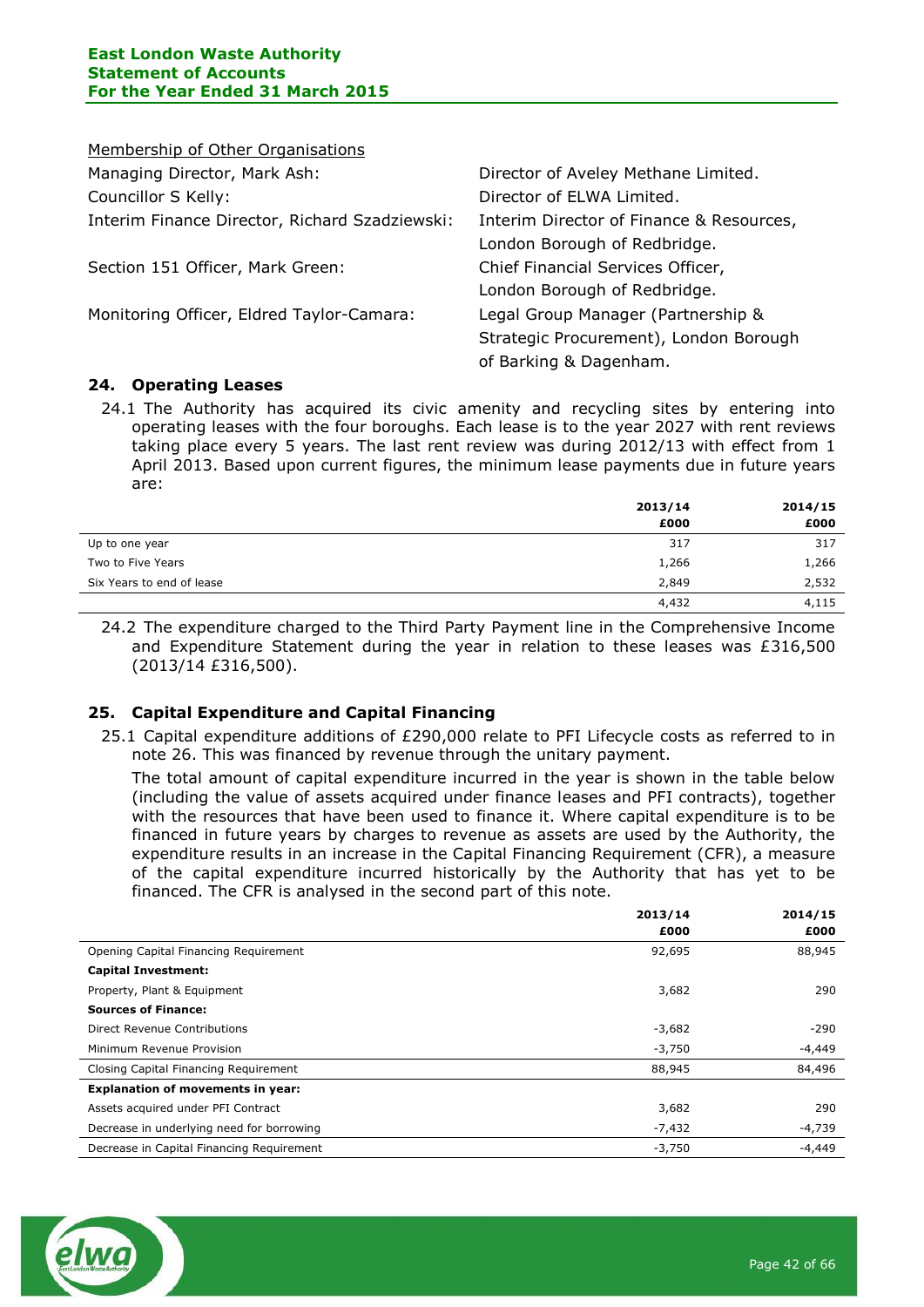# **26. Private Finance Initiatives and Similar Contracts**

The IWMS/PFI Contract, which commenced on 24th December 2002, is for 25 years. ELWA Limited is implementing a capital investment programme of more than £100 million in new waste management facilities over the life of the contract. The design, building, alteration, financing and operation of the waste management facilities required for provision of the IWMS together with any associated risks, will be the responsibility of ELWA Limited.

- 26.1 The assets used to provide the service are recognised on the Authority's Balance Sheet. Movements in their value over the year are detailed in the analysis of the movement on the Property, Plant and Equipment balance in Note 9.
- 26.2 The Government provides PFI grant funding based upon a Notional Credit Approval of £47 million, equivalent to approximately £85 million over 25 years. In 2010/11 the Government changed the annual PFI grant funding from a declining balance basis to an annuity basis with a final payment made in 2026/27. This did not affect the overall total grant in cash terms which has remained the same.
- 26.3 The Code of Practice 2014/15 requires that PFI schemes are accounted for in a manner that is consistent with the adaptation of IFRIC 12 'Service Concession Arrangements' contained in the government's Financial Reporting Manual (FReM). The contract complies with these criteria, and the relevant accounting guidance has been applied as outlined in the Authority's Accounting Policies, detailed on page 24.

# Future Contractual Obligations

26.4 The Authority makes an agreed payment each year which is increased each year by inflation and can be reduced if the contractor fails to meet availability and performance standards in any year but which is otherwise fixed. Payments remaining to be made under the PFI contract at 31 March 2015 (excluding any estimation of inflation and availability / performance deductions) are as follows:

|                               | <b>Payment for</b><br><b>Services</b> | <b>Reimbursement of</b><br><b>Capital Expenditure</b> | <b>Interest</b> | <b>Total</b> |
|-------------------------------|---------------------------------------|-------------------------------------------------------|-----------------|--------------|
|                               | £000                                  | £000                                                  | £000            | £000         |
| Payable in 2014/15            | 36,529                                | 5,257                                                 | 4,854           | 46,640       |
| Payable within 2 to 5 years   | 152,479                               | 21,751                                                | 16,283          | 190,513      |
| Payable within 6 to 10 years  | 206,265                               | 32,385                                                | 12,691          | 251,341      |
| Payable within 11 to 15 years | 116,928                               | 24,141                                                | 2,385           | 143,454      |
| Total                         | 512,201                               | 83,534                                                | 36,213          | 631,948      |

26.5 Although the payments made to the contractor are described as unitary payments, they have been calculated to compensate the contractor for the fair value of the services they provide, the capital expenditure incurred and interest payable whilst the capital expenditure remains to be reimbursed. The liability outstanding to pay the liability to the contractor for capital expenditure incurred is as follows.

# PFI Finance Liability

|                                          | 2013/14  | 2014/15  |
|------------------------------------------|----------|----------|
|                                          | £000     | £000     |
| Balance outstanding at start of the year | 91,602   | 87,920   |
| Payments during the year                 | $-3.682$ | $-4.386$ |
| Balance outstanding at year-end          | 87,920   | 83,534   |

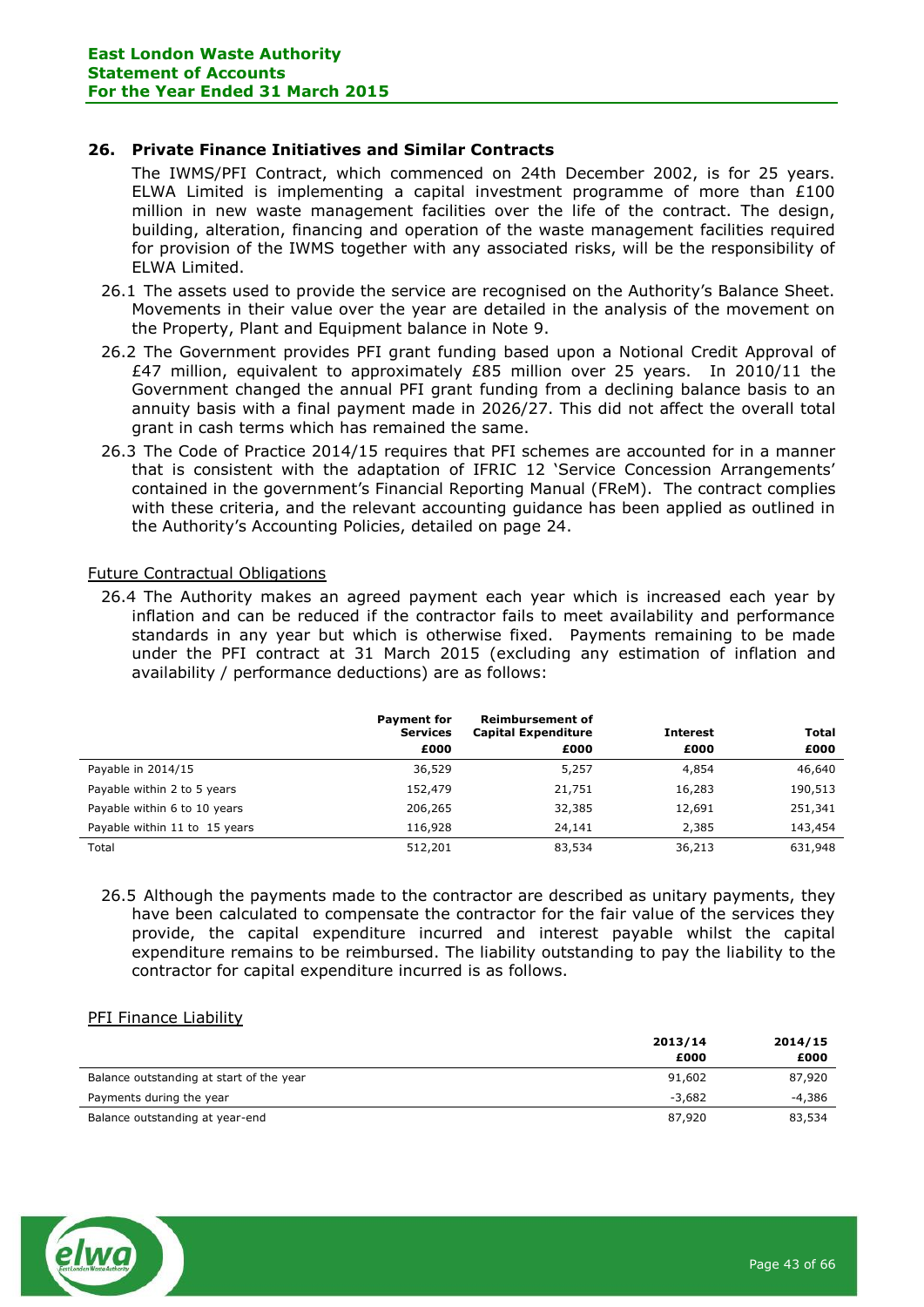#### Unitary Charge

26.6 As per accounting requirements for PFI schemes referred to in note 26.4, the Unitary Charge payment to the contractor has to reflect all the charges relating to the PFI contract for that year. The Accounting Standard requires that the service, interest, capital, lifecycle and contingent rent elements of the Unitary Charge are separated as shown in the table below, with the service, interest, rent and lifecycle elements being charged to the Comprehensive Income and Expenditure Statement.

|                                | 2013/14  | 2014/15  |
|--------------------------------|----------|----------|
|                                | £'000    | £'000    |
| Payments to Shanks East London | 56,364   | 58,698   |
| Capital Repayment              | $-3,682$ | -4,386   |
| Interest Payable               | $-5,354$ | $-5,122$ |
| Life Cycle Costs               | $-3,180$ | $-290$   |
| Contingent Rent                | $-1,445$ | $-4,197$ |
| <b>Service Charges</b>         | 42,703   | 44,703   |

26.7 During 2013/14 Lifecycle costs of £3,682,000 were incurred by the PFI contractor of which £502,000 had been prepaid in 2012/13 leaving a balance of £3,180,000 which was charged to the Unitary Payment.

# **27. Defined Benefit Pension Schemes**

Transaction Relating to Post Employment Benefits

- 27.1 The Authority recognises the cost of retirement benefits in the reported cost of services when they are earned by employees, rather than when the benefits are eventually paid as pensions. However, the charge that is required to be made against the levy is based on the cash payable in the year, so the real cost of post-employment/retirement benefit is reversed out of the Revenue Reserve via the Movement in Reserves Statement.
- 27.2 The following transactions have been made in the Comprehensive Income and Expenditure Statement and the Revenue Reserve Balance via the movement in Reserves Statement during the year:

![](_page_43_Picture_9.jpeg)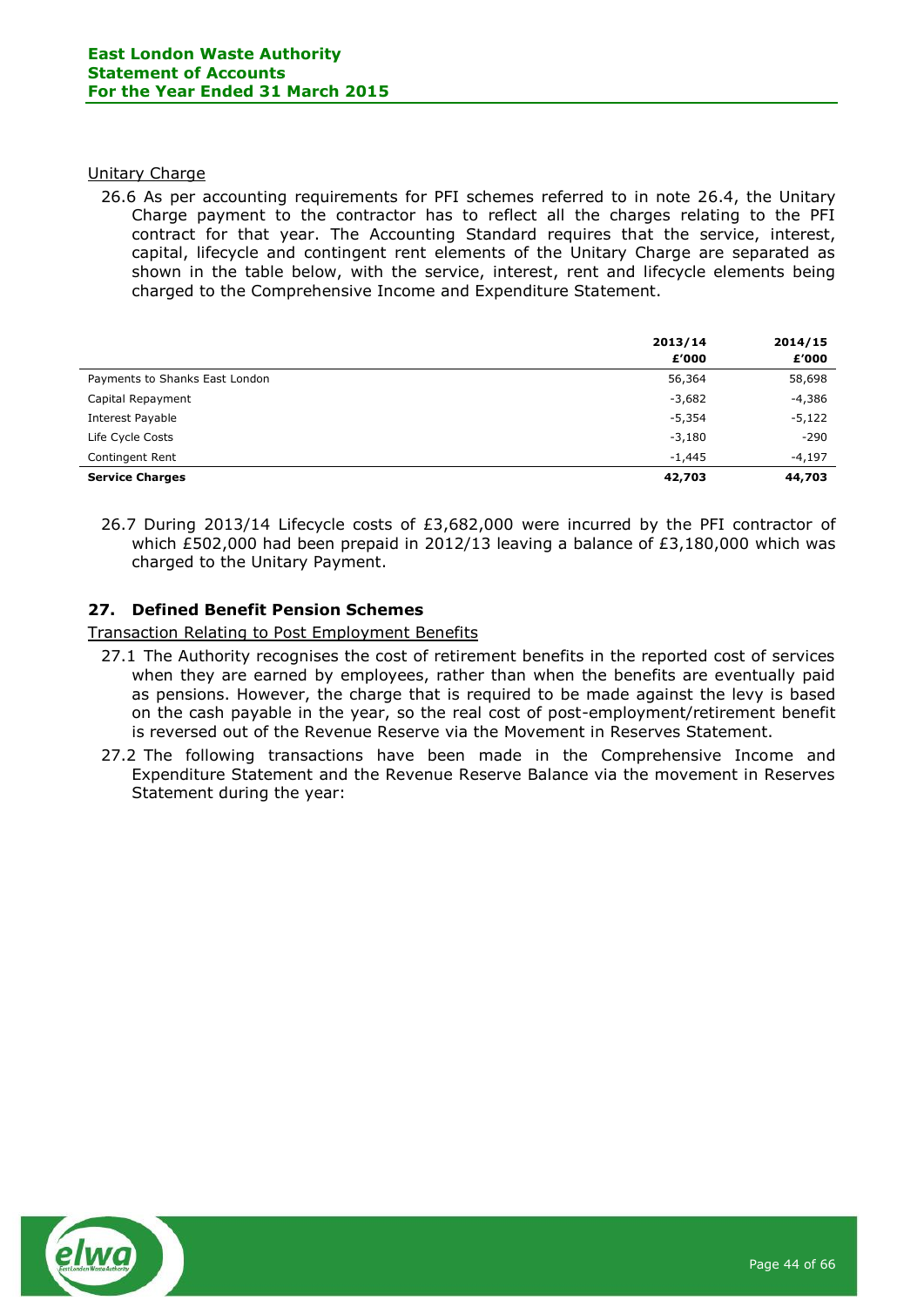#### **East London Waste Authority Statement of Accounts For the Year Ended 31 March 2015**

|                                                                                                                                                 | 2013/14<br>£000 | 2014/15<br>£000 |
|-------------------------------------------------------------------------------------------------------------------------------------------------|-----------------|-----------------|
| <b>Comprehensive Income and Expenditure Statement</b>                                                                                           |                 |                 |
| Cost of Services, employee & support services:                                                                                                  |                 |                 |
| <b>Current Service Cost</b>                                                                                                                     | 82              | 49              |
| Financing and Investment Income and Expenditure:                                                                                                |                 |                 |
| Net Interest Expense                                                                                                                            | 35              | 47              |
| <b>Administration Expenses</b>                                                                                                                  | 3               | 3               |
| Total Post Employment Benefit charged to the Surplus or Deficit on the<br>provision of Services                                                 | 120             | 99              |
| Other Post Employment Benefit charged to the Comprehensive Income and<br><b>Expenditure Statement</b>                                           |                 |                 |
| Re-measurement of the net defined benefit liability comprising:                                                                                 |                 |                 |
| Return on plan assets                                                                                                                           | 17              | $-47$           |
| Other actuarial (gains)/losses                                                                                                                  | $-21$           |                 |
| Change in financial assumptions                                                                                                                 | 42              | 439             |
| Change in demographic assumptions                                                                                                               | 39              |                 |
| Experience (gain)/loss on defined benefit obligation                                                                                            | 142             |                 |
| <b>Total Re-measurements</b>                                                                                                                    | 219             | 392             |
| Total Post Employment Benefit charged to the Comprehensive Income and<br><b>Expenditure Statement</b>                                           | 339             | 491             |
| <b>Movement in Reserve Statement</b>                                                                                                            |                 |                 |
| Reversal of net charges made to the Surplus or Deficit on the provision of Services<br>for post-employment benefits in accordance with the code | $-219$          | $-392$          |
| Actual amount charged against the Revenue Reserve Balance for pensions in the<br>year                                                           | $-71$           | $-36$           |
| Employer's contributions payable to scheme                                                                                                      | 49              | 63              |

# 27.3 The underlying assets and liabilities attributable to the Authority with the London Pensions Fund Authority (LPFA) as at 31 March 2015 are as follows:

# Reconciliation of present value of the scheme liabilities (defined benefit obligation):

|                                                                    | <b>Funded Liabilities</b><br><b>Local Government Pension Scheme</b> |         |  |
|--------------------------------------------------------------------|---------------------------------------------------------------------|---------|--|
|                                                                    | 2013/14                                                             | 2014/15 |  |
|                                                                    | £000                                                                | £000    |  |
| Opening Balance at 1 April                                         | 2,808                                                               | 3,080   |  |
| Current Service Cost                                               | 82                                                                  | 49      |  |
| Interest Cost                                                      | 120                                                                 | 136     |  |
| Contributions by scheme participants                               | 22                                                                  | 34      |  |
| Actuarial gains and losses from changes in demographic assumptions | 39                                                                  |         |  |
| Actuarial gains and losses from changes in financial assumptions   | 42                                                                  | 439     |  |
| Experience (gains)/losses                                          | 142                                                                 |         |  |
| Benefits paid                                                      | $-175$                                                              | 4       |  |
| <b>Closing Balance at 31 March</b>                                 | 3,080                                                               | 3,742   |  |

![](_page_44_Picture_5.jpeg)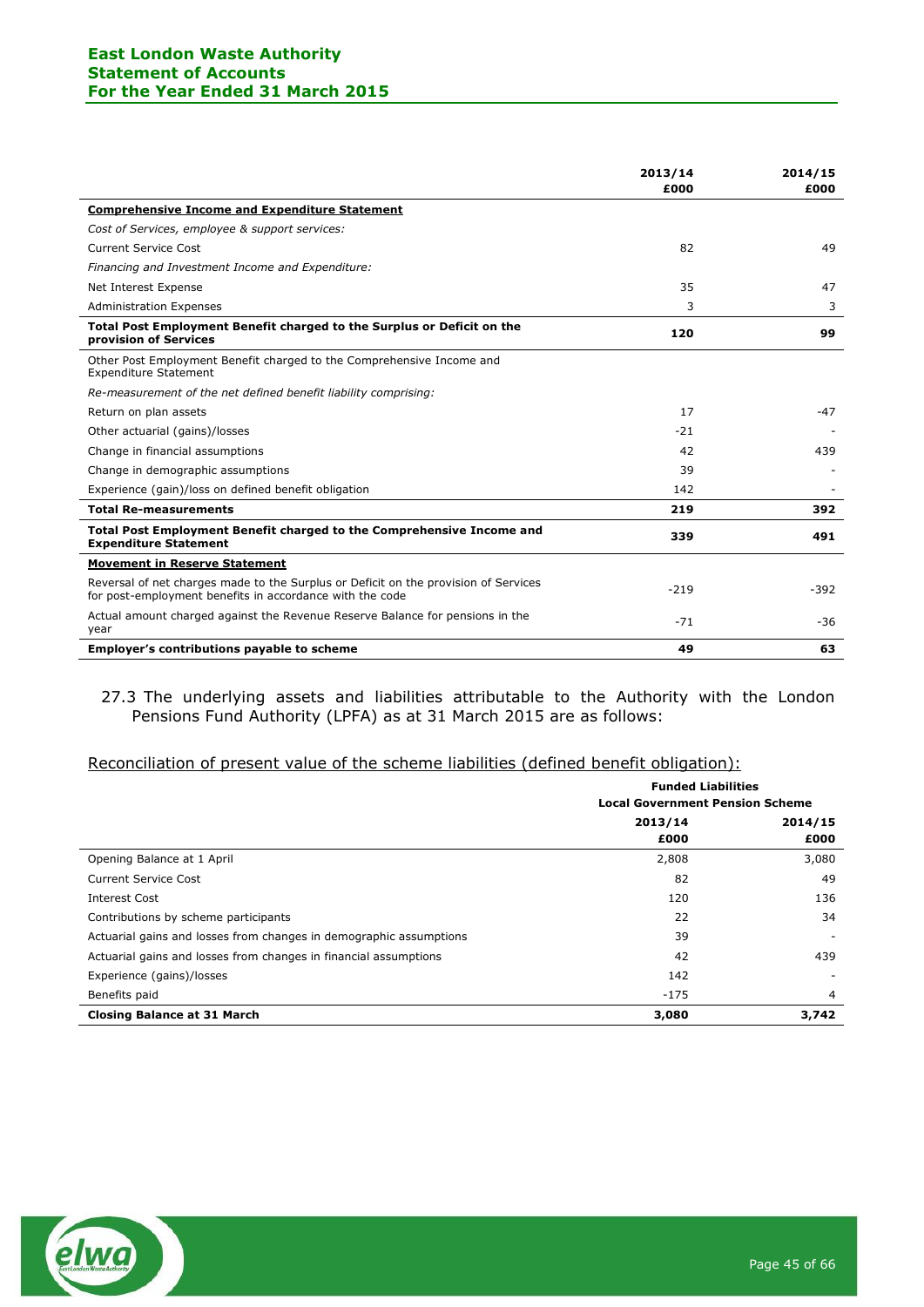Reconciliation of the movements in the fair value of scheme (plan) assets:

|                                      | <b>Funded Assets</b><br><b>Local Government Pension Scheme</b> |         |  |
|--------------------------------------|----------------------------------------------------------------|---------|--|
|                                      |                                                                |         |  |
|                                      | 2013/14                                                        | 2014/15 |  |
|                                      | £000                                                           | £000    |  |
| Opening fair value of scheme assets  | 1,987                                                          | 1,969   |  |
| Interest Income                      | 85                                                             | 89      |  |
| Return on plan assets less interest  | $-17$                                                          | 47      |  |
| Other actuarial gains and (losses)   | 21                                                             |         |  |
| <b>Administration Expenses</b>       | $-3$                                                           | $-3$    |  |
| <b>Employer contributions</b>        | 49                                                             | 63      |  |
| Contributions by scheme participants | 22                                                             | 34      |  |
| Benefits paid                        | $-175$                                                         | 4       |  |
| Closing fair value of scheme assets  | 1,969                                                          | 2,203   |  |

27.4 The expected return on scheme assets is determined by considering the expected returns available on the assets underlying the current investment policy. Expected yields on fixed interest investments are based on gross redemption yields as at the Balance Sheet date.

27.5 The LPFA Fund's assets consist of the following categories at fair value, by proportion of the total assets held:

| <b>Assets</b>           | 2013/14<br>% | 2013/14<br>£000 | 2014/15<br>% | 2014/15<br>£000 |
|-------------------------|--------------|-----------------|--------------|-----------------|
| Equities                | 53           | 1,043           | 43           | 956             |
| LDI/Cash-flow matching  | 6            | 118             | 8            | 165             |
| Target Return Portfolio | 30           | 591             | 29           | 637             |
| Infrastructure          | 4            | 79              | 5            | 109             |
| Commodities             |              | 20              |              | 21              |
| Property                | 3            | 59              | 3            | 62              |
| Cash                    | 3            | 59              | 11           | 253             |
|                         |              |                 |              |                 |
| <b>Total</b>            | 100          | 1,969           | 100          | 2,203           |

- 27.6 Expected returns on equity investments reflect long-term real rates of return experienced in the respective markets.
- 27.7 The actual return on scheme assets in the year was £136,000 (2013/14 £68,000).

Pension Assets and Liabilities Recognised in the Balance Sheet

27.8 The amount in the Balance Sheet arising from the authority's obligation in respect of its defined benefit plans is as follows:

|                                                       | <b>Funded Liabilities</b>              |          |  |
|-------------------------------------------------------|----------------------------------------|----------|--|
|                                                       | <b>Local Government Pension Scheme</b> |          |  |
|                                                       | 2013/14                                | 2014/15  |  |
|                                                       | £000                                   | £000     |  |
| Present value of the defined benefit obligation       | 3,080                                  | 3,742    |  |
| Fair value of plan assets                             | $-1.969$                               | $-2.203$ |  |
| Net liability arising from defined benefit obligation | 1,111                                  | 1,539    |  |

27.9 With effect from 1 April 2007 the Authority became an employer. On 1 June 2007 five staff were transferred from the Constituent Councils to the Authority with initially three

![](_page_45_Picture_12.jpeg)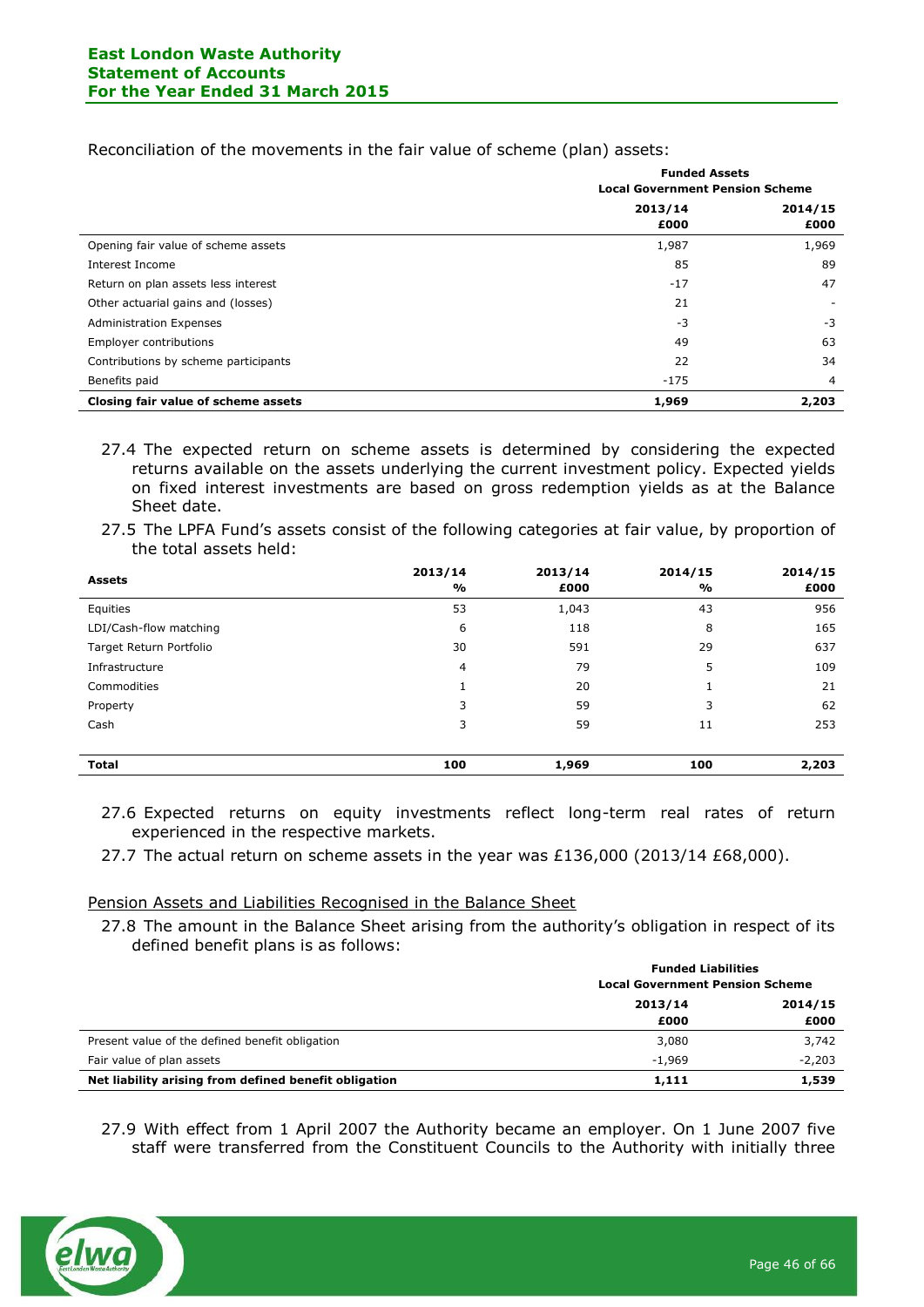staff electing to join the LPFA. Membership as at the 31 March 2015 consisted of four active members, one deferred pensioner and two pensioners.

- 27.10 The liabilities show the underlying commitments that the Authority has in the long run to pay post employment (retirement) benefits. The net pension liability of £1,539,000 (£1,111,000 2013/14) has a substantial impact on the net worth of the Authority as recorded in the Balance Sheet. However, statutory arrangements for funding the deficit mean that there is no material direct impact on the financial position of the Authority. The deficit in respect of LPFA Fund liabilities will be made good by increased contributions to the LPFA Fund over the remaining working life of the employees (i.e. before payments fall due), as assessed by the scheme actuary.
- 27.11 The projected employer contributions for the year to 31 March 2016 are £63,000.

# Basis for Estimating Assets and Liabilities

27.12 Liabilities have been assessed on an actuarial basis using the projected unit method, an estimate of the pensions that will be payable in future years dependent on assumptions about mortality rates, salary levels, etc. Liabilities have been assessed by Barnett Waddingham LLP, an independent firm of actuaries, who use a roll forward approach, based on the results of the last full valuation of the LPFA Fund as at 1 April 2013, and adjusting for known membership and scheme changes where applicable.

| 27.13 |  | The principal assumptions used by the LPFA actuary have been: |  |  |  |
|-------|--|---------------------------------------------------------------|--|--|--|
|-------|--|---------------------------------------------------------------|--|--|--|

|                                                                      | 2013/14        | 2014/15        |
|----------------------------------------------------------------------|----------------|----------------|
| Long term expected rate of return on assets in the scheme            | $4.0\%$        | 7.0%           |
| <b>Mortality assumptions</b>                                         |                |                |
| Longevity at 65 for current pensioners:                              |                |                |
| Men                                                                  | 23.3           | 23.4           |
| Women                                                                | 26.1           | 26.2           |
| Longevity at 65 for future pensioners:                               |                |                |
| Men                                                                  | 25.6           | 25.7           |
| Women                                                                | 28.3           | 28.4           |
| <b>Financial Assumptions:</b>                                        |                |                |
| Rate of Inflation RPI (CPI)                                          | $3.5\%$ (2.7%) | $3.1\%$ (2.3%) |
| Rate of increase in salaries                                         | 4.5%           | 4.1%           |
| Rate of increase in pensions                                         | 2.7%           | 2.3%           |
| Rate for discounting scheme liabilities                              | 4.4%           | 3.2%           |
| Take up of option to convert annual pension into retirement lump sum | 0              | 0              |

27.14 The estimation of the defined benefit obligations is sensitive to the actuarial assumptions set out in the previous table.

27.15 The sensitivity analyses in the following table have been determined based on reasonably possible changes of the assumptions occurring at the end of the reporting period and assumes for each change that the assumption analysed changes while all the other assumptions remain constant. For example, the sensitivity analysis impact figure for longevity is based solely on the assumption of life expectancy increasing or decreasing for men and women. Whereas in practice, this is unlikely to occur; as a change in one assumption may affect the other assumptions due to their being interrelated. The estimations in the sensitivity analysis have followed the accounting

![](_page_46_Picture_10.jpeg)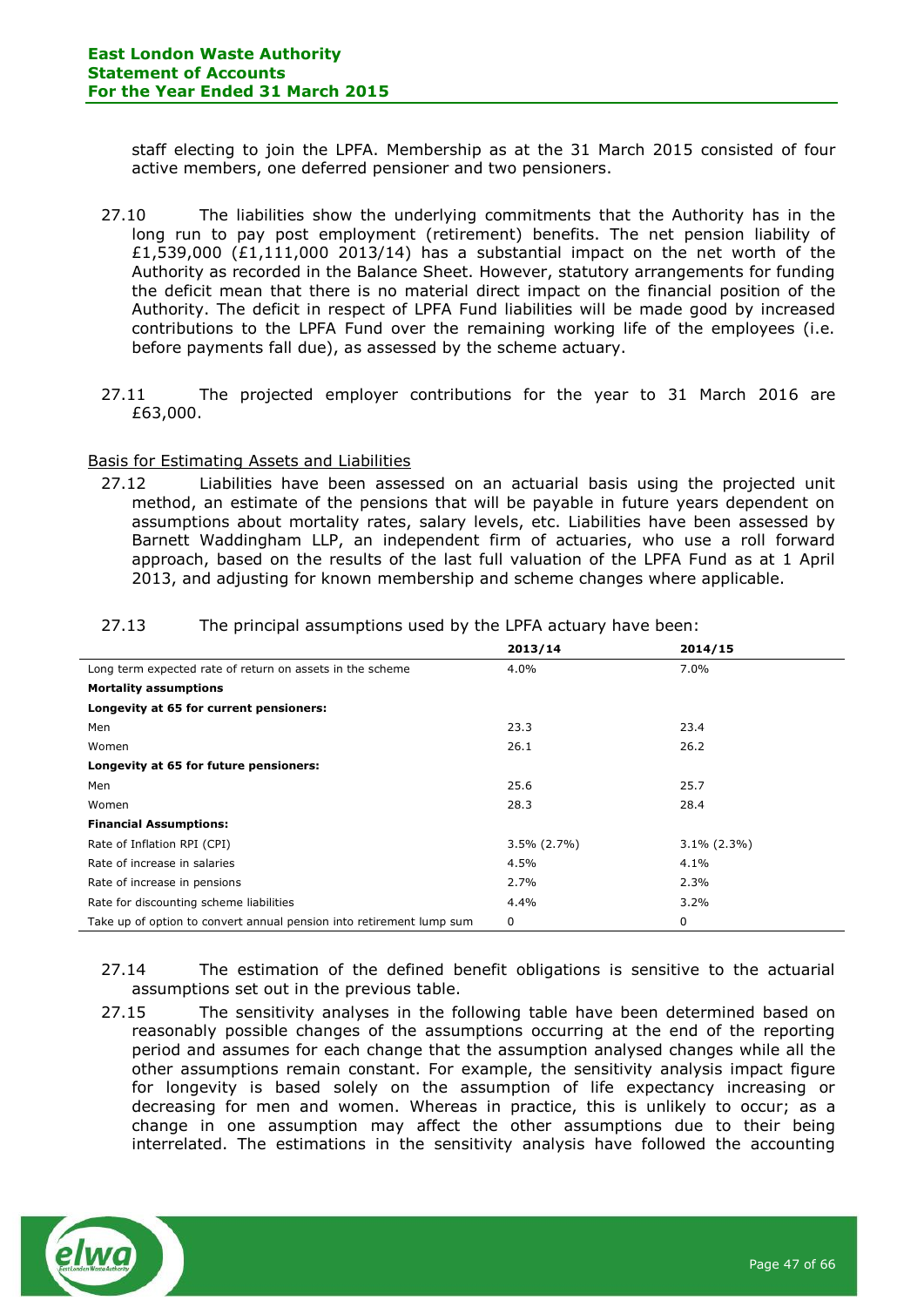policies for the scheme, i.e. on an actuarial basis using the projected unit credit method. The methods and types of assumptions used in preparing the sensitivity analysis below did not change from those used in the previous period.

#### Sensitivity Analysis

|                                              | Impact on the Defined Benefit Obligation in the<br>Scheme - based on £3,742 (2014/15) |                                             |  |  |  |
|----------------------------------------------|---------------------------------------------------------------------------------------|---------------------------------------------|--|--|--|
|                                              | <b>Increase in Assumption</b><br>by $0.1\%$                                           | <b>Decrease in Assumption</b><br>by $0.1\%$ |  |  |  |
| <b>Adjustment to:</b>                        |                                                                                       |                                             |  |  |  |
| - discount rate                              | 3,680                                                                                 | 3,805                                       |  |  |  |
| - long term salary increase                  | 3,745                                                                                 | 3,739                                       |  |  |  |
| - pension increases and deferred revaluation | 3,802                                                                                 | 3,683                                       |  |  |  |
| - mortality age rating assumption            | 3,626                                                                                 | 3,858                                       |  |  |  |

#### **28. Provisions**

28.1 The Authority has created a provision for the cost of settling business losses incurred by Aveley Methane Limited.

|                            | 2014/15 |
|----------------------------|---------|
|                            | £'000   |
| Balance at 1 April         | 0       |
| Provision made in 2014/15  | 250     |
| <b>Balance at 31 March</b> | 250     |

- 28.2 There are ongoing discussions around the future viability of Aveley Methane Limited (see note 10) as a result of a reduction in landfill gas levels. This means the company will be unable to recoup losses incurred in recent years.
- 28.3 The Authority has a shareholding of 50% of the total issued share capital and will have to cover a proportion of the company's net debt if it should cease trading. The net liabilities of Aveley Methane Limited as at 31 March 2015 were £508,000.

# **29. Contingent Liabilities**

29.1 As at the 31st March 2015 the Authority had one material contingent liability:

Wennington Fly Tipping Clearance

- 29.2 There is a possibility that the Authority would have to remove and dispose of waste which was illegally fly tipped at one of the Authority's closed landfill sites. The Managing Director is in receipt of a technical report and has engaged with Thurrock enforcement officers to establish what further action might be required.
- 29.3 It is difficult to determine the final cost of dealing with the waste. The Authority has no information on the land levels before the fly-tipping, therefore it is difficult to estimate how much waste there is.
- 29.4 Remedying the illegal waste activity would include surveys, equipment and manpower as well as landfill tax and clean-up/environment costs.
- 29.5 Removal of the waste and disposal to landfill is seen as a last resort. If the waste has to be removed then other options will be explored to utilise this material elsewhere as the majority of the material is inert. Depending on the action taken the cost could be anything between £10,000 (to tidy the site, remove roads, and re profile the land which will involve cleaning the soil and planting) and in excess of  $£1,000,000$  if 100% of the material is disposed of to landfill.
- 29.6 The illegal deposit of waste at this site is currently under investigation by the Environment Agency.

![](_page_47_Picture_17.jpeg)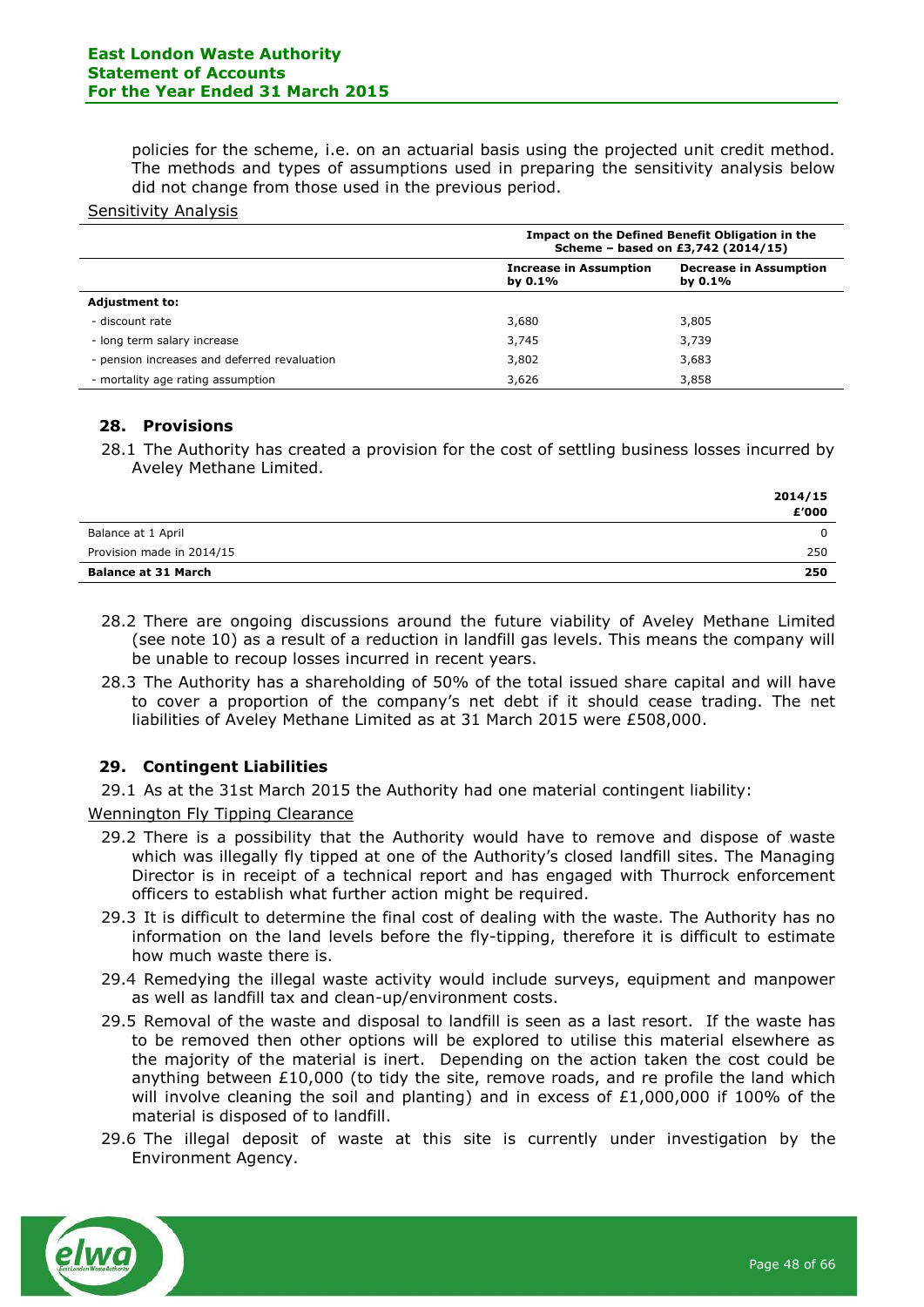# **30. Financial Instruments**

30.1 The following categories of financial instruments are carried in the Balance Sheet.

|                                              |           | Long-Term   |             | <b>Current</b> |  |
|----------------------------------------------|-----------|-------------|-------------|----------------|--|
|                                              | 31 March  | 31 March    | 31 March    | 31 March       |  |
|                                              | 2014      | 2015        | 2014        | 2015           |  |
|                                              | £000      | £000        | £000        | £000           |  |
| <b>Cash at Bank</b>                          |           |             |             |                |  |
| Loans and Receivables (note 12)              | 0         | $\mathbf 0$ | $-4,888$    | $-4,284$       |  |
| <b>Total Cash at Bank</b>                    | 0         | 0           | $-4,888$    | $-4,284$       |  |
| <b>Investments</b>                           |           |             |             |                |  |
| Loans and receivables                        | 0         | $\mathbf 0$ | 17,693      | 11,540         |  |
| <b>Total Investments</b>                     | 0         | 0           | 17,693      | 11,540         |  |
| <b>Debtors</b>                               |           |             |             |                |  |
| Loans and receivables                        | 0         | 0           | 2,230       | 2,468          |  |
| Total Debtors (note 11)                      | 0         | 0           | 2,230       | 2,468          |  |
| <b>Borrowings</b>                            |           |             |             |                |  |
| Financial liabilities at amortised cost      | $-1,250$  | $-1,250$    | $-26$       | $-26$          |  |
| <b>Total Borrowings</b>                      | $-1,250$  | $-1,250$    | $-26$       | $-26$          |  |
| PFI and finance lease liabilities            | $-87,920$ | -83,534     | 0           | $\Omega$       |  |
| Total other long term liabilities            | $-87,920$ | $-83,534$   | $\mathbf 0$ | $\Omega$       |  |
| <b>Creditors &amp; Provisions</b>            |           |             |             |                |  |
| Financial Liabilities at amortised cost      | 0         | $\mathbf 0$ | $-6,877$    | $-6,046$       |  |
| Total Creditors & Provisions (notes 13 & 28) | 0         | $\mathbf 0$ | $-6,877$    | $-6,046$       |  |

# Income, Expense, Gains and Losses

| 2013/14                                                                                     |                                                                             |                                                             |                                                             | 2014/15                                                                                             |               |                                                                          |                                                                       |                                                          |                                                                                           |               |
|---------------------------------------------------------------------------------------------|-----------------------------------------------------------------------------|-------------------------------------------------------------|-------------------------------------------------------------|-----------------------------------------------------------------------------------------------------|---------------|--------------------------------------------------------------------------|-----------------------------------------------------------------------|----------------------------------------------------------|-------------------------------------------------------------------------------------------|---------------|
|                                                                                             | measured<br>Financial Liabilities<br>Cost<br>amortised<br>$\vec{a}$<br>£000 | and<br>Loans<br>Assets:<br>Receivables<br>Financial<br>£000 | Available<br>Assets:<br>Financial<br>$s$ ale<br>for<br>£000 | and loss<br>at Fair<br>and Liabilities<br>profit<br>through<br>Assets<br>Value <sup>-</sup><br>£000 | Total<br>£000 | measured<br>Financial Liabilities<br>amortised Cost<br>$\vec{a}$<br>£000 | and<br>Loans<br>Assets:<br>ceivables<br>Financial<br><b>Q</b><br>£000 | Available<br>Assets:<br>Financial<br>sale<br>for<br>£000 | loss<br>at Fair<br>and<br>and Liabilities<br>profit<br>through<br>Assets<br>Value<br>£000 | Total<br>£000 |
| Interest expense (note 8)                                                                   | 5,496                                                                       | 0                                                           | 0                                                           | 0                                                                                                   | 5,496         | 5,244                                                                    | 0                                                                     | 0                                                        | 0                                                                                         | 5,244         |
| Contingent Rent                                                                             | 1,445                                                                       | 0                                                           | 0                                                           | 0                                                                                                   | 1,445         | 4,197                                                                    | 0                                                                     | 0                                                        | 0                                                                                         | 4,197         |
| Impairment losses/(gain) (note 8)                                                           | 0                                                                           | $-83$                                                       | 0                                                           | 0                                                                                                   | $-83$         | 0                                                                        | 0                                                                     | 0                                                        | 0                                                                                         | 0             |
| Pension Interest & expected<br>return on pension assets (note 8)                            | 38                                                                          | 0                                                           | 0                                                           | 0                                                                                                   | 38            | 50                                                                       | 0                                                                     | 0                                                        | 0                                                                                         | 50            |
| <b>Total expense in Surplus or</b><br><b>Deficit on the Provision of</b><br><b>Services</b> | 6,979                                                                       | -83                                                         | 0                                                           | 0                                                                                                   | 6,896         | 9,491                                                                    | 0                                                                     | 0                                                        | 0                                                                                         | 9,491         |
| Interest Income (note 8)                                                                    | 0                                                                           | $-113$                                                      | 0                                                           | 0                                                                                                   | $-113$        | 0                                                                        | $-109$                                                                | $\mathbf 0$                                              | 0                                                                                         | $-109$        |
| <b>Total income in Surplus or</b><br><b>Deficit on the Provision of</b><br><b>Services</b>  | $\mathbf 0$                                                                 | $-113$                                                      | $\mathbf 0$                                                 | 0                                                                                                   | $-113$        | $\mathbf o$                                                              | $-109$                                                                | 0                                                        | $\mathbf 0$                                                                               | $-109$        |
| Net loss / (gain) for the year                                                              | 6,979                                                                       | $-196$                                                      | 0                                                           | 0                                                                                                   | 6,783         | 9,491                                                                    | $-109$                                                                | 0                                                        | 0                                                                                         | 9,382         |

![](_page_48_Picture_6.jpeg)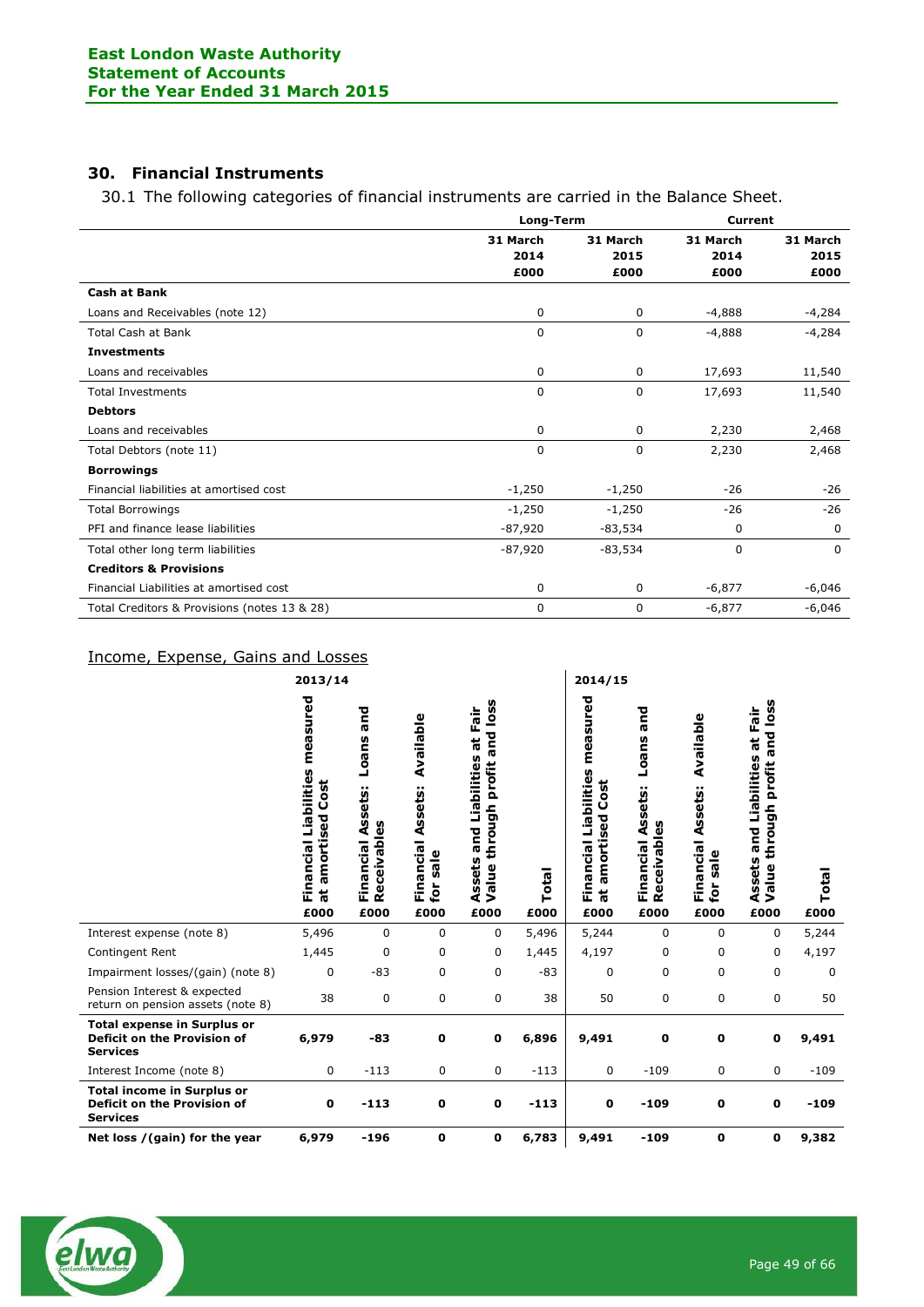#### Fair Values of Assets and Liabilities

- 30.2 Financial liabilities and financial assets represented by loans and receivables and longterm debtors and creditors are carried in the Balance Sheet at amortised cost. Their fair value can be assessed by calculating the present value of the cash flows that will take place over the remaining term of the instruments, making the following assumptions:
	- a) Estimated ranges of interest rates at 31 March 2015 are 0.19% to 2.21% for loans from the PWLB.
	- b) No early repayment or impairment is recognised.
	- c) Where an instrument will mature in the next 12 months, carrying amount is assumed to approximate to fair value.
- 30.3 The fair values calculated are as follows:

|                              |                            | 31 March 2014             |                            | 31 March 2015             |
|------------------------------|----------------------------|---------------------------|----------------------------|---------------------------|
|                              | Carrying<br>amount<br>£000 | <b>Fair Value</b><br>£000 | Carrying<br>amount<br>£000 | <b>Fair Value</b><br>£000 |
| <b>Financial Liabilities</b> |                            |                           |                            |                           |
| Long-term creditors          |                            |                           |                            |                           |
| PFI Liabilities              | 87,920                     | 87,920                    | 83,534                     | 83,534                    |
| Public Works Loan Board      | 1,250                      | 2,165                     | 1,250                      | 2,370                     |
| Short-term creditors         |                            |                           |                            |                           |
| Public Works Loan Board      | 26                         | 26                        | 26                         | 26                        |
| Creditors (note 14)          | 6,877                      | 6,877                     | 5,796                      | 5,796                     |
| Provisions                   | 0                          | $\Omega$                  | 250                        | 250                       |
| Cash at bank                 | 4,888                      | 4,888                     | 4,284                      | 4,284                     |
| <b>Loans and Receivables</b> |                            |                           |                            |                           |
| Short-term debtors           |                            |                           |                            |                           |
| Debtors (note 11)            | 2,230                      | 2,230                     | 2,468                      | 2,468                     |
| Cash at bank                 | $\mathbf 0$                | 0                         | 0                          | $\Omega$                  |
| Cash Investments             | 17,693                     | 17,693                    | 11,540                     | 11,540                    |
| Total Short -term debtors    | 19,923                     | 19,923                    | 14,008                     | 14,008                    |

30.4 The fair value of outstanding long term debts as at 31 March 2015 is £2.4 million. (31 March 2014 £2.2 million). This is higher than the book value due to changes in market factors since the original borrowing was made. The Authority has pledged no collateral in respect of repayment of any loan to another entity.

30.5 The carrying value of Financial Instruments reported on the Balance Sheet includes interest on loans and investments.

30.6 As at 31st March 2015 the Authority had not entered into any financial guarantees.

# **31. Nature and Extent of Risks arising from Financial Instruments**

# Overall Procedures for Managing Risk

- 31.1 The Authority's overall risk management programme focuses on the unpredictability of financial markets and seeks to minimise potential adverse effects on the resources available to fund its services. The procedures for risk management in relation to key financial instruments are set out through the legal framework detailed within the Local Government Act 2003 and associated regulations. These require the Authority to comply with the CIPFA Prudential Code, the CIPFA Treasury Management in the Public Services Code of Practice and Investment Guidance. Overall, the Authority is required to manage risk in the following ways:
	- a) By formally adopting the requirements of the Code of Practice.
	- b) By approving annually in advance Prudential Indicators for the following three years limiting:

![](_page_49_Picture_16.jpeg)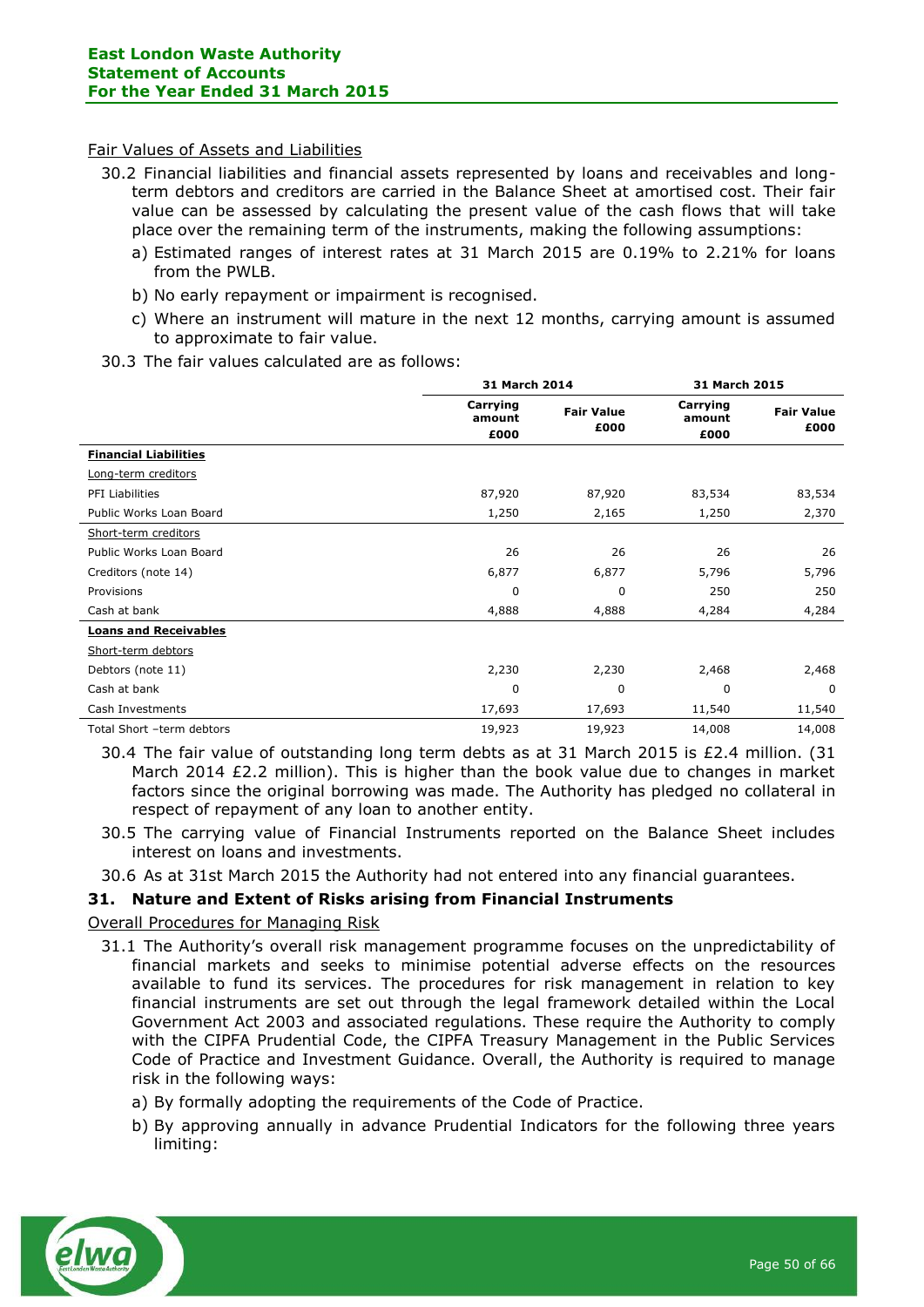- (1) The Authority's overall borrowing.
- (2) Maximum and minimum exposure to fixed and variable interest rates.
- (3) Maximum and minimum debt repayment profile.
- (4) Maximum annual exposure to investments maturing beyond a year.
- 31.2 In order to comply with the requirement that the Authority is required to set a balanced budget (Local Government Finance Act 1992) the above is required to be reported at the same time as the levy setting meeting. The annual Treasury Management Strategy outlines the detailed approach to managing risk in relation to financial instrument exposure. Actual performance is compared to the strategy and reported annually to Members.
- 31.3 In accordance with Standing Orders, the Section 151 Officer is responsible for all of the Authority's banking, borrowing and investment activities. Under the Authority's existing service level arrangements, the London Borough of Redbridge administers the treasury management function on behalf of ELWA. The policies and detailed guidance in the form of Treasury Management Practices (TMPs) are managed on a day to day basis by the London Borough of Redbridge. The TMPs are reviewed at regular intervals. ELWA receives reports and monitors the treasury management performance of the London Borough of Redbridge on a regular basis.
- 31.4 The Authority's activities expose it to a variety of financial risks:
	- a) Credit risk the possibility that other parties might fail to pay amounts due to the Authority.
	- b) Liquidity Risk the possibility that the Authority might not have funds available to meet its commitments to make payments.
	- c) Refinancing and Maturity Risk the possibility that the Authority might be required to renew a financial instrument on maturity at disadvantageous interest rates or terms.
	- d) Market risk the possibility that financial loss might arise for the Authority as a result of changes in such measures as interest rates and stock market movements.

Credit Risk

31.5 Credit risk arises from deposits with banks and financial institutions, as well as credit exposures to debtors.

#### Credit risk arising from deposits with Banks and Financial Institutions

- 31.6 Deposits are not made with banks and financial institutions unless they are rated independently and meet the Authority's credit criteria, which are restricted to the upper end of the independent credit rating criteria. In addition, investment values are set taking into account the institutions' credit rating and the duration of lending. The Authority has also set limits as to the maximum percentage of the investment portfolio that can be placed with any one class of institution and this is monitored on a daily basis. All transactions in relation to deposits were in line with the Authority's approved credit ratings.
- 31.7 The Annual Investment Strategy requires the Authority to maintain a counterparty list that follows the criteria set out in the Treasury Management Practices. Creditworthiness is assessed by the use of credit ratings provided by Fitch, Moody's and Standard & Poor's to assess an institution's long and short-term financial strength along with its individual and support ratings. Other information provided by Brokers, Advisers and financial and economic reports are also collated and assessed and then used to produce a matrix to monitor each individual institution against the Authority's criteria.
- 31.8 Any counterparty whose ratings fall to the extent that they no longer meet the credit criteria are immediately removed from the lending list. Only highly rated counterparties may be included on the lending list such as:
	- a) UK Part Nationalised Banks.

![](_page_50_Picture_19.jpeg)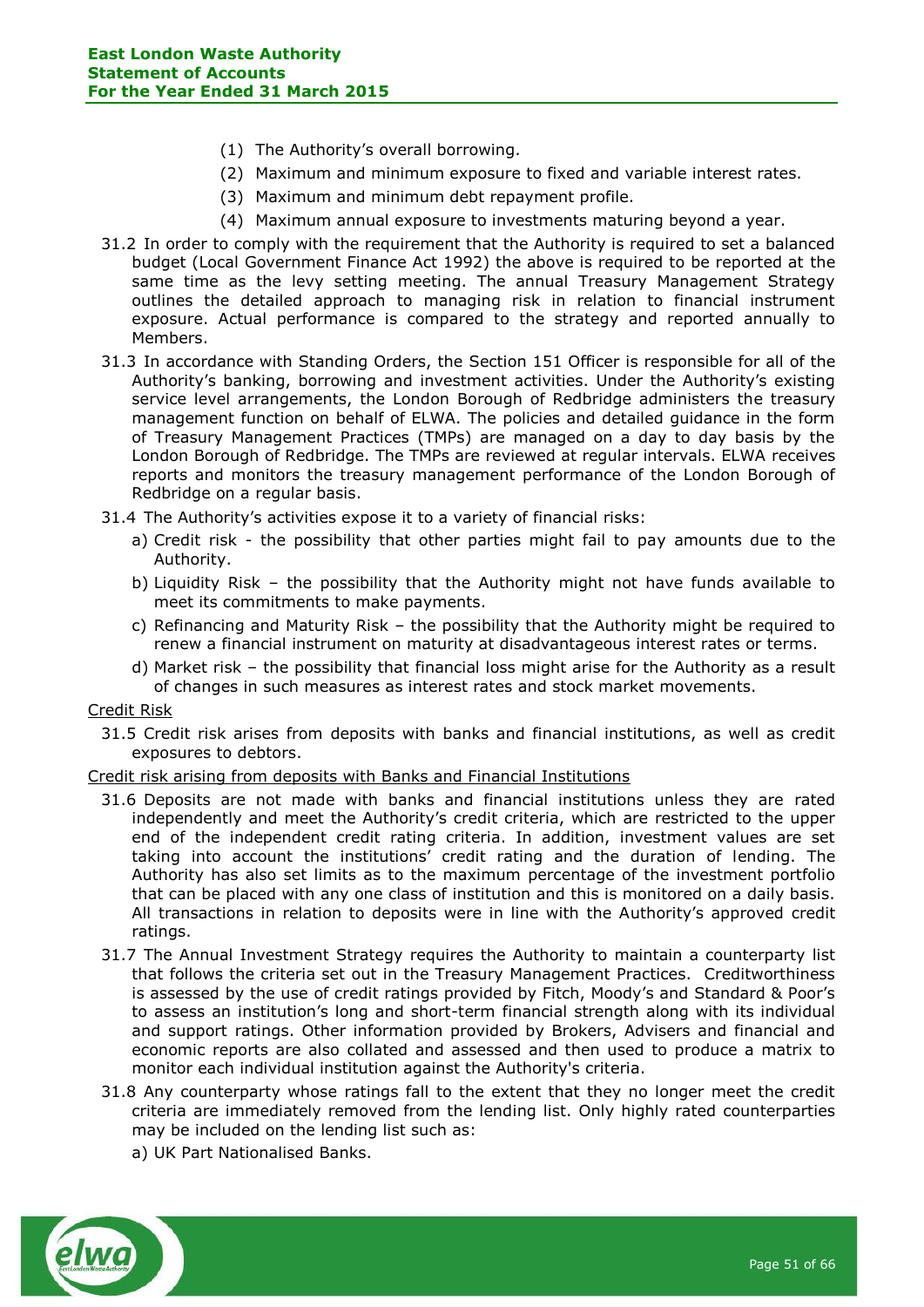- b) Building Societies with assets in excess of £3 billion.
- c) AAA rated Money Market Funds.
- d) The UK Government (Debt Management Office and Gilts).
- e) Other Local Authorities.
- f) Enhanced Cash Funds.
- g) Non UK Government and Supranational Institutions.
- 31.9 The Authority's maximum exposure to credit risk in relation to its investments in banks and building societies of  $£11.540$  million cannot be assessed generally as the risk of any institution failing to make interest payments or repay the principal sum will be specific to each individual institution. A risk of irrecoverability applies to all of the Authority's deposits; there was no evidence at the 31 March 2015 that this was likely to crystallise.
- 31.10 In addition, the diversification of investments also provides additional security. The maximum percentages of the investment portfolio, which may be invested in each class of assets, are detailed below:

| <b>Asset Class Percentages</b>                                           |                                                                                                    |                                                                  |  |  |
|--------------------------------------------------------------------------|----------------------------------------------------------------------------------------------------|------------------------------------------------------------------|--|--|
| <b>Type of Asset</b>                                                     | % Of Total Investment as set<br>by 2014/15 Treasury<br><b>Management Strategy</b><br>$\frac{0}{0}$ | % Of Total<br>Investment as at<br>31 March 2015<br>$\frac{0}{0}$ |  |  |
| UK Government                                                            | 100                                                                                                | 0                                                                |  |  |
| Local Authorities                                                        | 100                                                                                                | $\Omega$                                                         |  |  |
| UK Banks- Specified                                                      | 100                                                                                                | 44                                                               |  |  |
| Money Market Funds                                                       | 75                                                                                                 | 56                                                               |  |  |
| <b>Building Societies - Specified</b>                                    | 50                                                                                                 | 0                                                                |  |  |
| <b>Total Unspecified Investments</b>                                     | 50                                                                                                 | 0                                                                |  |  |
| Non UK Banks - Specified (subject<br>to group limit)                     | 35                                                                                                 | $\Omega$                                                         |  |  |
| Non UK Government and<br>Supranational Bonds (subject to<br>group limit) | 35                                                                                                 | 0                                                                |  |  |
| <b>Total Group Non UK Investments</b>                                    | 35                                                                                                 | $\Omega$                                                         |  |  |
| Corporate Bonds                                                          | 15                                                                                                 | 0                                                                |  |  |

31.11 The asset class percentages are well within the Upper limits prescribed in the Authority's Treasury Management Strategy for 2014/15.

- 31.12 The boundary is set at  $£1$  million for long-term investments as specified in the Authority's Treasury Management Strategy. The Authority currently has no investments for longer than one year.
- 31.13 No breaches of the Authority's counter-party criteria occurred during the reporting period and the Authority does not expect any losses from non-performance by any of its counterparties in relation to deposits.

![](_page_51_Picture_13.jpeg)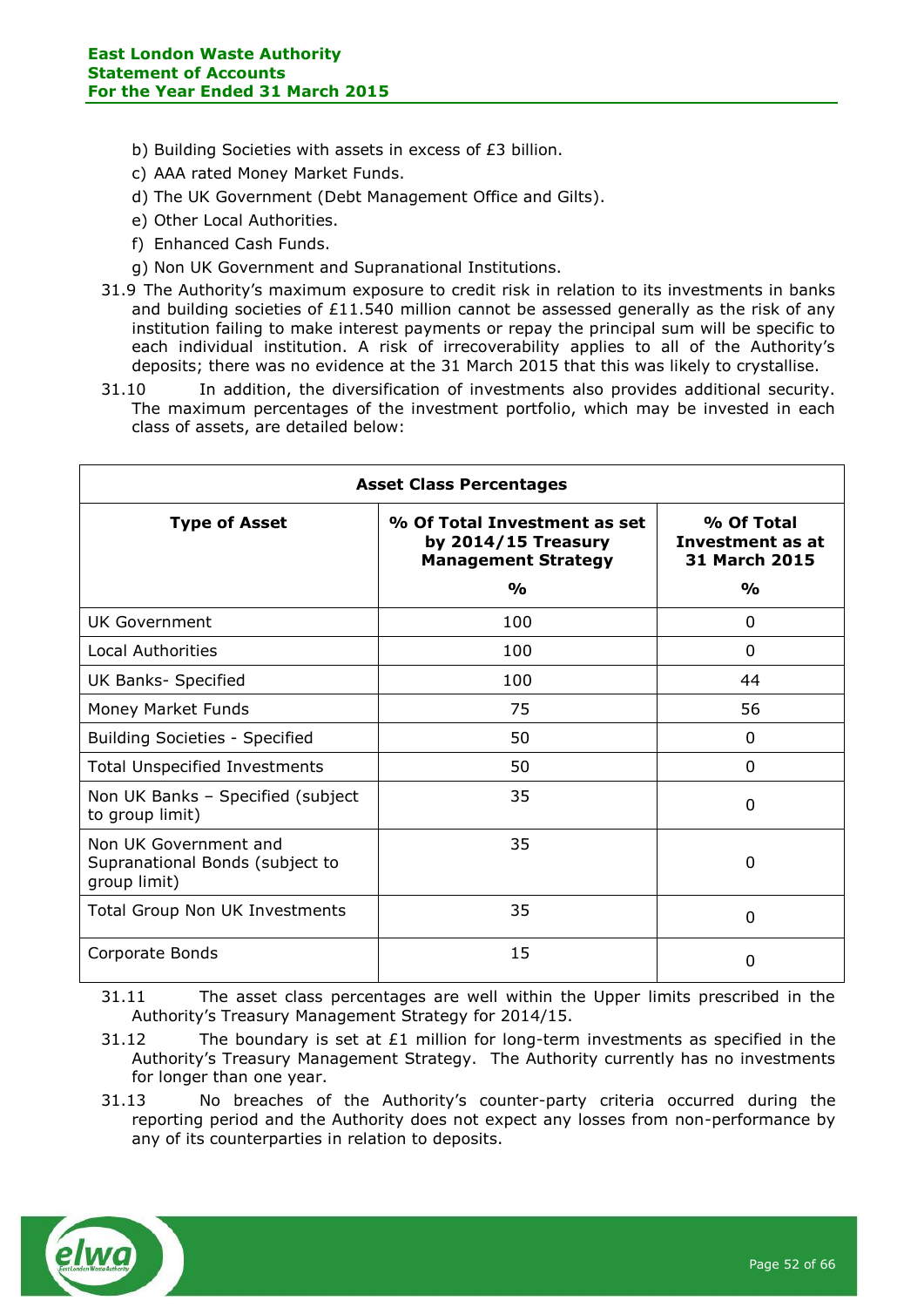#### Credit risk arising from Authority's exposure from other debtors

- 31.14 There has been no provision for bad debtors as 31 March 2015 (£nil provision 31 March 2014), as all outstanding debtors are expected to pay.
- 31.15 No credit limits were exceeded during the reporting period and the Authority does not expect any losses from non-performance by any of its counterparties in relation to deposits.
- 31.16 Invoiced payments for services are either required in advance or due at the time the service is provided. As at 31 March 2015, approximately £275,000 (£1,000 as at 31 March 2014) is due to the Authority from its trade debtors, who are mainly other Local Authorities, the total being past its due date. The past due but not impaired amount can be analysed by age as follows:

| <b>Invoiced Payments for Services</b> | 31 March 2014<br>£000 | 31 March 2015<br>£000 |
|---------------------------------------|-----------------------|-----------------------|
| Three months or less                  |                       | 275                   |
| Four to six months                    | 0                     | $\Omega$              |
| Seven months to one year              |                       | $\Omega$              |
| One year and over                     |                       | $\Omega$              |
|                                       |                       | 275                   |

# Liquidity Risk

- 31.17 The Authority manages its liquidity position through the risk management procedures above (the setting and approval of prudential indicators and the approval of the treasury and investment strategy reports), as well as through a comprehensive cash flow management system, as required by the Code of Practice. This seeks to ensure that cash is available when it is needed.
- 31.18 The Authority has ready access to the Public Works Loans Board (PWLB). The PWLB provides access to longer- term funds and acts as lender of last resort to authorities. Therefore there is no significant risk that it will be unable to raise finance to meet its commitments under financial instruments. As at 31 March 2015, all of the Authority's outstanding loans were with PWLB.
- 31.19 Through the Local Government Finance Act 1992, the Authority is required to provide a balanced budget, which ensures sufficient monies are raised to cover annual expenditure. There is no significant risk that the Authority will be unable to raise finance to meet its commitments.
- 31.20 The Authority manages its day-to-day liquidity position through:
	- a) The setting of Prudential Indicators, associated strategies and practices;
		- b) The cash flow management procedures;
		- c) The use of deposits and call funds.

# Refinancing and Maturity Risk

- 31.21 The Authority's approved Treasury and Investment strategies are set to avoid the risk of refinancing on unfavourable terms. London Borough of Redbridge's Treasury team, on behalf of ELWA, address the operational risks within approved parameters. These include:
	- a) Monitoring the maturity profile of financial liabilities and amending the profile through either new borrowing or rescheduling existing debt.
	- b) Monitoring the maturity of investments to ensure that there is sufficient liquidity available for the Authority's day-to-day cash flow needs, and the spread of long term investments provides stability of maturities and returns in relation to long term cash flow needs.
	- c) On a short-term basis internal balances are available to finance should market interest rates be unfavourable at the time of refinancing.

![](_page_52_Picture_19.jpeg)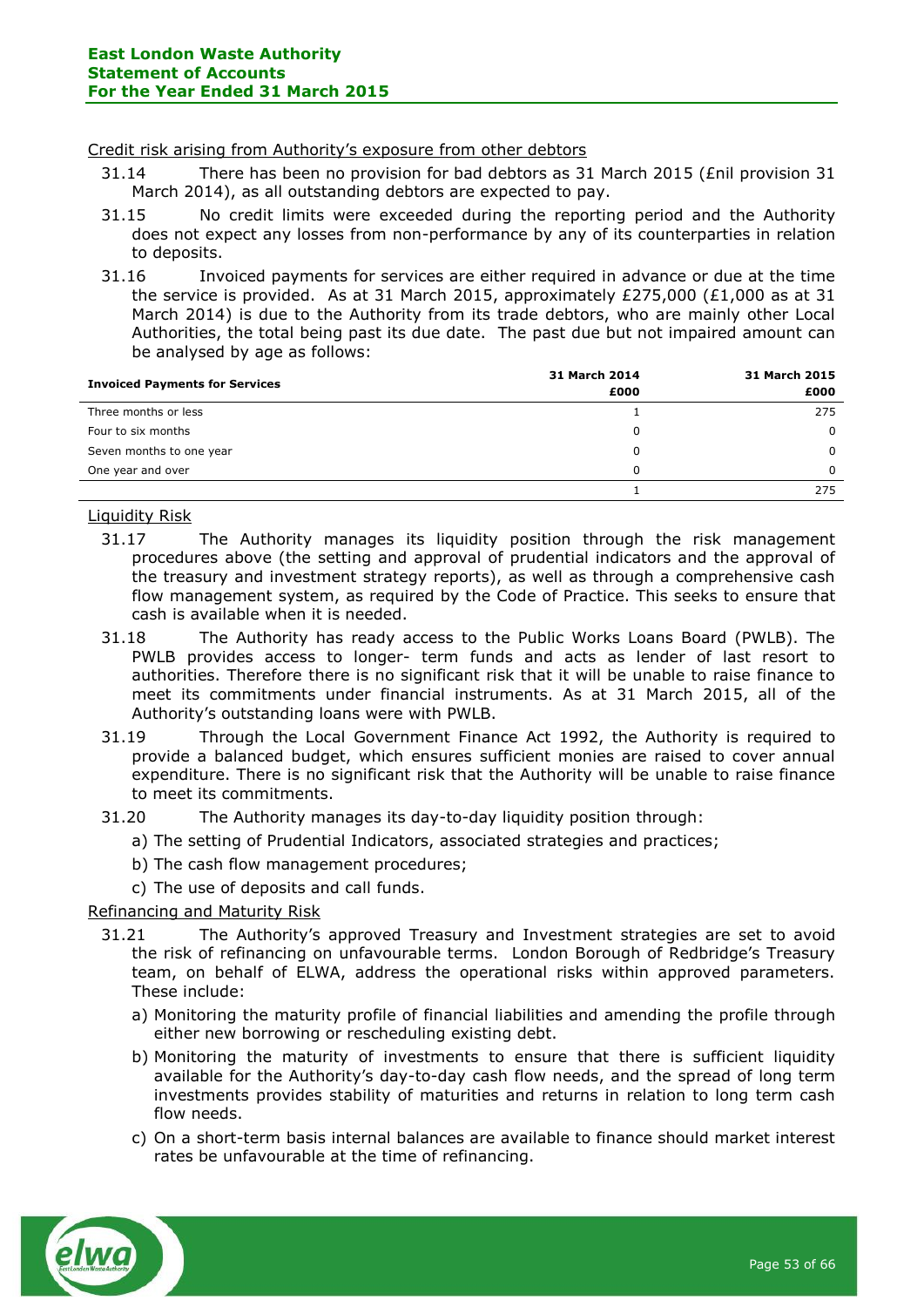| <b>Renewal Period</b>      | <b>Market Loans</b><br>Outstanding as at<br><b>31st March 2015</b><br>£000's | Limit of<br>projected Fixed<br>rate Borrowing<br>for each period<br>$\frac{0}{0}$ | % of Total<br><b>Borrowing</b><br><b>31st March 2015</b><br>% | % of Total<br><b>Borrowing</b><br><b>31st March 2014</b><br>$\frac{1}{2}$ |
|----------------------------|------------------------------------------------------------------------------|-----------------------------------------------------------------------------------|---------------------------------------------------------------|---------------------------------------------------------------------------|
| Less than one Year         | 26                                                                           | 35                                                                                | $\overline{2}$                                                | 2                                                                         |
| Between one and two years  | 0                                                                            | 45                                                                                | 0                                                             | $\Omega$                                                                  |
| Between two and five years | 0                                                                            | 60                                                                                | 0                                                             | $\Omega$                                                                  |
| Between five and ten years | 450                                                                          | 80                                                                                | 35                                                            | 35                                                                        |
| More than 10 Years         | 800                                                                          | 100                                                                               | 63                                                            | 63                                                                        |
| Total                      | 1,276                                                                        |                                                                                   | 100                                                           | 100                                                                       |

#### 31.22 The maturity analysis for borrowing is as follows:

31.23 All trade and other payables are due to be paid in less than one year.

#### Market Risk

- 31.24 The Authority is exposed to significant risk in terms of its exposure to interest rate movements on its borrowings and investments. Movements in interest rates have a complex impact on the Authority. For instance, a rise in interest rates would have the following effects:
	- a) Borrowings at fixed rates the fair value of the liabilities will fall.
	- b) Investments at fixed rates the fair value of the assets will fall.
	- c) Borrowing at variable rates the interest expense charged to the Surplus and Deficit on the provision of services will rise.
	- d) Investments at variable rates the interest income credited to the Surplus and Deficit on the Provision of Services will rise.
- 31.25 Borrowings are not carried at fair value, so nominal gains and losses on fixed rate borrowings would not impact on the Surplus and Deficit on the Provision of Services or Other Comprehensive Income and Expenditure. However, changes in interest payable and receivables on variable rate borrowings and investments will be posted to the Surplus or Deficit on the Provision of Services and affect the Revenue Reserve Balance.
- 31.26 The Authority has the following strategies to manage interest rate risk:
	- a) Setting a maximum for Authority's borrowings at variable rates. For 2014/15 all the Authority's borrowings were at fixed rates.
	- b) Prudent borrowing and repayments arrangements, by limiting the net annual repayment of debt to the outstanding debt.
- 31.27 The Authority, through the London Borough of Redbridge Treasury Management team, has an active strategy for assessing interest rate exposure that feeds into the setting of the annual budget and which is used to monitor performance throughout the year. This allows any adverse changes to be responded to and accommodated quickly.
- 31.28 According to this assessment strategy, at 31 March 2015, if discount rates had been 1% higher with all other variables held constant, the financial effect would be:

| Decrease in fair value of fixed rate borrowings liabilities - No impact on Other Comprehensive<br>Income and Expenditure | Decrease in fair value of long term fixed rate investments assets - No impact on Other<br>Comprehensive Income and Expenditure |     |
|--------------------------------------------------------------------------------------------------------------------------|--------------------------------------------------------------------------------------------------------------------------------|-----|
|                                                                                                                          |                                                                                                                                | 190 |

- 31.29 As at 31 March 2015 the Authority holds no variable interest rate investments or borrowings as they are all fixed rates. Therefore there is no predicted impact for this on the Comprehensive Income and Expenditure Statement.
- 31.30 The impact of a 1% fall in discount rates would be as above but with the movements being reversed. These assumptions are based on the same methodology as used in the Note 30 – Fair Values of Assets and Liabilities.

![](_page_53_Picture_19.jpeg)

**£000**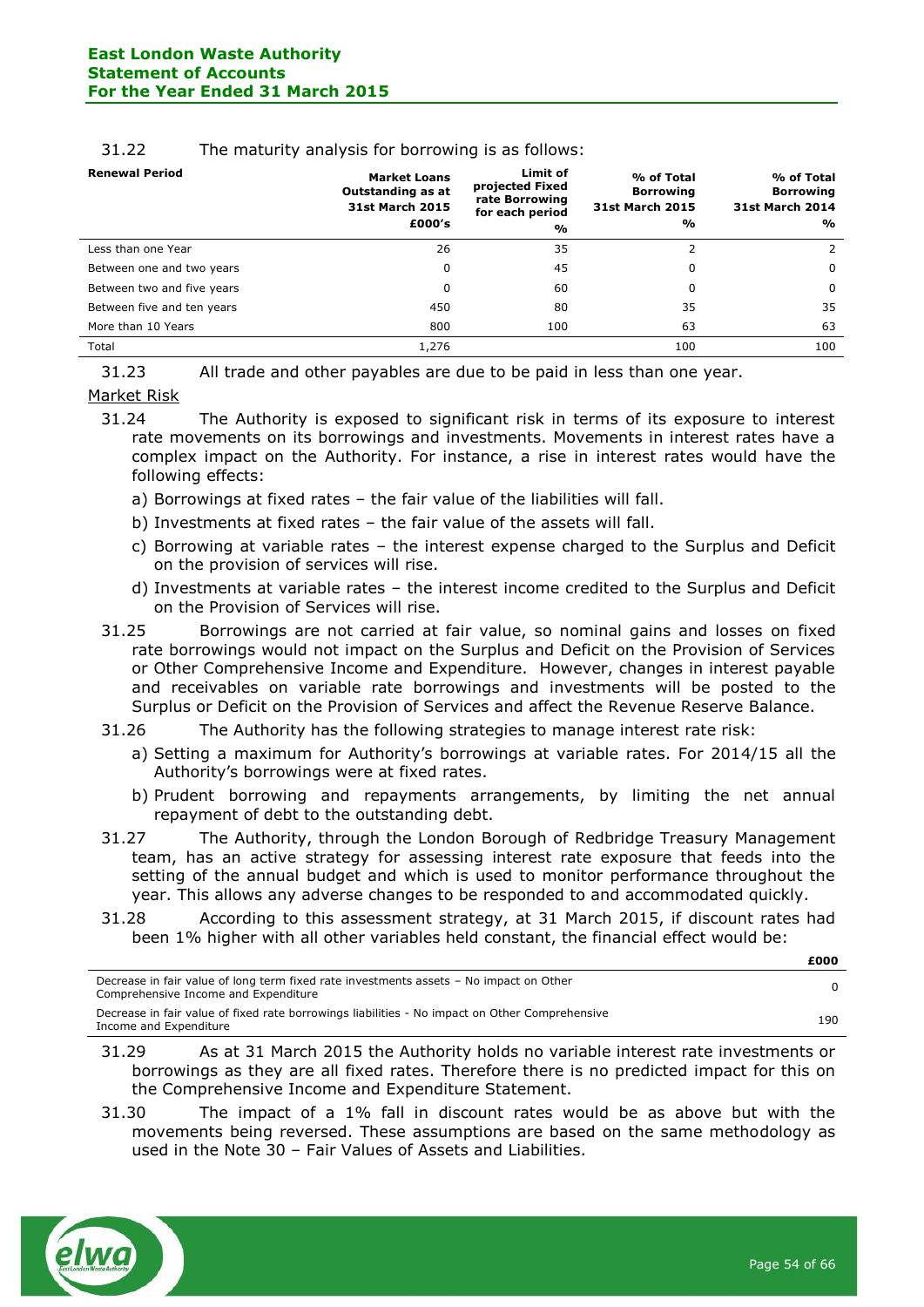# <span id="page-54-0"></span>**ANNUAL GOVERNANCE STATEMENT**

# **1. Introduction**

1.1 Each year the Authority is required by regulation to produce a statement that details the framework for making decisions and controlling the resources of the Authority. The statement covers both the Authority's governance arrangements as well as internal control issues. This statement should enable stakeholders to have assurance that decisions are properly made and public money is being properly spent on citizens' behalf. The statement below complies with the Accounts and Audit Regulations 2011 as amended.

# **2. Scope of responsibility**

- 2.1 The East London Waste Authority (ELWA) is responsible for ensuring that its business is conducted in accordance with the law and proper standards, and that public money is safeguarded, properly accounted for, and used economically, efficiently and effectively. ELWA also has a duty under the Local Government Act 1999 to make arrangements to secure continuous improvement in the way in which its functions are exercised, having regard to a combination of economy, efficiency and effectiveness.
- 2.2 In discharging these obligations, the Authority is responsible for putting in place proper arrangements for the governance of its affairs, and facilitating the effective exercise of its functions, which includes arrangements for the management of risk.

# **3. The purpose of the Governance Framework**

- 3.1 The Governance Framework comprises of the systems and processes, culture and values, by which the Authority is directed and controlled and its activities through which it accounts to and engages with the community. It enables the Authority to monitor the achievement of its strategic objectives and to consider whether those objectives have led to the delivery of appropriate, cost-effective services.
- 3.2 The system of internal control is a significant part of the governance framework and is designed to manage risk to a reasonable level. It cannot eliminate all risk of failure to achieve policies, aims and objectives and can therefore only provide reasonable and not absolute assurance of effectiveness. The system of internal control is based on an ongoing process designed to identify and prioritise the risks to the achievement of the Authority's policies, aims and objectives, to evaluate the likelihood of those risks being realised and the impact should they be realised, and to manage them efficiently, effectively and economically.
- 3.3 The Authority's governance framework is established through its systems, processes, cultures and values. Its systems and controls are regularly reviewed to reflect changing needs. The local Code has been incorporated into the constitution as a single point of reference for the Authority's framework for its Governance arrangements.

# **4. Vision and Purpose**

- 4.1 ELWA has the vision "To provide an effective and efficient waste management service that is environmentally acceptable and delivers services that local people value". This vision is supported by objectives and joint targets. The vision was adopted in consultation with stakeholders.
- 4.2 The Integrated Waste Management Strategy (IWMS) sets out the Authority's strategic direction. It shows the integrated planning process that links the Strategy, Vision, Aims and Priorities. It also outlines the actions to be taken to deliver on the strategic priorities. This is reviewed annually to identify new key actions to be considered in the service planning process a range of performance indicators assists in the monitoring of activity.
- 4.3 The Integrated Waste Management Strategy underpins the annual service delivery plans that are agreed by ELWA and the Contractor. These are required under the IWMS

![](_page_54_Picture_15.jpeg)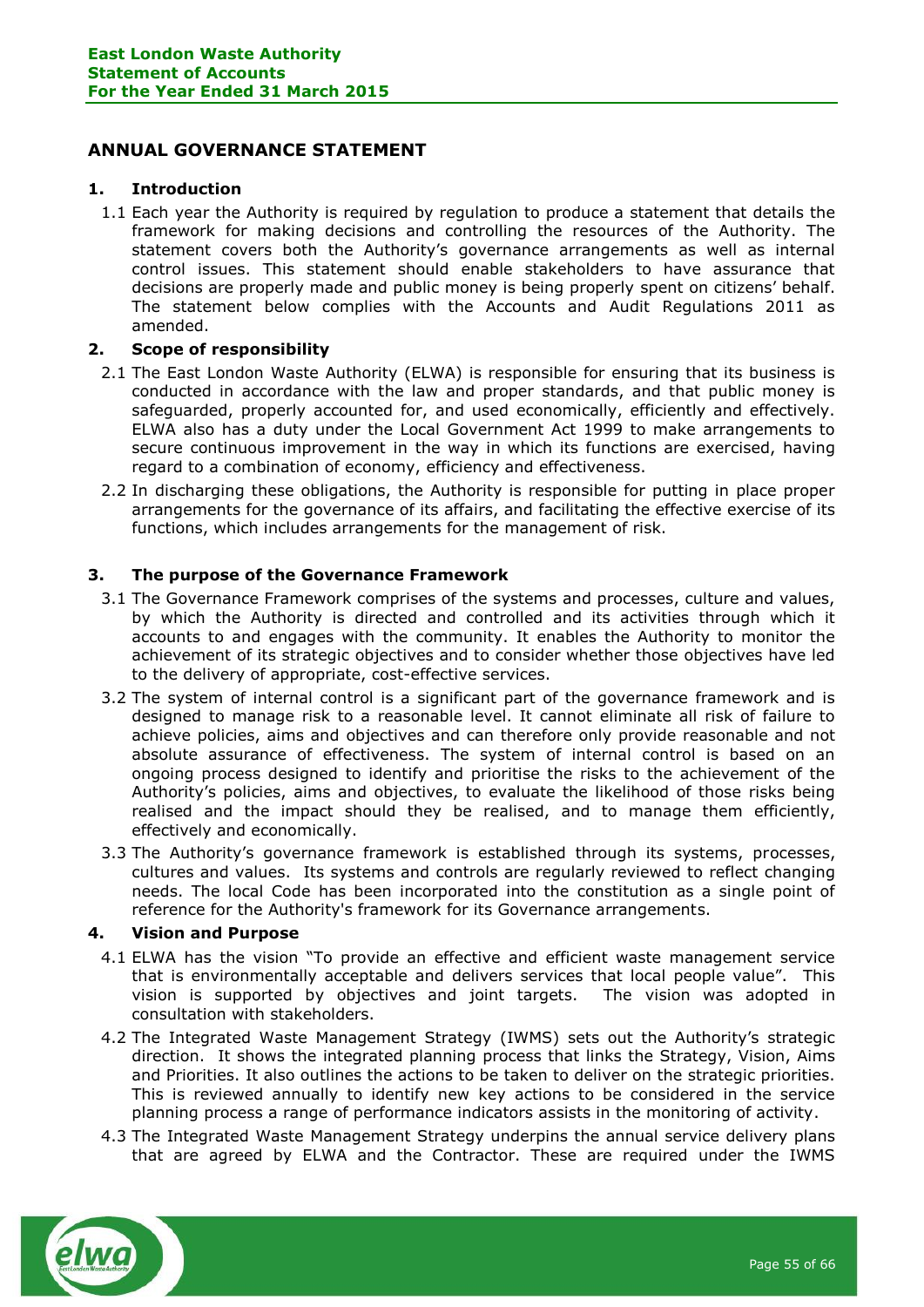Contract, which was established in 2002, at the commencement of the 25 year waste contract. These requirements are:

- a) The Overall Service Delivery Plan (OSDP) of ELWA Limited is a Plan that covers the 25 years of the Contract. This is a schedule to the Contract and is essentially the operational and technical proposal by Shanks Waste Management (SWM) to meet ELWA's requirements.
- b) The 3 or 5 Year Service Delivery Plan (SDP) follows a similar format to the OSDP but provides a greater level of detail. The first 5 Year SDP is also a schedule to the Contract.
- c) The Annual Budget and Service Delivery Plan (ABSDP) follow a similar format to the other SDPs but provide a greater level of detail, particularly in respect of financial matters. The first ABSDP, relating to the period up until 31st March 2003, was finalised and incorporated as a schedule to the Contract. The ABSDP is considered prior to the commencement of the relevant financial year to which it relates. This ensures that the levy report in February can fully reflect the likely expenditure commitments arising from the Contract.
- 4.4 The Authority can apply various penalties under its IWMS contract if these Plans, once approved, are not adhered to and met. In extreme circumstances, the Authority could terminate the Contract.
- 4.5 It is recognised that the Authority cannot achieve its vision alone. It needs to work in partnership with its four Constituent Councils, other agencies and the community to make this happen. An example of this partnership working includes the work undertaken with all partners for the improvement in the collection and sorting of dry recyclables.

# **5. Performance Management and Reporting**

- 5.1 The performance management framework demonstrates how effective the actions being taken are and assists in monitoring progress in the way in which the Authority's strategies are translated into action plans. It also helps to identify if any risks are materialising when indicators do not show the level of progression anticipated.
- 5.2 The performance management framework is therefore instrumental in identifying and mapping continuous improvement of services across the Authority.
- 5.3 The fundamentals of contractual performance management are embedded in the way the Authority operates. There is:
	- a) A corporately defined process that ensures that Plans are linked to strategic aims and that performance statements and other published information are accurate and reliable;
	- b) Mechanisms whereby performance is reported to Members and Officers in Authority meetings, Management Board, Operational Management Team and Contract Monitoring Group. Such performance reporting includes not only regular financial monitoring and contract monitoring but also on progress on the contract review and achievement of efficiencies.
- 5.4 A performance management system is now in place for all Authority Officers. This ensures each member of staff has clear and measurable objectives that are ultimately aligned to the strategic objectives of the Authority.

# **6. Authority Constitution**

- 6.1 This sets out the roles and responsibilities of Members and Officers. It provides details about how decisions are made and who can make them. It also contains the rules for managing our finances and resources effectively.
- 6.2 Emerging changes to our governance structure, including the constitution, are presented at Authority meetings for approval. A copy of the constitution is on the Authority's website. This includes a clear reference to the scheme of delegation, which outlines who

![](_page_55_Picture_17.jpeg)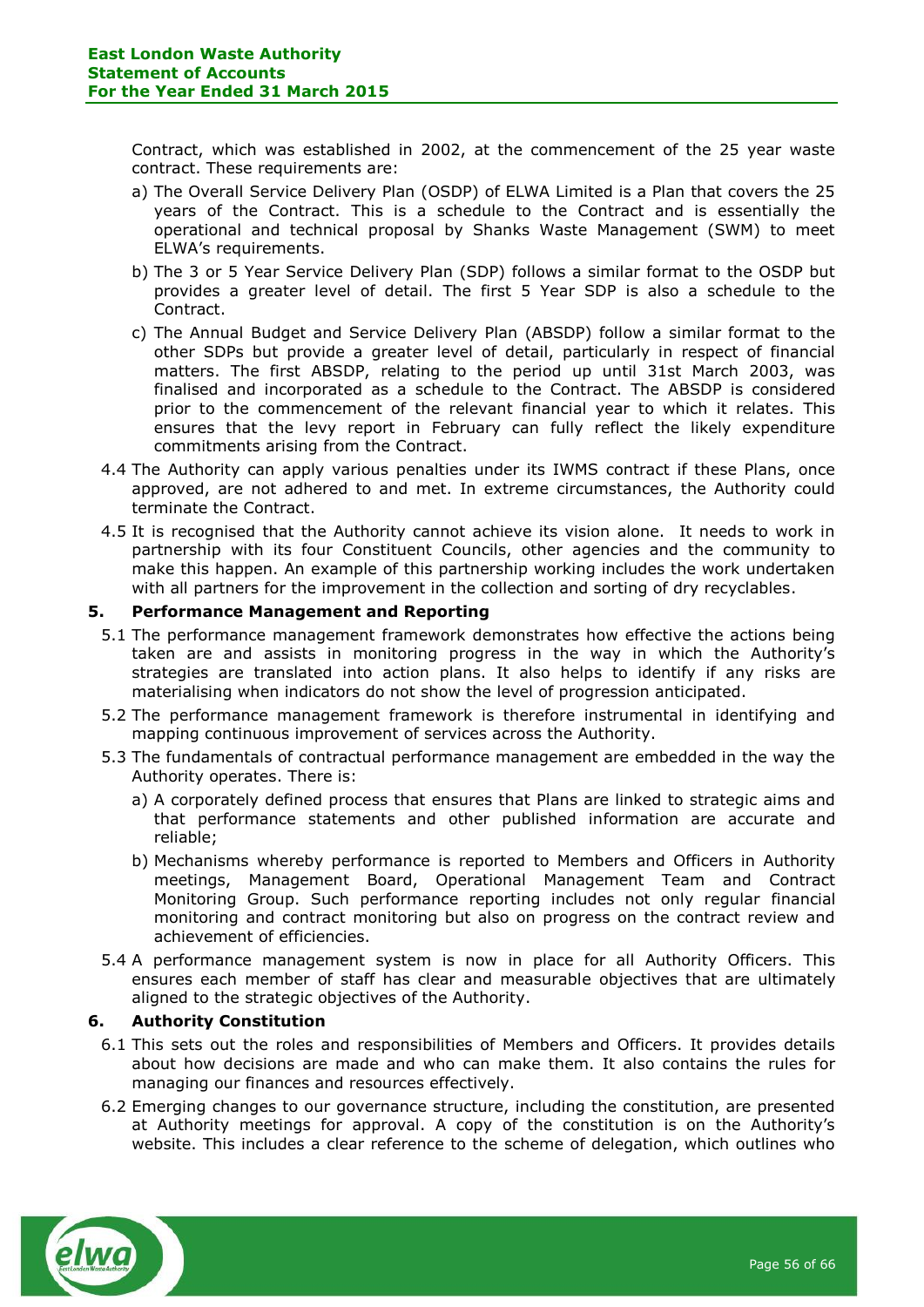is authorised to make particular decisions in particular areas. In addition, clear rules regarding contractual and tendering matters and land acquisition and disposals are outlined within the Constitution. Alongside these are financial regulations relating to income and expenditure and financial authority limits.

# **7. Codes of Conduct**

7.1 Part E of the ELWA Constitution deals with the Codes of Conduct for Members and Employees. Each of ELWA's four Constituent Councils has adopted the mandatory provisions of the Model Code. ELWA is not required to adopt a Code of Conduct for its Members. However, the Members are bound by their respective Council Codes when they act in their official capacity for ELWA.

# **8. Risk Management**

- 8.1 The Authority has embedded risk management processes throughout its structure. The Corporate Risk Register is agreed and reviewed by the ELWA Management Board and Authority Members on a regular basis.
- 8.2 Financial and operational risks are embedded within individual reports that are presented at Authority meetings.
- 8.3 Risk identification and management processes are also in place for projects, partnerships and contracts.

# **9. Compliance with policies, laws and regulations**

- 9.1 The Constitution sets out the legal framework for making decisions and publishing them.
- 9.2 The Authority has the following statutory officers; Head of Paid Service Managing Director, Section 151 officer (Local Government Act 1972), and Monitoring Officer – Legal Adviser each of whom has the power to refer matters to the full Authority if a breach of regulation is possible. These officers form part of the Management Board. None of these officers have been required to use their powers during the year.
- 9.3 The statutory officers also provide professional advice on all key decision-making reports to ensure legal, financial, risk management, procedure and equality implications are addressed.

# **10. Counter Fraud including Whistle-blowing**

- 10.1 The Authority has an agreed Anti-Fraud & Corruption Strategy and Whistleblowing procedure embedded in the Constitution. Two key components that support the Strategy are:
	- a) Whistle blowing arrangements that are available to the general public, employees, contractors. Our Constituent Councils have their own whistleblowing procedures.
	- b) Delivering a programme of anti-fraud training and guidance, including a Fraud Response Plan to instil a culture and awareness that fraud will not be tolerated.
- 10.2 The current website for the Authority went live in 2012 and it continues to be developed and maintained. The website is used to engage directly with the community on waste disposal and reduction matter.

# **11. Complaints process**

- 11.1 The Authority has a recognised complaints process, and aims to comply and conform to the complaints procedures operating in each of the four Constituent Councils.
- 11.2 Members also receive enquiries and complaints via their surgeries, walkabouts or by correspondence. ELWA Officers support Members in addressing these queries to ensure that the public receive an appropriate answer.
- 11.3 Members of the public may also complain to the Local Government Ombudsman. The Authority has had no previous history of any such complaints.

![](_page_56_Picture_21.jpeg)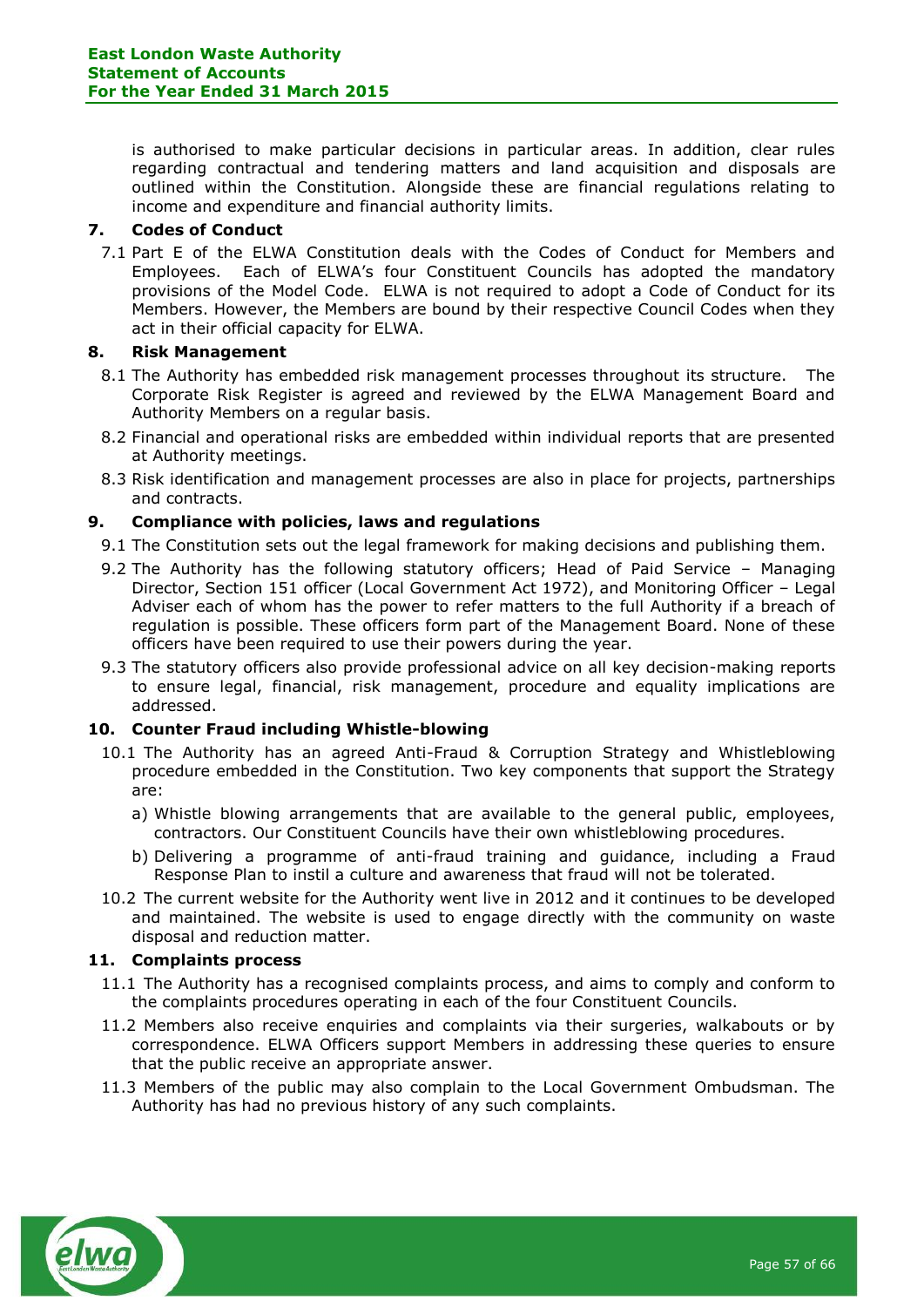11.4 Complaints are analysed and assessed so that the organisation can identify trends and issues and if necessary, put in place changes and improvements to prevent complaints reoccurring.

# **12. Training and development**

- 12.1 Members receive a briefing to keep them up to date with changes and to supplement their training needs via their Constituent Councils. This is supplemented by formal and informal information about ELWA through briefings, workshops and conferences.
- 12.2 Training and development of staff continues via professional associations, committee reports, conferences, seminars, courses run by Constituent Councils, on-line tuition and bespoke courses and liaison with the appropriate central government department. These are related to the demands of new legislation and operational practices.

# **13. Communication and engagement**

- 13.1 The Authority has a responsibility to communicate how to access basic services and information. The Authority's primary communication methods are comprehensive reporting, its website, leaflets and briefings for Constituent Councils. In addition, the Authority and the Constituent Councils have combined with the contractor to implement a Communications Strategy to drive through improvements in waste management performance.
- 13.2 User satisfaction surveys provide services with feedback on Authority performance, used to shape service delivery and policy.

# **14. Partnerships**

- 14.1 The most significant partnerships for the Authority are with its four Constituent Councils and through the IWMS Contract with Shanks Waste Management and John Laing Investments Limited that make up ELWA Limited.
- 14.2 There are sound governance arrangements in place for partnerships. They are implemented via regular formal meetings with Shanks Waste Management including those at ELWA Limited and regular formal meetings with the Councils including those at the ELWA Management Board, Operational Management Team and Contract Monitoring group.

# **15. Review of effectiveness**

- 15.1 ELWA has responsibility for conducting, at least annually, a review of the effectiveness of its governance framework including the system of internal control. The Managing Director has the responsibility for the maintenance and development of the internal control environment. The framework for this is in the Constitution and support is provided by the regular review process carried out by internal audit, external audit and other review agencies.
- 15.2 The 5 yearly and annual processes, conducted within a formal framework provided by the Integrated Waste Management Strategy and Contract, enforce a disciplined review of objectives and effectiveness.

# **16. Role of the Finance Director**

16.1 The Chief Financial Officer (CFO) is the organisation's senior executive who is charged with leading and directing financial strategy and administration, occupying a pivotal role, both for external stakeholders and within the Management Board. At ELWA, this role is held by the Interim Finance Director, with the statutory requirements of the Local Government Act 1972 met by the section 151 Officer. The Authority fully complies with the requirements and principles as set out in the CIPFA Statement on the Role of the Chief Financial Officer.

# **17. Internal Audit**

17.1 Internal Audit and External Audit operate a joint working arrangement to maximise the effectiveness of the audit scrutiny of the Authority. An effective Internal Audit function is

![](_page_57_Picture_18.jpeg)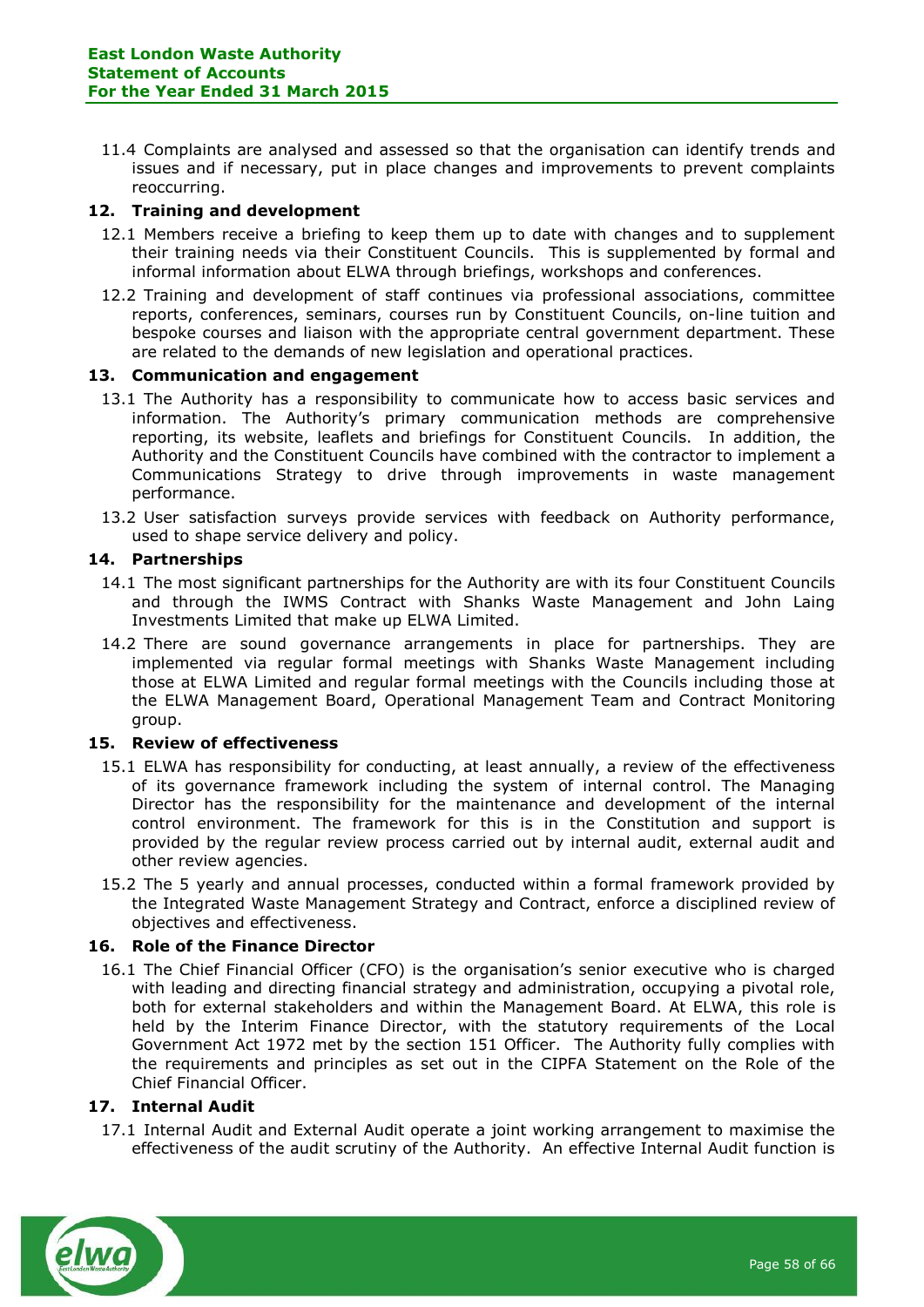a core part of the Authority's arrangements to ensure the proper conduct of its financial affairs. Internal Audit priorities are risk based and agreed with the Section 151 Officer, following consultation with the Management Board and External Audit as part of the annual planning process.

17.2 The Chief Auditor for the London Borough of Redbridge is authorised to complete a programme of audit reviews within the Authority. To assist in the accomplishment of this programme, the Financial Regulations of the Authority give authority for Internal Auditors to have full, free and unrestricted access to all Authority assets, records, documents, correspondence and personnel for the purposes of that audit. Recommendations arising from the work of both internal and external auditors are discussed and agreed with management, including acceptable timescales for their implementation. The Chief Auditor for the London Borough of Redbridge reports on the outcomes of the annual programme of audit work to Members and management.

# **18. External Audit**

18.1 The Authority's external Auditor, PricewaterhouseCoopers LLP (PwC), has an annual audit plan in place that is risk based and focuses on undertaking areas of work that enables them to fulfil their duties in providing an opinion on the Authority's financial statements and whether or not we have sound arrangements in place to deliver value for money. This value for money conclusion is based on two criteria: that the organisation has proper arrangements in place for securing financial resilience and that the organisation has proper arrangements for challenging how it secures economy, efficiency and effectiveness.

# **19. Governance and internal control issues requiring improvement and outcome of 2014/15 action plan**

19.1 There were four key actions arising from the 2014/15 action plan and these are detailed below.

# Contract Management / Contract Monitoring

- 19.2 The actions were an on-going review of contract monitoring procedures, further assessment of the revised parameters of the joint monitoring regime (ELWA /Constituent Councils) and the possible introduction of Automatic Number Plate Recognition (ANPR) system, assessment of its effectiveness.
- 19.3 Work has been undertaken on Inspection reports in line with the service level agreement.
- 19.4 The ANPR system is due to be installed and is expected to be fully operational early in 2015/16.

# Business Continuity Planning

- 19.5 The action was to test the Authority's Business Continuity Plan and review whether actions and controls effectively enable ELWA to continue functioning in the event of a significant risk or incident occurring.
- 19.6 In connection with the fire at Frog Island the plan proved to be effective.

# Contract renegotiation

- 19.7 The action was to review the impact of contract renegotiation savings already achieved e.g. ending of Railhead.
- 19.8 ELWA's 2014/15 budget included a savings target of £500,000 for efficiency savings/contract renegotiation. These were achieved in 2014/15. A significant part of this related to the review of communication arrangements.

# Staffing Structure

19.9 The action was for a review of the new staffing arrangements in place since September 2013 including the impact of the reduced staffing resource.

![](_page_58_Picture_19.jpeg)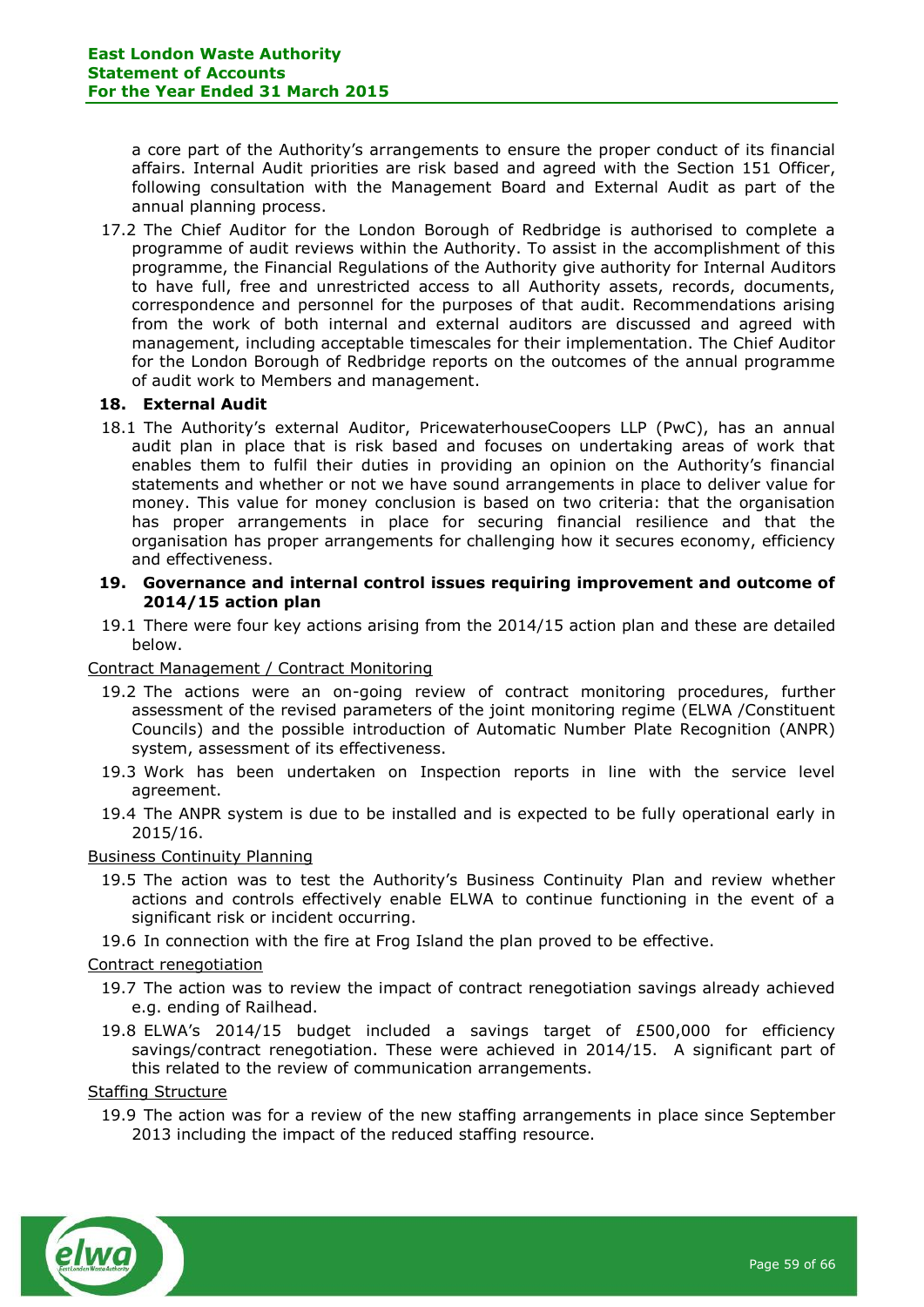19.10 In 2014/15 the staffing structure bedded in. The Acting Managing Director was appointed to the permanent position, allowing retention of knowledge and experience and continuity of existing staffing arrangements.

# **20. Annual Governance Statement Action Plan 2015/16**

20.1 The actions planned for 2015/16 are detailed below:

| <b>Number</b>  | Area to develop                        | <b>Ongoing Action</b>                                                                                                                                                                                                                                                                                                                | <b>Timescales</b>                  | <b>Lead Officer</b>  |
|----------------|----------------------------------------|--------------------------------------------------------------------------------------------------------------------------------------------------------------------------------------------------------------------------------------------------------------------------------------------------------------------------------------|------------------------------------|----------------------|
| $\mathbf{1}$   | Contract<br>Management                 | Ongoing review of contract<br>monitoring procedures.<br>Further assessment of the<br>revised parameters of the<br>joint monitoring regime<br>(ELWA /Constituent<br>Councils). Achievement of<br>improved documentation for<br>enforcement. Monitoring of<br>the effectiveness of ANPR<br>following installation early in<br>2015/16. | Ongoing in<br>2015/16              | Managing<br>Director |
| 2              | <b>Business Continuity</b><br>Planning | Against the background of<br>the fire at Frog Island to<br>test the Authority's Business<br>Continuity Plan and review<br>whether actions and<br>controls still enable ELWA<br>to continue functioning in<br>the event of a significant<br>risk or incident occurring.                                                               | 2015/16                            | Managing<br>Director |
| $\overline{3}$ | <b>Efficiency Savings</b>              | The Efficiency savings target<br>increased from £500,000 in<br>2014/15 to £1,500,000 for<br>2015/16. Need to ensure<br>plans are in place in order<br>to achieve this level of<br>saving.                                                                                                                                            | April 2015 to<br><b>March 2016</b> | Managing<br>Director |
| $\overline{4}$ | Physical security of<br>assets         | There are additional risks to<br>the landfill sites resulting in<br>illegal fly-tipping and thefts<br>of plant and machinery.<br>Need for additional physical<br>security plus review of<br>insurance cover.                                                                                                                         | 2015/16                            | Managing<br>Director |

![](_page_59_Picture_5.jpeg)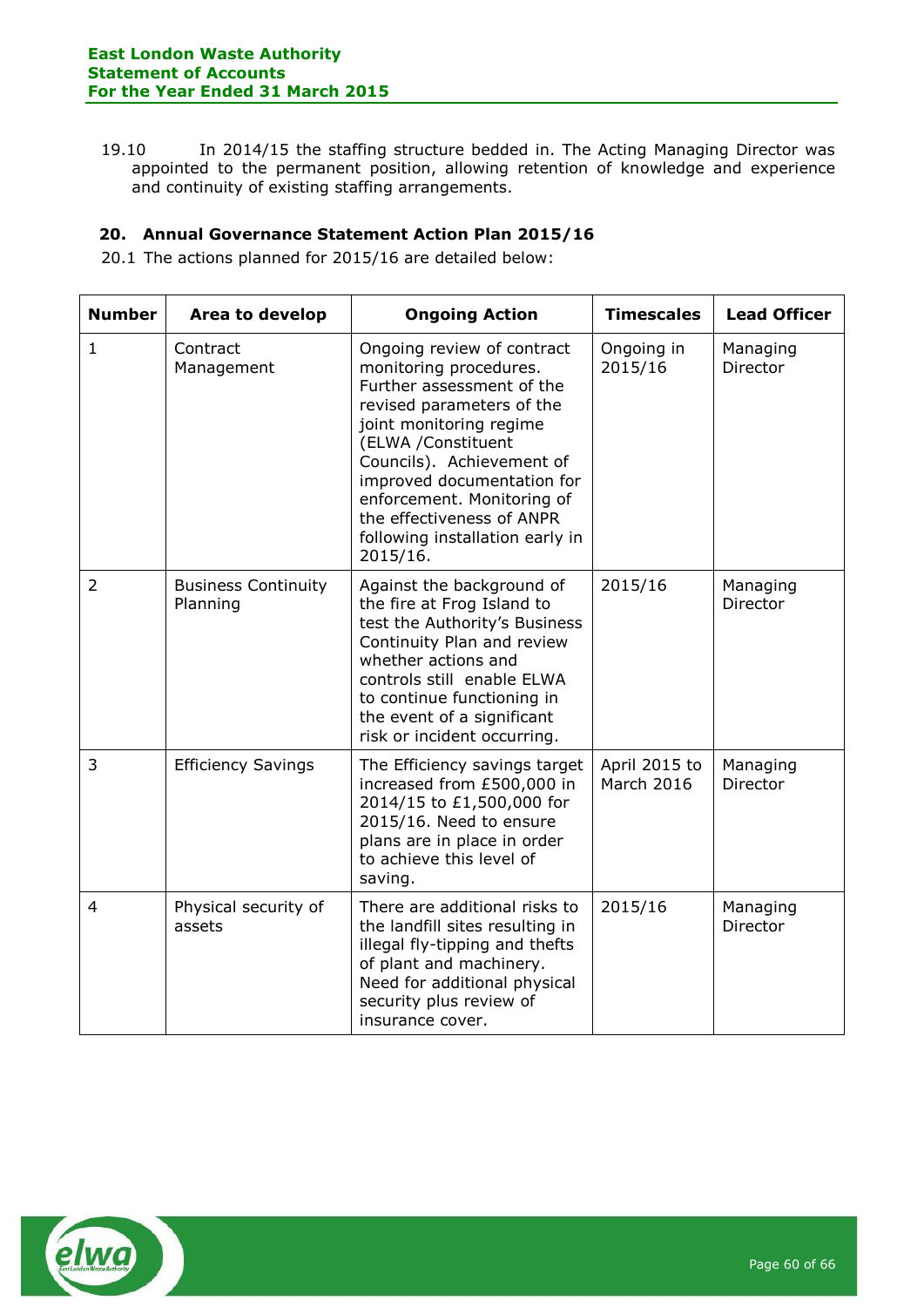# **East London Waste Authority Statement of Accounts For the Year Ended 31 March 2015**

Signed:

…………………………………………………………….. Mark Ash (Managing Director)

…………………………………………………………….. Cllr. Ian Corbett (Chair) Date:

![](_page_60_Picture_5.jpeg)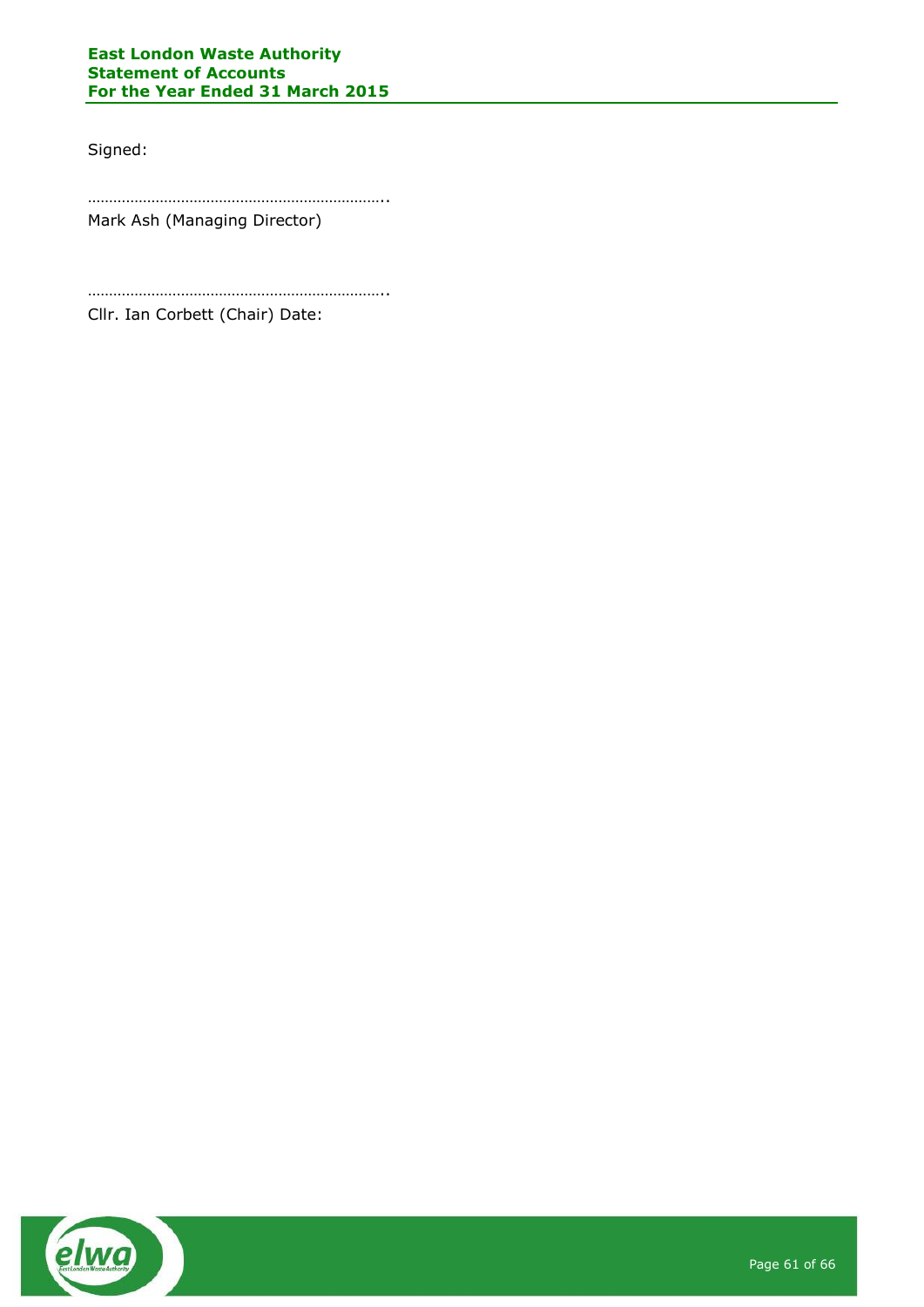# <span id="page-61-0"></span>**GLOSSARY**

# Actuary

An independent consultant who advises on the financial position of the Pension Fund.

# Actuarial Valuation

Every three years the Actuary reviews the assets and liabilities of the Pension Fund and reports to the Authority on the fund's financial position and recommended employers' contribution rates.

# Appropriation

The transfer of ownership of an asset from one Service to another at an agreed (usually market or outstanding debt) value.

# Accruals

The amounts by which receipts or payments are increased in order to record the full income and expenditure incurred in an accounting period.

#### Amortisation

The writing off of a charge or loan balance over a period of time.

# Balance Sheet (Statement of Financial Position)

A statement of all the assets, liabilities and other balances of the Authority at the end of an accounting period.

# Budget

A forecast of future expenditure plans for the Authority. Detailed revenue budgets are prepared each year and it is on the basis of these figures that the Levy is set. Budgets are revised towards the year-end to take account of inflation, changes in patterns of services, and other factors.

# Capital Charge

A depreciation charge to Service Revenue Accounts to reflect the cost of fixed assets used in the provision of the service.

# Capital Expenditure

Expenditure on the acquisition of fixed assets or expenditure that adds to the value of an existing fixed asset.

#### Capital Adjustment Account

Represents amounts set aside from revenue resources or capital receipts to finance expenditure on fixed assets or for the repayment of external loans and certain other capital financing transactions.

#### Capital Receipt

Income received from the sale of a capital asset such as land or buildings.

#### Carrying Value (Book Value)

For Financial Instruments, this value is the amount to be recognised on the Balance Sheet. Financial Assets and Liabilities need to be recognised in the Balance Sheet at fair value or at amortised cost.

Cash

Comprises cash on hand and demand deposits.

#### Cash equivalents

Are short-term, highly liquid investments that are readily convertible to known amounts of cash and which are subject to an insignificant risk of changes in value.

# Cash flows

Are inflows and outflows of cash and cash equivalents.

![](_page_61_Picture_32.jpeg)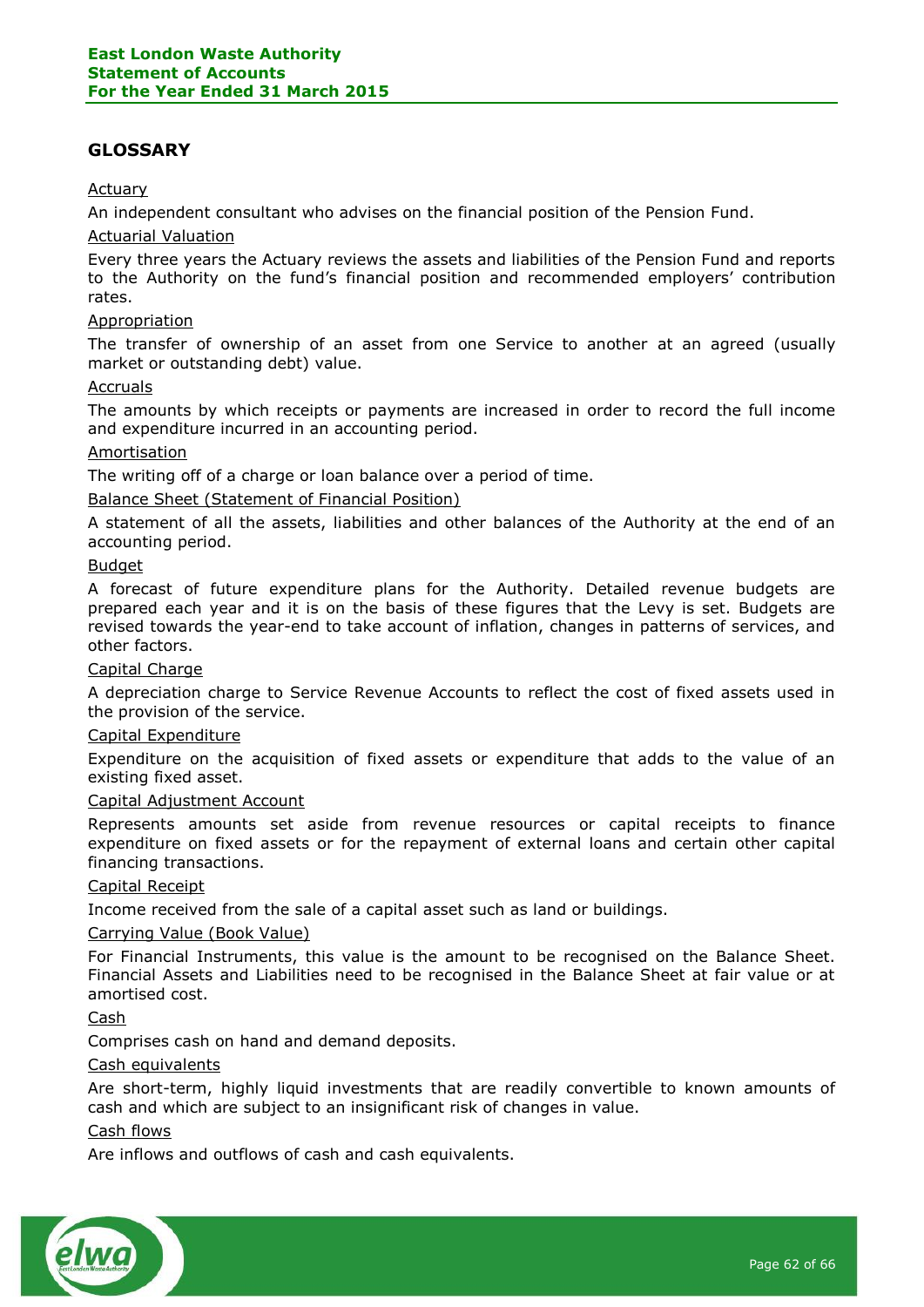# Collateral

Assets pledged by a borrower to secure a loan.

## Component Accounting

Ensures that the overall value of an asset is fairly apportioned over its significant components. Each significant component is identified, valued and accounted for separately if its useful life and method of depreciation is different from the overall asset.

# Comprehensive Income and Expenditure Statement

A Statement showing the Income and Expenditure of the Authority's services during the year. It demonstrates how costs have been financed from the Levy and shows income from services provided.

# Contingent Liability

A possible liability to future expenditure at the Balance Sheet date dependent upon the outcome of uncertain events.

#### Credit Ratings for Investments

A scoring system used by credit rating agencies such as Fitch, Moody's and Standard and Poor's to indicate the credit worthiness and other factors of Governments, Banks, Building Society's, and other financial Institutions.

# **Creditors**

Amount of money owed by the Authority for goods and services received.

#### Debtors

Amount of money owed to the Authority by individuals and organisations.

#### Deferred Liabilities

These are creditor balances repayable after one year.

#### Defined Benefit Scheme

A pension scheme that defines the benefits independently of the contributions payable. Benefits are not directly related to the investments of the Pension Fund.

#### Depreciation

A Provision made in the accounts to reflect the value of assets used during the year. Deprecation forms part of the capital charge made to Service Revenue Accounts.

#### Earmarked Reserves

Amounts set aside for a specific purpose to meet future commitments or potential liabilities, for which it is not appropriate to establish provisions.

#### Fair Value

The amount that an asset can be exchanged or a liability settled between knowledgeable and willing parties in an arm's length transaction.

#### Finance Lease

A finance lease is a lease that transfers substantially all the risks and rewards incidental to ownership of an asset. Title may or may not eventually be transferred.

#### Financial Instruments Adjustment Account (FIAA)

Provides a balancing mechanism between the different rates at which gains and losses are recognised under the CIPFA Code of Practice and are required by Statute to be met from the Revenue Reserve.

#### Financing activities

Are activities that result in changes in the size and composition of the principal, received from or repaid to external providers of finance.

#### Historic Cost

![](_page_62_Picture_32.jpeg)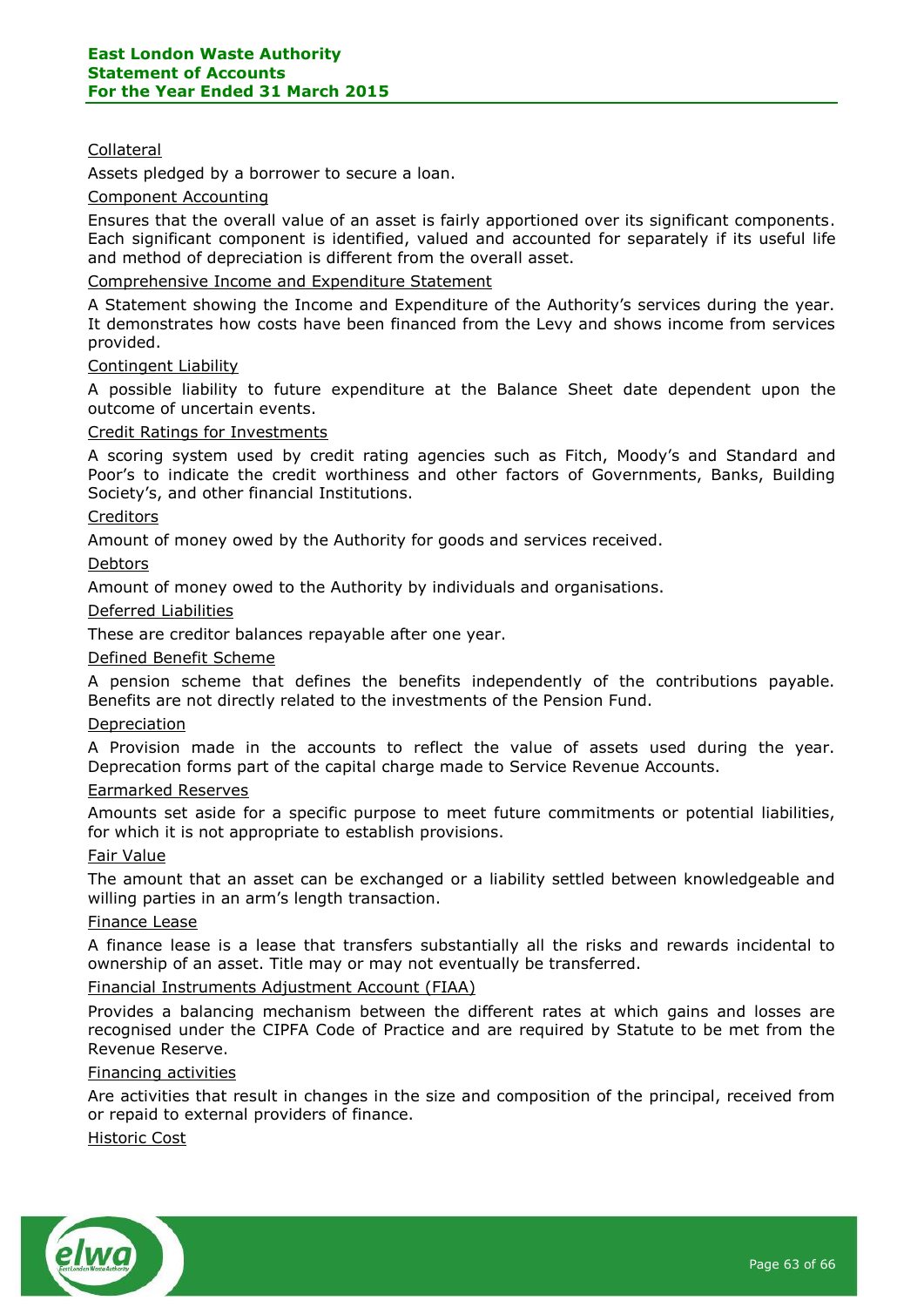The actual cost of an asset in terms of past consideration as opposed to its current value.

**Impairment** 

A reduction in the valuation of a fixed asset caused by consumption of economic benefits or by a general fall in prices.

# Intangible Fixed Assets

Non-financial fixed assets that do not have physical substance but are identifiable and controlled by the Authority, for example purchased software licences.

# Investing activities

Are the acquisition and disposal of long-term assets and other investments not included in cash equivalents.

# Minimum Revenue Provision (MRP)

The amount that has to be charged to revenue to provide for the redemption of debt.

# Net Book Value

The amount at which fixed assets are included in the Balance Sheet after depreciation has been provided for.

# Net Current Replacement Cost

The current cost of replacing or recreating an asset in its existing use adjusted for the notional depreciation required to reflect the asset's existing condition and remaining useful life.

# Net Realisable Value

The open market value of the asset less the expenses to be incurred in realising the asset.

# Non Current Assets (Tangible Fixed Assets)

Tangible Assets that yield benefits to the Local Authority and the services it provides for a period of more than one year.

# Non-Operational Assets

Fixed assets held by the Authority but not directly occupied, used or consumed in the delivery of its services. Examples are investments and surplus properties.

# Operating activities

Are the activities of the entity that are not investing or financing activities.

# Operating Lease

A lease other than a finance lease, i.e. a lease that permits the use of the asset without substantially transferring the risks and rewards of ownership.

# Operational Assets

Fixed assets held, occupied, used or consumed by the Authority in the direct delivery of its service.

# Other Comprehensive Income and Expenditure

Comprises items of expense and income (including reclassification adjustments) that are not recognised in the Surplus or Deficit on the Provision of Services as required or permitted by the Code. Examples include changes in revaluation surplus; actuarial gains and losses on defined benefit plans; and gains and losses on remeasuring available-for-sale financial assets.

# Other Comprehensive Income

A Statement bringing together all the gains and losses of the Authority.

# **Outturn**

The actual level of expenditure and income for the year.

# Post Balance Sheet Events

![](_page_63_Picture_33.jpeg)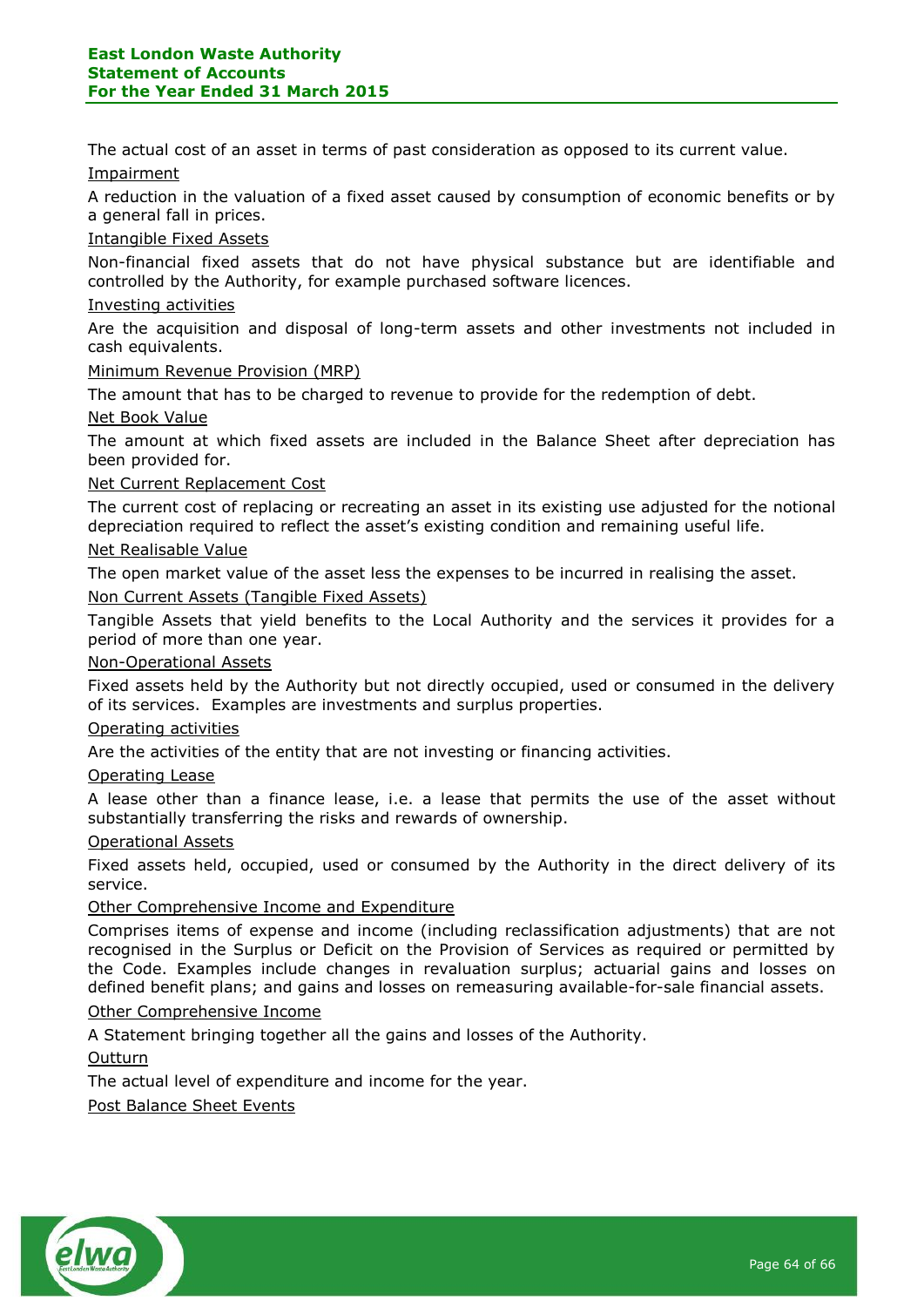Those events that relate to the accounting year, both favourable and unfavourable, which occur between the Balance Sheet date and the date on which the Statement of Accounts is signed by the Director of Finance and Resources.

# Private Finance Initiative

A Central Government initiative whereby contracts are let to private sector suppliers for both services and capital investment in return for a unitary payment, which may be reduced if performance targets are not met.

# Projected Unit Method

Actuarial valuation method whose key feature is to assess future service cost; the Actuary calculates the employer's contribution rate, which will meet the cost of benefits accruing in the year after the valuation date. This method is considered appropriate for a Pension Fund open to new members.

#### Provisions

Amounts set aside for liabilities and losses, which are certain or very likely to occur but where the exact amount or timing of the payment are uncertain.

#### Public Works Loans Board (PWLB)

Central Government Agency, which funds much of Local Government borrowing.

#### Reclassification adjustments

Are amounts reclassified to Surplus or Deficit on the Provision of Services in the current period that were recognised in Other Comprehensive Income and Expenditure in the current or previous periods.

#### Reserves

Amounts set aside that do not fall within the definition of a provision, to fund items of anticipated expenditure. These include general reserves or balances, which every Authority must maintain as a matter of prudence.

#### Revaluation Reserve

Represents the increase value of the Authority's land and building assets from 1 April 2007.

#### Revenue Expenditure

The day-to-day expenditure of the Authority, e.g. pay, goods and services and capital financing charges.

#### Revenue Reserve

ELWA's main Revenue Account from which is met the cost of providing most of the Authority's services.

# Surplus or Deficit on the Provision of Services

Is the total of income less expenses, excluding the components of Other Comprehensive Income and Expenditure.

#### Support Services

Activities of a professional, technical and administrative nature which are not local authority services in their own right, but support main front line services.

# Total Comprehensive Income and Expenditure

Comprises all components of Surplus or Deficit on the Provision of Services and of Other Comprehensive Income and Expenditure.

![](_page_64_Picture_26.jpeg)